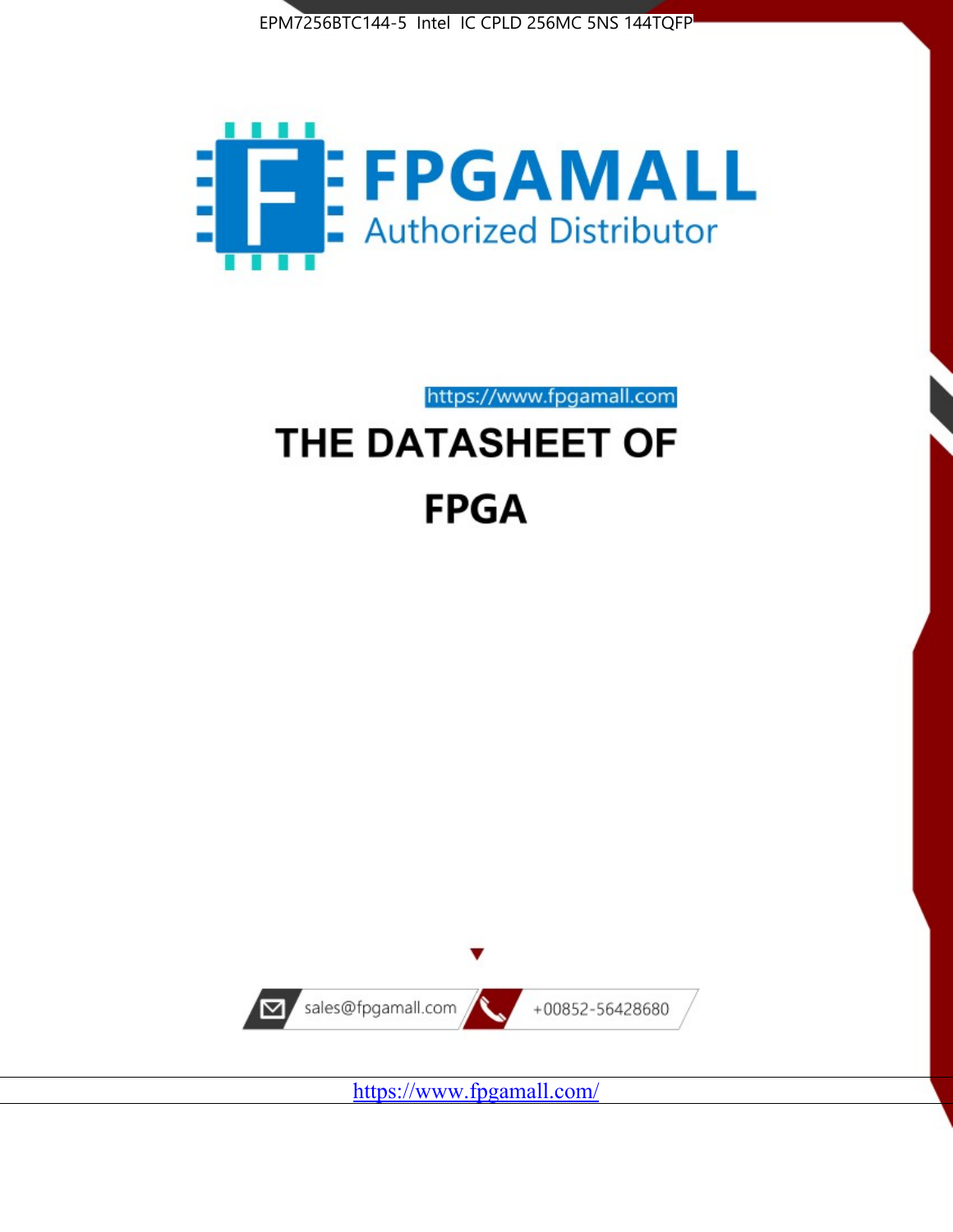

# **MAX 7000B**

# **Programmable Logic Device**

**September 2005, ver. 3.5 Data Sheet** Construction of the Construction of the Construction of the Data Sheet

- **Features...** High-performance 2.5-V CMOS EEPROM-based programmable logic devices (PLDs) built on second-generation Multiple Array MatriX (MAX®) architecture (see Table 1)
	- Pin-compatible with the popular 5.0-V MAX 7000S and 3.3-V MAX 7000A device families
	- High-density PLDs ranging from 600 to 10,000 usable gates
	- 3.5-ns pin-to-pin logic delays with counter frequencies in excess of 303.0 MHz
	- Advanced 2.5-V in-system programmability (ISP)
	- Programs through the built-in IEEE Std. 1149.1 Joint Test Action Group (JTAG) interface with advanced pin-locking capability
	- Enhanced ISP algorithm for faster programming
	- ISP\_Done bit to ensure complete programming
	- Pull-up resistor on I/O pins during in-system programming
	- ISP circuitry compliant with IEEE Std. 1532

For information on in-system programmable 5.0-V MAX 7000S or 3.3-V MAX 7000A devices, see the *MAX 7000 Programmable Logic Device Family Data Sheet* or the *MAX 7000A Programmable Logic Device Family Data Sheet*.

| <b>Table 1. MAX 7000B Device Features</b> |                 |                 |                 |                 |                 |  |  |  |  |
|-------------------------------------------|-----------------|-----------------|-----------------|-----------------|-----------------|--|--|--|--|
| <b>Feature</b>                            | <b>EPM7032B</b> | <b>EPM7064B</b> | <b>EPM7128B</b> | <b>EPM7256B</b> | <b>EPM7512B</b> |  |  |  |  |
| Usable gates                              | 600             | 1,250           | 2,500           | 5,000           | 10,000          |  |  |  |  |
| <b>Macrocells</b>                         | 32              | 64              | 128             | 256             | 512             |  |  |  |  |
| Logic array blocks                        | 2               | 4               | 8               | 16              | 32              |  |  |  |  |
| Maximum user I/O                          | 36              | 68              | 100             | 164             | 212             |  |  |  |  |
| pins                                      |                 |                 |                 |                 |                 |  |  |  |  |
| $t_{PD}$ (ns)                             | 3.5             | 3.5             | 4.0             | 5.0             | 5.5             |  |  |  |  |
| $t_{\text{SU}}$ (ns)                      | 2.1             | 2.1             | 2.5             | 3.3             | 3.6             |  |  |  |  |
| $t_{\text{FSU}}$ (ns)                     | 1.0             | 1.0             | 1.0             | 1.0             | 1.0             |  |  |  |  |
| $t_{CO1}$ (ns)                            | 2.4             | 2.4             | 2.8             | 3.3             | 3.7             |  |  |  |  |
| f <sub>CNT</sub> (MHz)                    | 303.0           | 303.0           | 243.9           | 188.7           | 163.9           |  |  |  |  |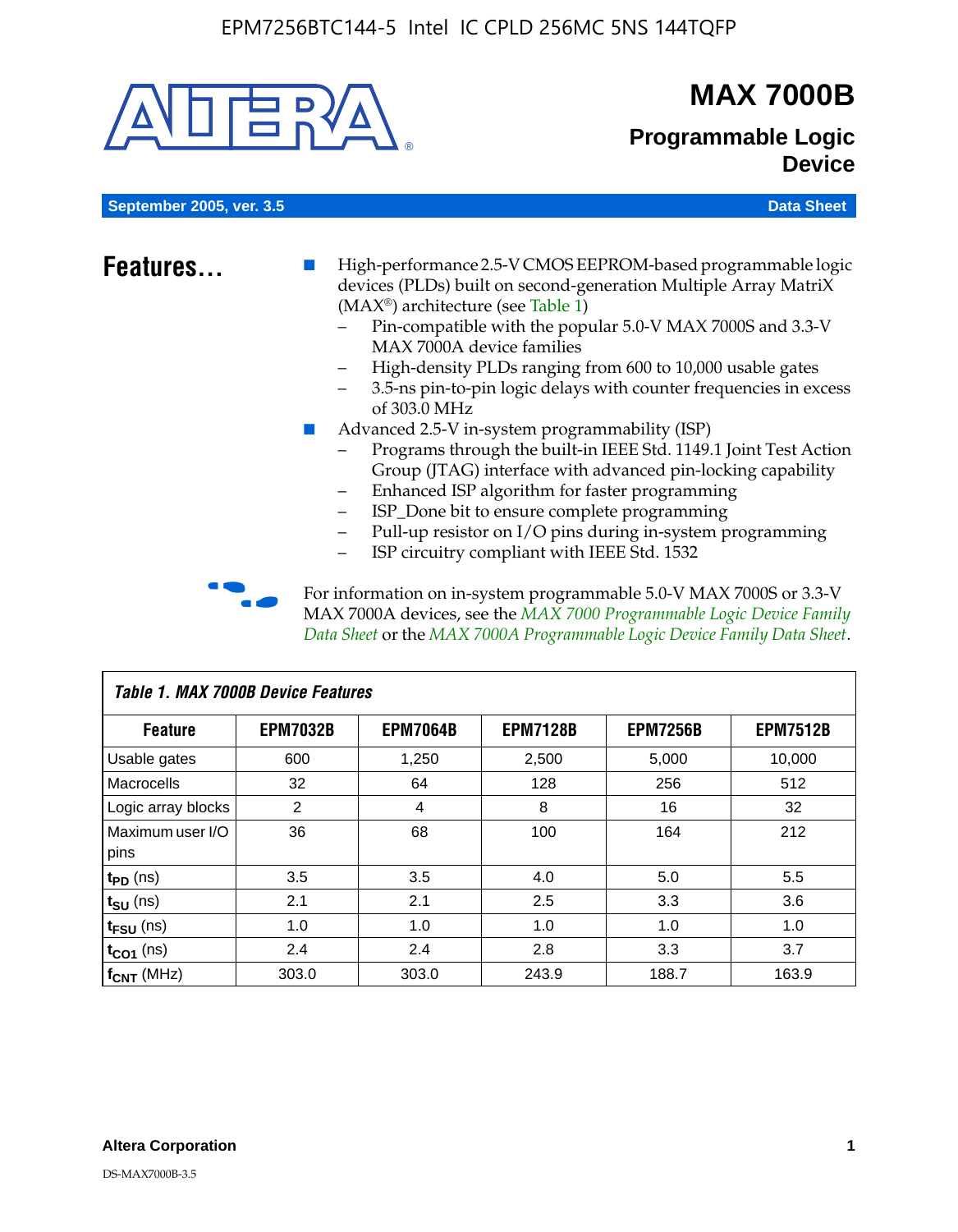| and More<br><b>Features</b> | System-level features<br>$\blacksquare$<br>MultiVolt <sup>™</sup> I/O interface enabling device core to run at $2.5 V$ ,<br>while I/O pins are compatible with 3.3-V, 2.5-V, and 1.8-V logic<br>levels |
|-----------------------------|--------------------------------------------------------------------------------------------------------------------------------------------------------------------------------------------------------|
|                             | Programmable power-saving mode for 50% or greater power<br>-                                                                                                                                           |
|                             | reduction in each macrocell<br>Fast input setup times provided by a dedicated path from I/O<br>-                                                                                                       |
|                             | pin to macrocell registers                                                                                                                                                                             |
|                             | Support for advanced I/O standards, including SSTL-2 and<br>SSTL-3, and GTL+                                                                                                                           |
|                             | Bus-hold option on I/O pins<br>-                                                                                                                                                                       |
|                             | PCI compatible<br>-                                                                                                                                                                                    |
|                             | Bus-friendly architecture including programmable slew-rate<br>-<br>control                                                                                                                             |
|                             | Open-drain output option<br>-                                                                                                                                                                          |
|                             | Programmable security bit for protection of proprietary designs<br>$\overline{\phantom{0}}$                                                                                                            |
|                             | Built-in boundary-scan test circuitry compliant with<br>IEEE Std. 1149.1                                                                                                                               |
|                             | Supports hot-socketing operation<br>—                                                                                                                                                                  |
|                             | Programmable ground pins                                                                                                                                                                               |
|                             | Advanced architecture features<br>п                                                                                                                                                                    |
|                             | Programmable interconnect array (PIA) continuous routing                                                                                                                                               |
|                             | structure for fast, predictable performance                                                                                                                                                            |
|                             | Configurable expander product-term distribution, allowing up<br>-                                                                                                                                      |
|                             | to 32 product terms per macrocell                                                                                                                                                                      |
|                             | Programmable macrocell registers with individual clear, preset,<br>-<br>clock, and clock enable controls                                                                                               |
|                             | Two global clock signals with optional inversion<br>-                                                                                                                                                  |
|                             | Programmable power-up states for macrocell registers                                                                                                                                                   |
|                             | 6 to 10 pin- or logic-driven output enable signals                                                                                                                                                     |
|                             | Advanced package options<br>$\blacksquare$                                                                                                                                                             |
|                             | Pin counts ranging from 44 to 256 in a variety of thin quad flat<br>pack (TQFP), plastic quad flat pack (PQFP), ball-grid array                                                                        |
|                             | (BGA), space-saving FineLine BGA <sup>TM</sup> , 0.8-mm Ultra                                                                                                                                          |
|                             | FineLine BGA, and plastic J-lead chip carrier (PLCC) packages<br>Pin-compatibility with other MAX 7000B devices in the same                                                                            |
|                             | package                                                                                                                                                                                                |
|                             | Advanced software support<br>ш                                                                                                                                                                         |
|                             | Software design support and automatic place-and-route<br>provided by Altera's MAX+PLUS® II development system for                                                                                      |
|                             | Windows-based PCs and Sun SPARCstation, and HP 9000<br>Series 700/800 workstations                                                                                                                     |
|                             |                                                                                                                                                                                                        |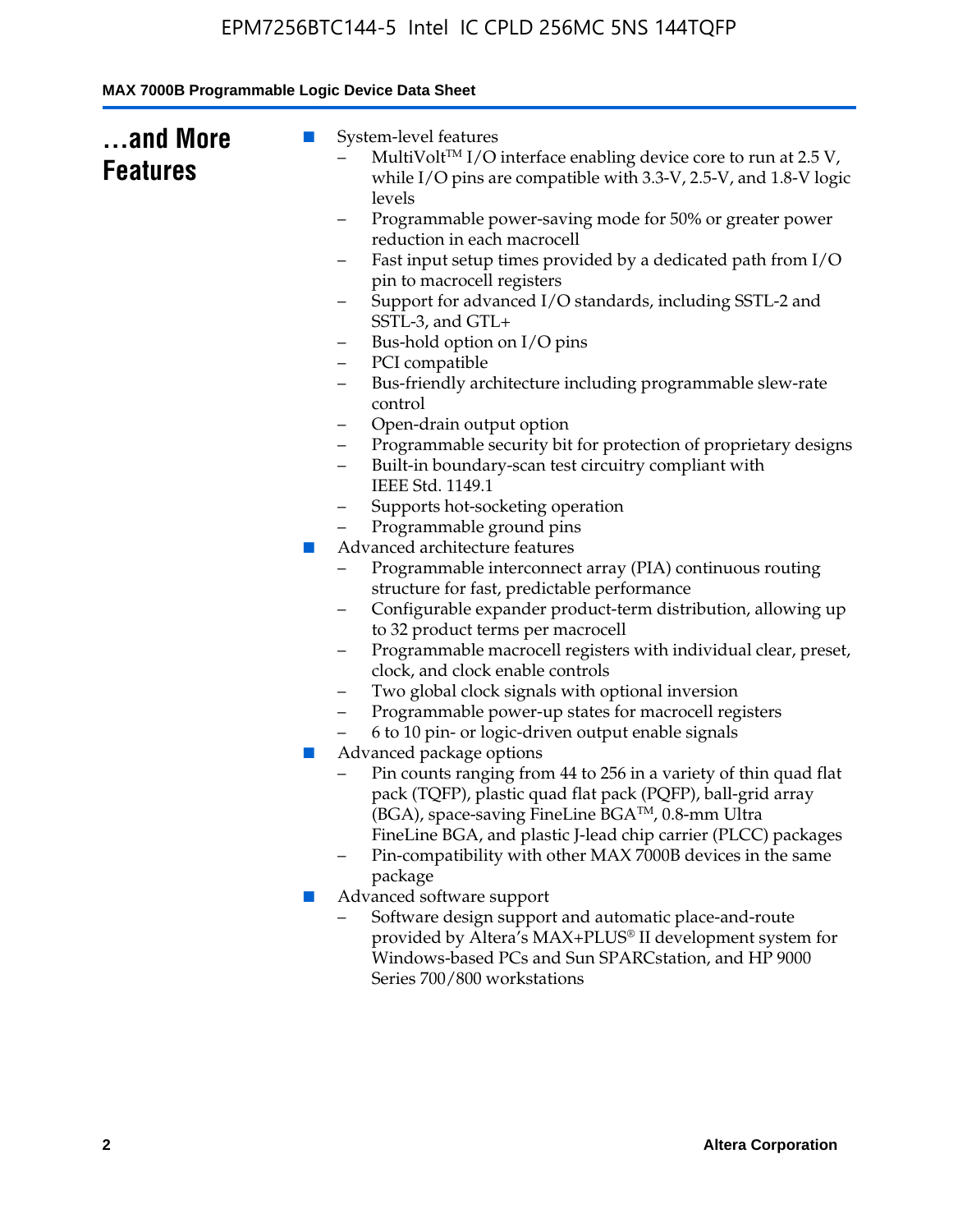#### **MAX 7000B Programmable Logic Device Data Sheet**

- Additional design entry and simulation support provided by EDIF 2 0 0 and 3 0 0 netlist files, library of parameterized modules (LPMs), Verilog HDL, VHDL, and other interfaces to popular EDA tools from manufacturers such as Cadence, Exemplar Logic, Mentor Graphics, OrCAD, Synopsys, Synplicity, and VeriBest
- Programming support with Altera's Master Programming Unit  $(MPU)$ , MasterBlaster<sup>TM</sup> serial/universal serial bus (USB) communications cable, and ByteBlasterMVTM parallel port download cable, as well as programming hardware from thirdparty manufacturers and any JamTM STAPL File (**.jam**), Jam Byte-Code File (**.jbc**), or Serial Vector Format File (**.svf**)-capable incircuit tester

# **General Description**

MAX 7000B devices are high-density, high-performance devices based on Altera's second-generation MAX architecture. Fabricated with advanced CMOS technology, the EEPROM-based MAX 7000B devices operate with a 2.5-V supply voltage and provide 600 to 10,000 usable gates, ISP, pin-to-pin delays as fast as 3.5 ns, and counter speeds up to 303.0 MHz. See Table 2.

| Table 2. MAX 7000B Speed Grades<br>Note $(1)$ |                    |    |    |    |     |  |  |  |
|-----------------------------------------------|--------------------|----|----|----|-----|--|--|--|
| <b>Device</b>                                 | <b>Speed Grade</b> |    |    |    |     |  |  |  |
|                                               | -3                 | -4 | -5 | -7 | -10 |  |  |  |
| <b>EPM7032B</b>                               |                    |    |    |    |     |  |  |  |
| <b>EPM7064B</b>                               |                    |    |    |    |     |  |  |  |
| <b>EPM7128B</b>                               |                    |    |    |    |     |  |  |  |
| <b>EPM7256B</b>                               |                    |    |    |    |     |  |  |  |
| <b>EPM7512B</b>                               |                    |    |    |    |     |  |  |  |

#### *Notes:*

(1) Contact Altera Marketing for up-to-date information on available device speed grades.

The MAX 7000B architecture supports 100% TTL emulation and highdensity integration of SSI, MSI, and LSI logic functions. It easily integrates multiple devices ranging from PALs, GALs, and 22V10s to MACH and pLSI devices. MAX 7000B devices are available in a wide range of packages, including PLCC, BGA, FineLine BGA, 0.8-mm Ultra FineLine BGA, PQFP, TQFP, and TQFP packages. See Table 3.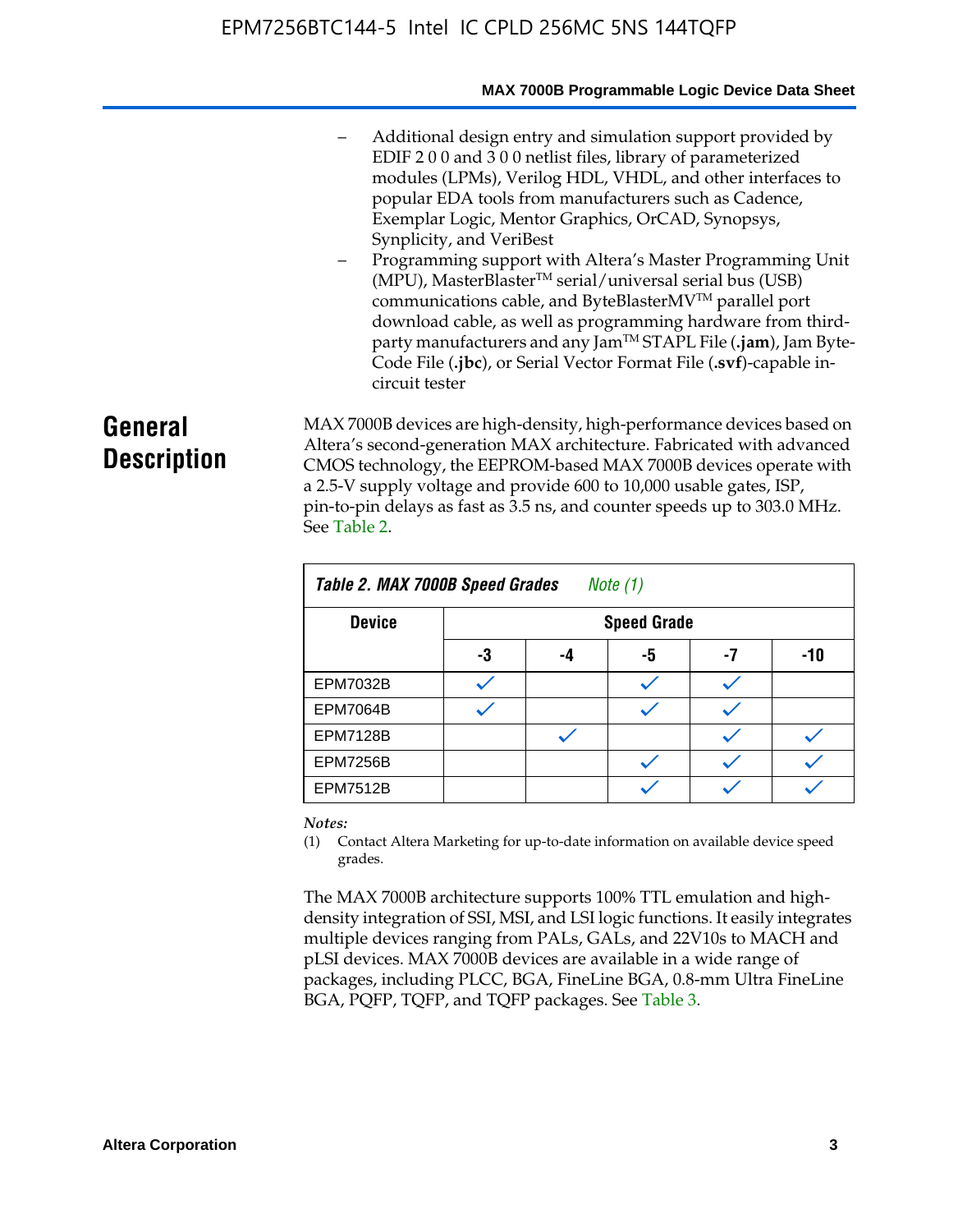#### **MAX 7000B Programmable Logic Device Data Sheet**

| Table 3. MAX 7000B Maximum User I/O Pins<br>Note (1) |                       |                       |                              |                                                            |                                      |                                             |                            |                                                                    |                               |                              |                                      |
|------------------------------------------------------|-----------------------|-----------------------|------------------------------|------------------------------------------------------------|--------------------------------------|---------------------------------------------|----------------------------|--------------------------------------------------------------------|-------------------------------|------------------------------|--------------------------------------|
| <b>Device</b>                                        | 44-Pin<br><b>PLCC</b> | 44-Pin<br><b>TOFP</b> | 48-Pin<br><b>TQFP</b><br>(2) | 49-Pin<br>$0.8 - mm$<br>Ultra<br><b>FineLine</b><br>BGA(3) | $100 -$<br><b>Pin</b><br><b>TQFP</b> | <b>100-Pin</b><br><b>FineLine</b><br>BGA(4) | 144-<br>Pin<br><b>TOFP</b> | <b>169-Pin</b><br>$0.8 - mm$<br>Ultra<br><b>FineLine</b><br>BGA(3) | $208 -$<br>Pin<br><b>PQFP</b> | $256 -$<br>Pin<br><b>BGA</b> | 256-Pin<br><b>FineLine</b><br>BGA(4) |
| <b>EPM7032B</b>                                      | 36                    | 36                    | 36                           | 36                                                         |                                      |                                             |                            |                                                                    |                               |                              |                                      |
| <b>EPM7064B</b>                                      | 36                    | 36                    | 40                           | 41                                                         | 68                                   | 68                                          |                            |                                                                    |                               |                              |                                      |
| <b>EPM7128B</b>                                      |                       |                       |                              | 41                                                         | 84                                   | 84                                          | 100                        | 100                                                                |                               |                              | 100                                  |
| <b>EPM7256B</b>                                      |                       |                       |                              |                                                            | 84                                   |                                             | 120                        | 141                                                                | 164                           |                              | 164                                  |
| <b>EPM7512B</b>                                      |                       |                       |                              |                                                            |                                      |                                             | 120                        | 141                                                                | 176                           | 212                          | 212                                  |

*Notes:*

(1) When the IEEE Std. 1149.1 (JTAG) interface is used for in-system programming or boundary-scan testing, four I/O pins become JTAG pins.

(2) Contact Altera for up-to-date information on available device package options.

(3) All 0.8-mm Ultra FineLine BGA packages are footprint-compatible via the SameFrame<sup>TM</sup> pin-out feature. Therefore, designers can design a board to support a variety of devices, providing a flexible migration path across densities and pin counts. Device migration is fully supported by Altera development tools. See "SameFrame Pin-Outs" on page 14 for more details.

(4) All FineLine BGA packages are footprint-compatible via the SameFrame pin-out feature. Therefore, designers can design a board to support a variety of devices, providing a flexible migration path across densities and pin counts. Device migration is fully supported by Altera development tools. See "SameFrame Pin-Outs" on page 14 for more details.

> MAX 7000B devices use CMOS EEPROM cells to implement logic functions. The user-configurable MAX 7000B architecture accommodates a variety of independent combinatorial and sequential logic functions. The devices can be reprogrammed for quick and efficient iterations during design development and debug cycles, and can be programmed and erased up to 100 times.

> MAX 7000B devices contain 32 to 512 macrocells that are combined into groups of 16 macrocells, called logic array blocks (LABs). Each macrocell has a programmable-AND/fixed-OR array and a configurable register with independently programmable clock, clock enable, clear, and preset functions. To build complex logic functions, each macrocell can be supplemented with both shareable expander product terms and highspeed parallel expander product terms to provide up to 32 product terms per macrocell.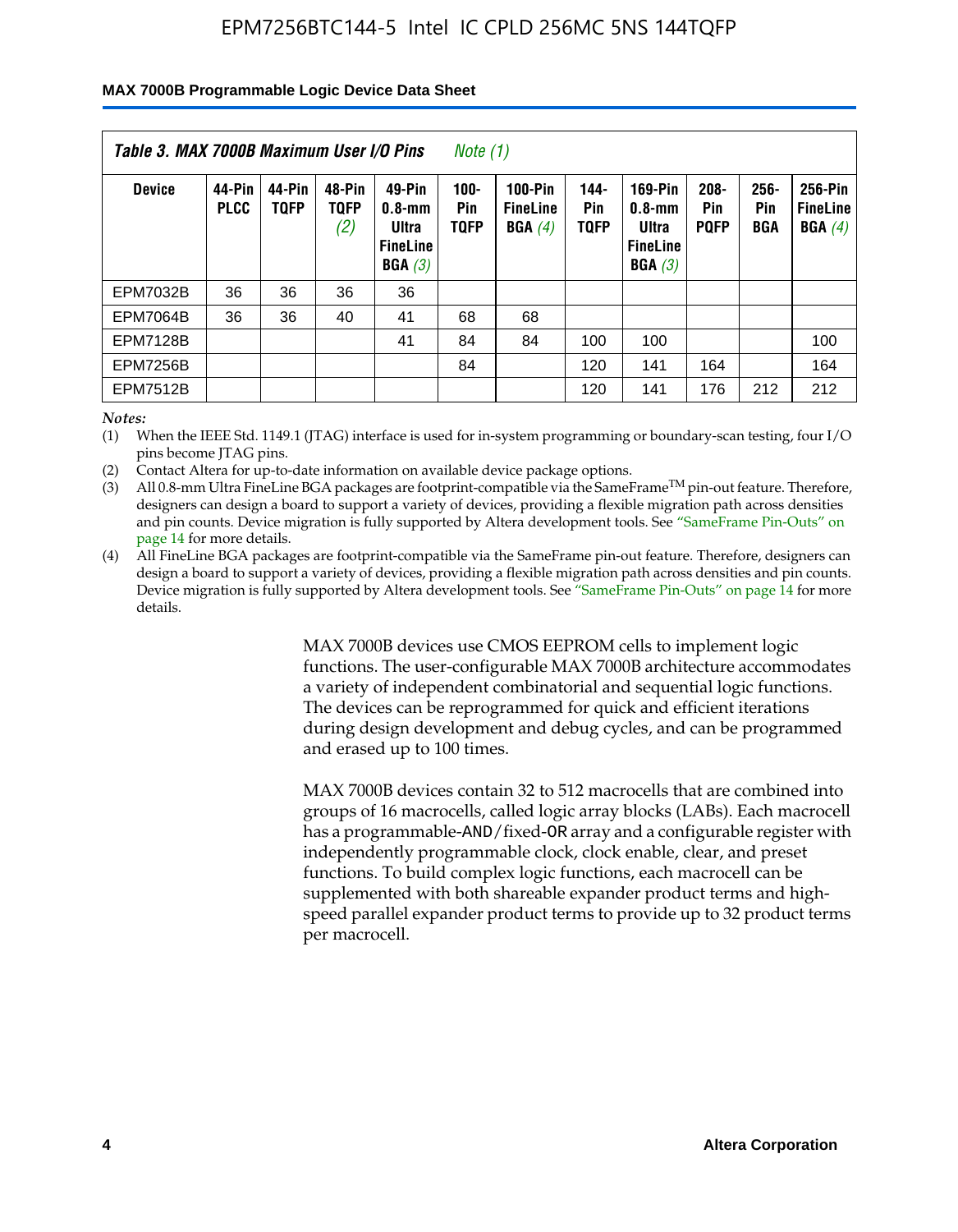#### **MAX 7000B Programmable Logic Device Data Sheet**

MAX 7000B devices provide programmable speed/power optimization. Speed-critical portions of a design can run at high speed/full power, while the remaining portions run at reduced speed/low power. This speed/power optimization feature enables the designer to configure one or more macrocells to operate up to 50% lower power while adding only a nominal timing delay. MAX 7000B devices also provide an option that reduces the slew rate of the output buffers, minimizing noise transients when non-speed-critical signals are switching. The output drivers of all MAX 7000B devices can be set for 3.3 V, 2.5 V, or 1.8 V and all input pins are 3.3-V, 2.5-V, and 1.8-V tolerant, allowing MAX 7000B devices to be used in mixed-voltage systems.

MAX 7000B devices are supported by Altera development systems, which are integrated packages that offer schematic, text—including VHDL, Verilog HDL, and the Altera Hardware Description Language (AHDL) and waveform design entry, compilation and logic synthesis, simulation and timing analysis, and device programming. Altera software provides EDIF 2 0 0 and 3 0 0, LPM, VHDL, Verilog HDL, and other interfaces for additional design entry and simulation support from other industrystandard PC- and UNIX-workstation-based EDA tools. Altera software runs on Windows-based PCs, as well as Sun SPARCstation, and HP 9000 Series 700/800 workstations.



**For more information on development tools, see the** *MAX+PLUS II Programmable Logic Development System & Software Data Sheet* and the *Quartus Programmable Logic Development System & Software Data Sheet*.

# **Functional Description**

- LABs
- Macrocells
- Expander product terms (shareable and parallel)

The MAX 7000B architecture includes the following elements:

- PIA
- I/O control blocks

The MAX 7000B architecture includes four dedicated inputs that can be used as general-purpose inputs or as high-speed, global control signals (clock, clear, and two output enable signals) for each macrocell and I/O pin. Figure 1 shows the architecture of MAX 7000B devices.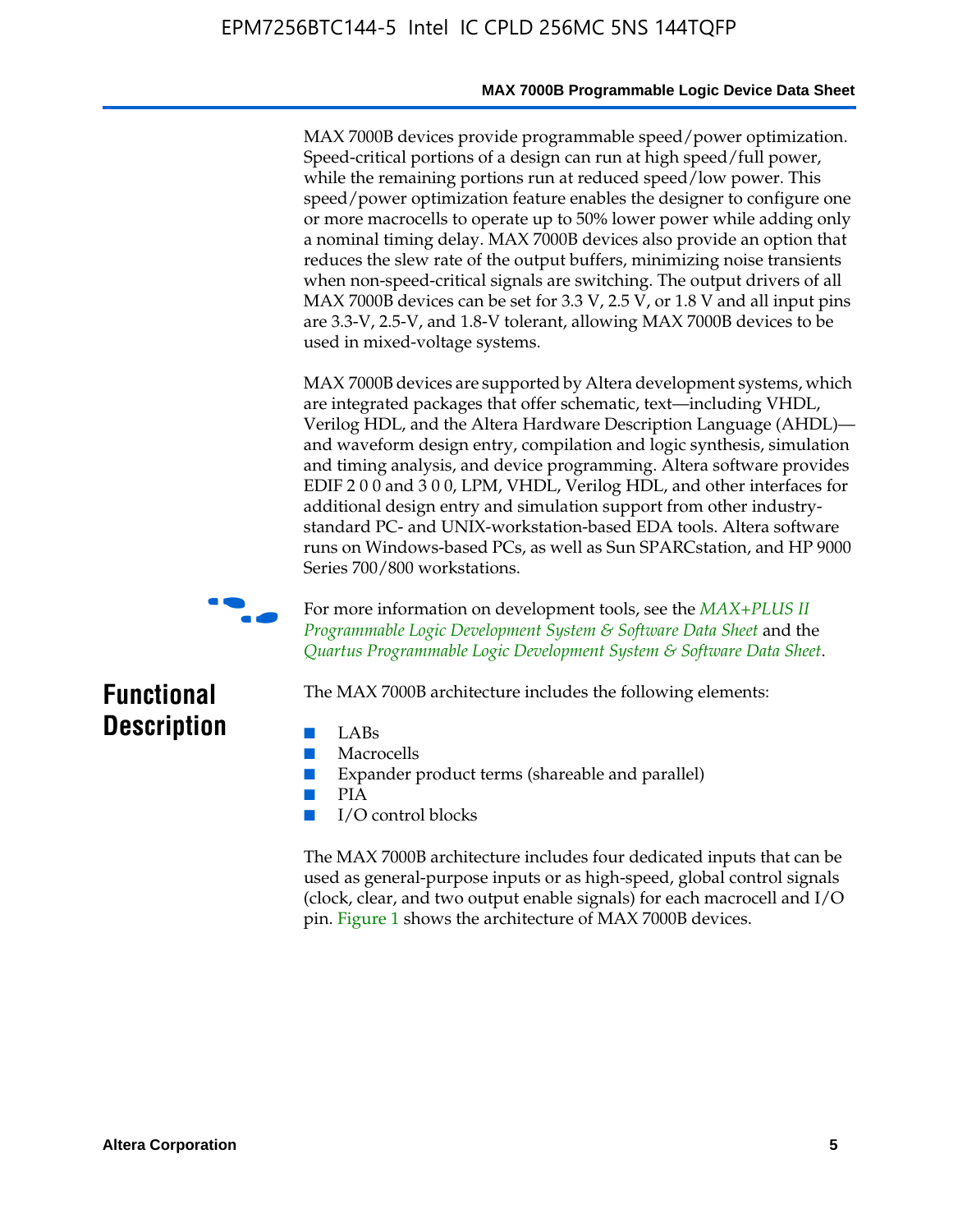#### **MAX 7000B Programmable Logic Device Data Sheet**





#### *Note:*

(1) EPM7032B, EPM7064B, EPM7128B, and EPM7256B devices have six output enables. EPM7512B devices have ten output enables.

### **Logic Array Blocks**

The MAX 7000B device architecture is based on the linking of high-performance LABs. LABs consist of 16 macrocell arrays, as shown in Figure 1. Multiple LABs are linked together via the PIA, a global bus that is fed by all dedicated input pins, I/O pins, and macrocells.

Each LAB is fed by the following signals:

- 36 signals from the PIA that are used for general logic inputs
- Global controls that are used for secondary register functions
- Direct input paths from I/O pins to the registers that are used for fast setup times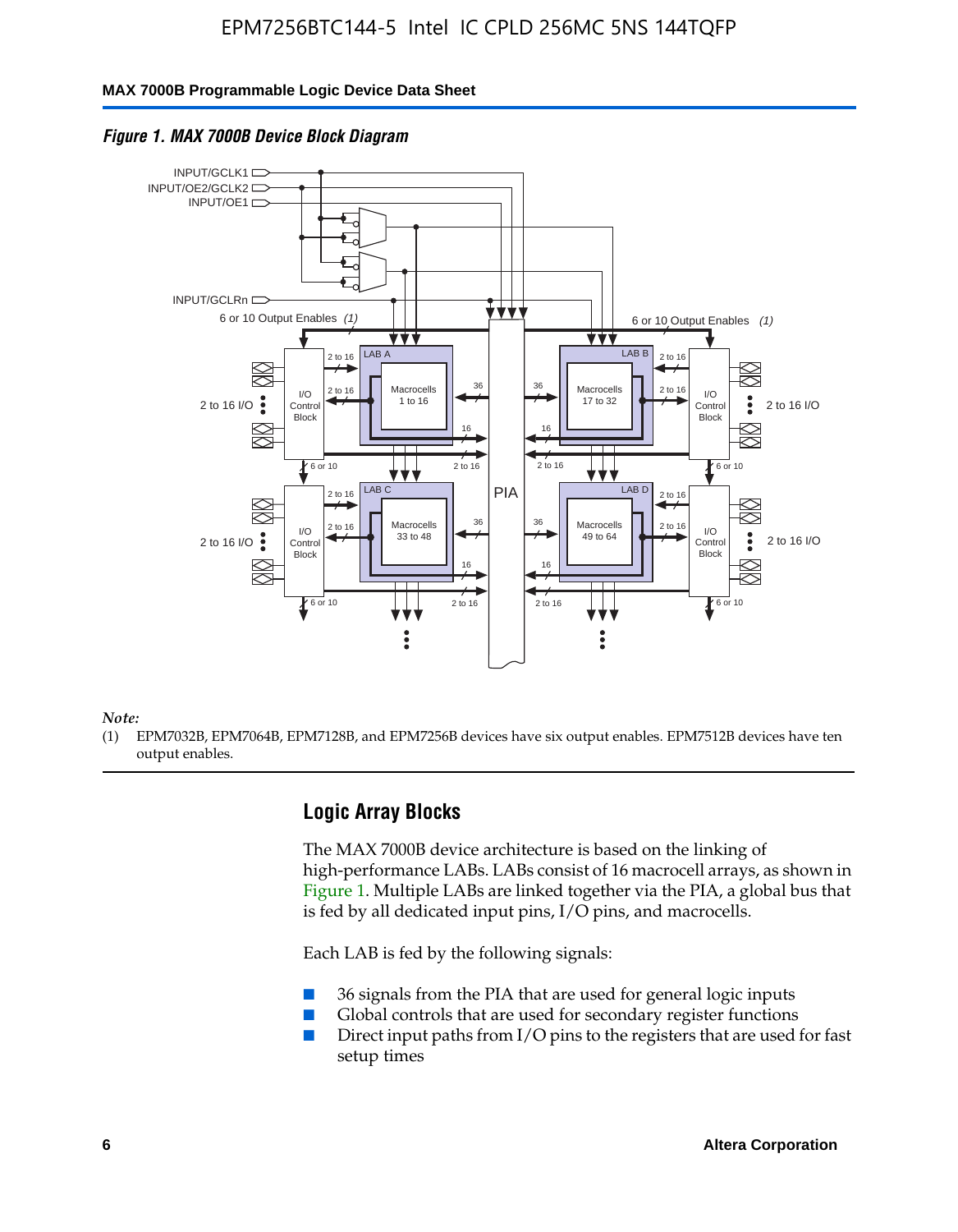# **Macrocells**

The MAX 7000B macrocell can be individually configured for either sequential or combinatorial logic operation. The macrocell consists of three functional blocks: the logic array, the product-term select matrix, and the programmable register. Figure 2 shows the MAX 7000B macrocell.





Combinatorial logic is implemented in the logic array, which provides five product terms per macrocell. The product-term select matrix allocates these product terms for use as either primary logic inputs (to the OR and XOR gates) to implement combinatorial functions, or as secondary inputs to the macrocell's register preset, clock, and clock enable control functions.

Two kinds of expander product terms ("expanders") are available to supplement macrocell logic resources:

- Shareable expanders, which are inverted product terms that are fed back into the logic array
- Parallel expanders, which are product terms borrowed from adjacent macrocells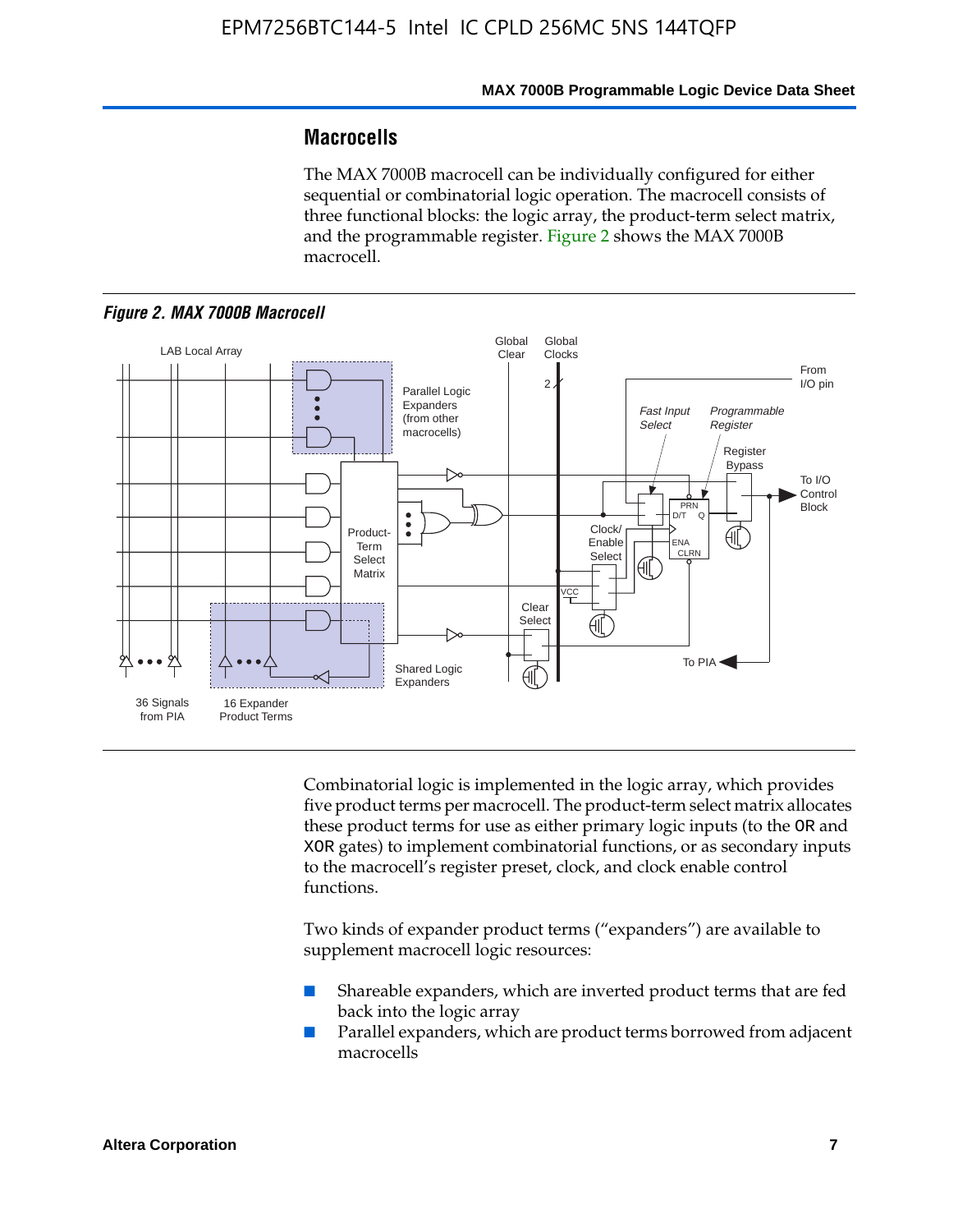#### **MAX 7000B Programmable Logic Device Data Sheet**

The Altera development system automatically optimizes product-term allocation according to the logic requirements of the design.

For registered functions, each macrocell flipflop can be individually programmed to implement D, T, JK, or SR operation with programmable clock control. The flipflop can be bypassed for combinatorial operation. During design entry, the designer specifies the desired flipflop type; the MAX+PLUS II software then selects the most efficient flipflop operation for each registered function to optimize resource utilization.

Each programmable register can be clocked in three different modes:

- Global clock signal. This mode achieves the fastest clock-to-output performance.
- Global clock signal enabled by an active-high clock enable. A clock enable is generated by a product term. This mode provides an enable on each flipflop while still achieving the fast clock-to-output performance of the global clock.
- Array clock implemented with a product term. In this mode, the flipflop can be clocked by signals from buried macrocells or I/O pins.

Two global clock signals are available in MAX 7000B devices. As shown in Figure 1, these global clock signals can be the true or the complement of either of the global clock pins, GCLK1 or GCLK2.

Each register also supports asynchronous preset and clear functions. As shown in Figure 2, the product-term select matrix allocates product terms to control these operations. Although the product-term-driven preset and clear from the register are active high, active-low control can be obtained by inverting the signal within the logic array. In addition, each register clear function can be individually driven by the active-low dedicated global clear pin (GCLRn). Upon power-up, each register in a MAX 7000B device may be set to either a high or low state. This power-up state is specified at design entry.

All MAX 7000B I/O pins have a fast input path to a macrocell register. This dedicated path allows a signal to bypass the PIA and combinatorial logic and be clocked to an input D flipflop with an extremely fast input setup time. The input path from the I/O pin to the register has a programmable delay element that can be selected to either guarantee zero hold time or to get the fastest possible set-up time (as fast as 1.0 ns).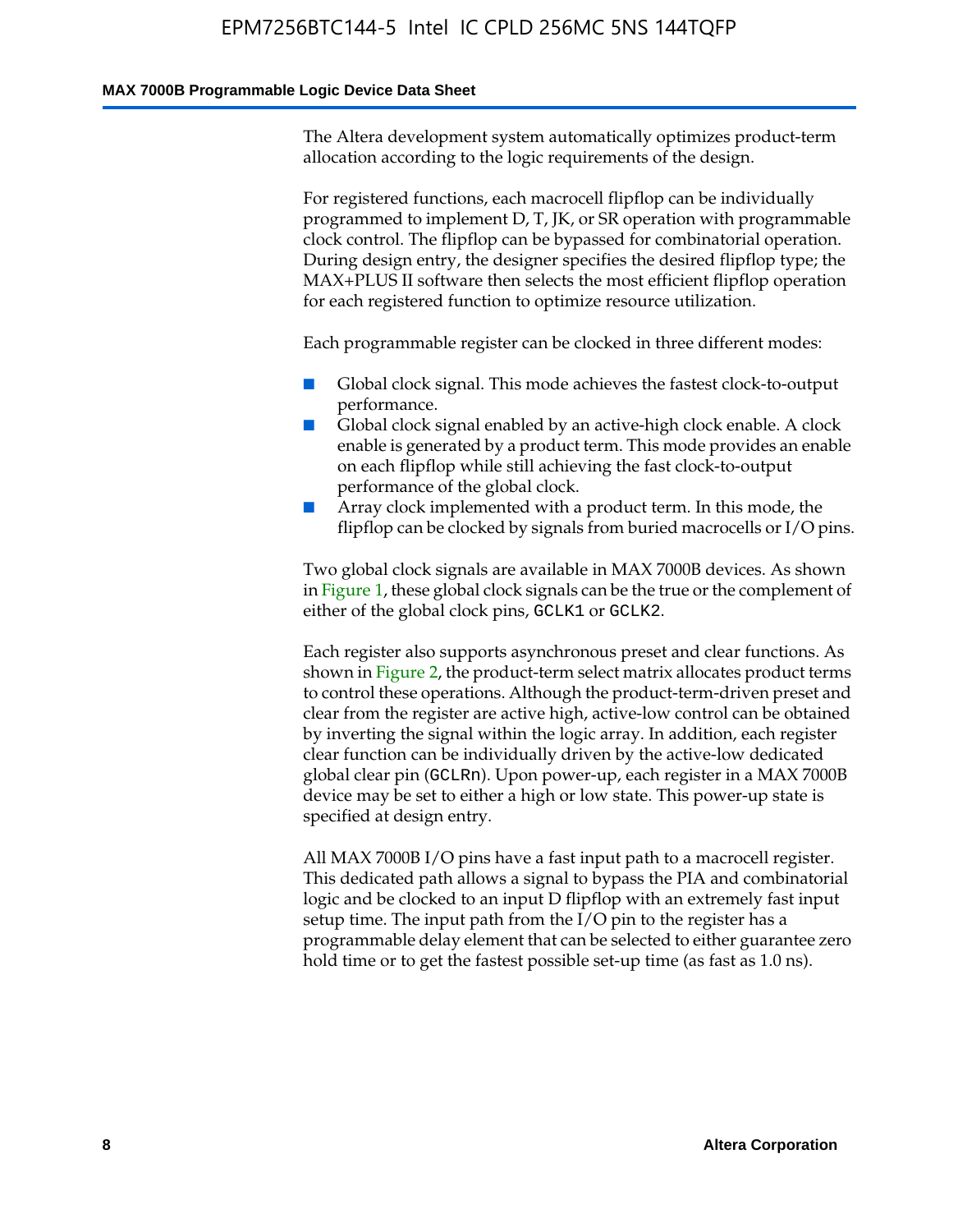### **Expander Product Terms**

Although most logic functions can be implemented with the five product terms available in each macrocell, more complex logic functions require additional product terms. Another macrocell can be used to supply the required logic resources. However, the MAX 7000B architecture also offers both shareable and parallel expander product terms ("expanders") that provide additional product terms directly to any macrocell in the same LAB. These expanders help ensure that logic is synthesized with the fewest possible logic resources to obtain the fastest possible speed.

#### *Shareable Expanders*

Each LAB has 16 shareable expanders that can be viewed as a pool of uncommitted single product terms (one from each macrocell) with inverted outputs that feed back into the logic array. Each shareable expander can be used and shared by any or all macrocells in the LAB to build complex logic functions. A small delay ( $t_{SEXP}$ ) is incurred when shareable expanders are used. Figure 3 shows how shareable expanders can feed multiple macrocells.

#### *Figure 3. MAX 7000B Shareable Expanders*



*Shareable expanders can be shared by any or all macrocells in an LAB.*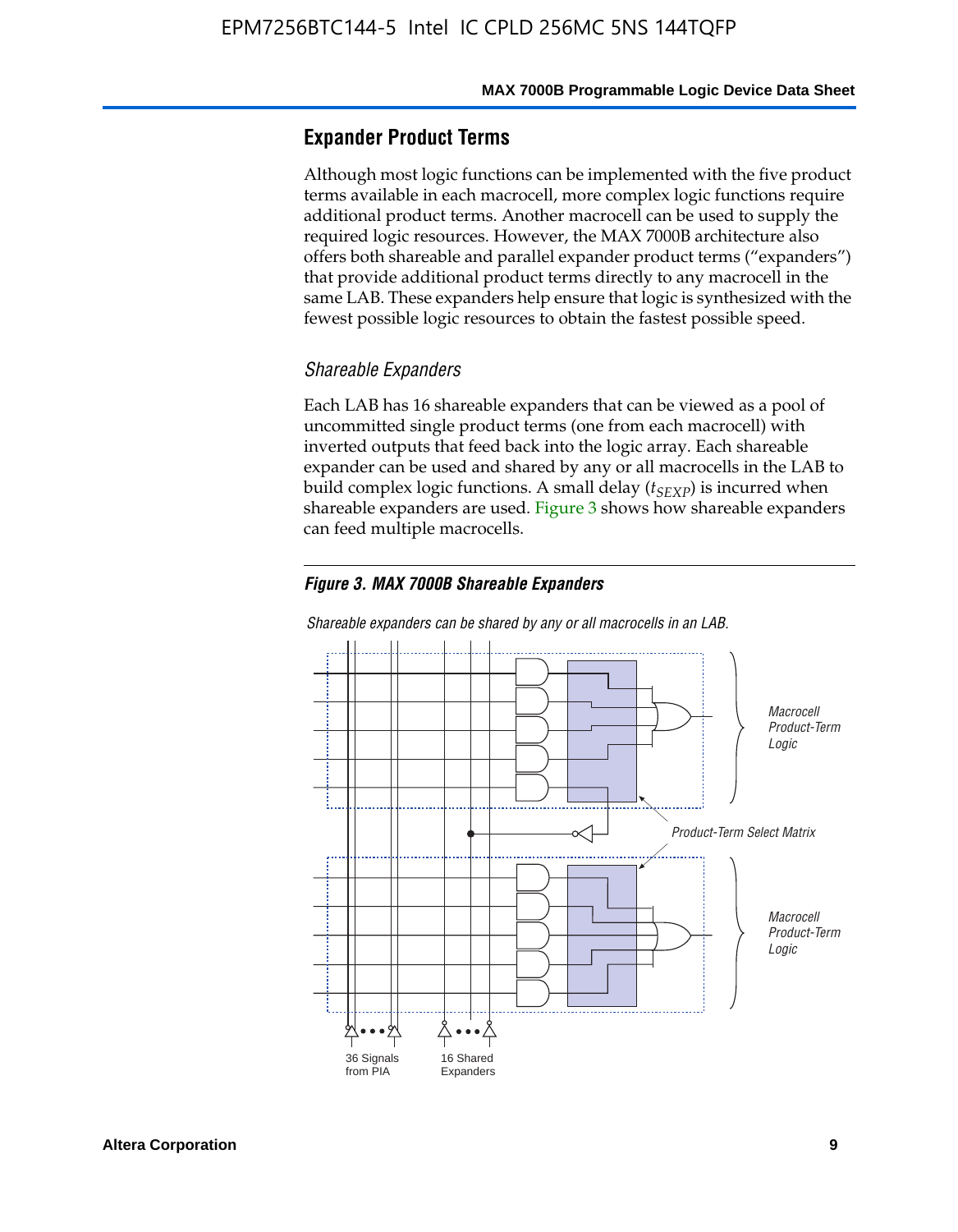#### **MAX 7000B Programmable Logic Device Data Sheet**

#### *Parallel Expanders*

Parallel expanders are unused product terms that can be allocated to a neighboring macrocell to implement fast, complex logic functions. Parallel expanders allow up to 20 product terms to directly feed the macrocell OR logic, with five product terms provided by the macrocell and 15 parallel expanders provided by neighboring macrocells in the LAB.

The Altera Compiler can automatically allocate up to three sets of up to five parallel expanders to the macrocells that require additional product terms. Each set of five parallel expanders incurs a small, incremental timing delay ( $t_{PEXP}$ ). For example, if a macrocell requires 14 product terms, the Compiler uses the five dedicated product terms within the macrocell and allocates two sets of parallel expanders; the first set includes five product terms and the second set includes four product terms, increasing the total delay by  $2 \times t_{PEXP}$ .

Two groups of eight macrocells within each LAB (e.g., macrocells 1 through 8, and 9 through 16) form two chains to lend or borrow parallel expanders. A macrocell borrows parallel expanders from lowernumbered macrocells. For example, macrocell 8 can borrow parallel expanders from macrocell 7, from macrocells 7 and 6, or from macrocells 7, 6, and 5. Within each group of eight, the lowest-numbered macrocell can only lend parallel expanders and the highest-numbered macrocell can only borrow them. Figure 4 shows how parallel expanders can be borrowed from a neighboring macrocell.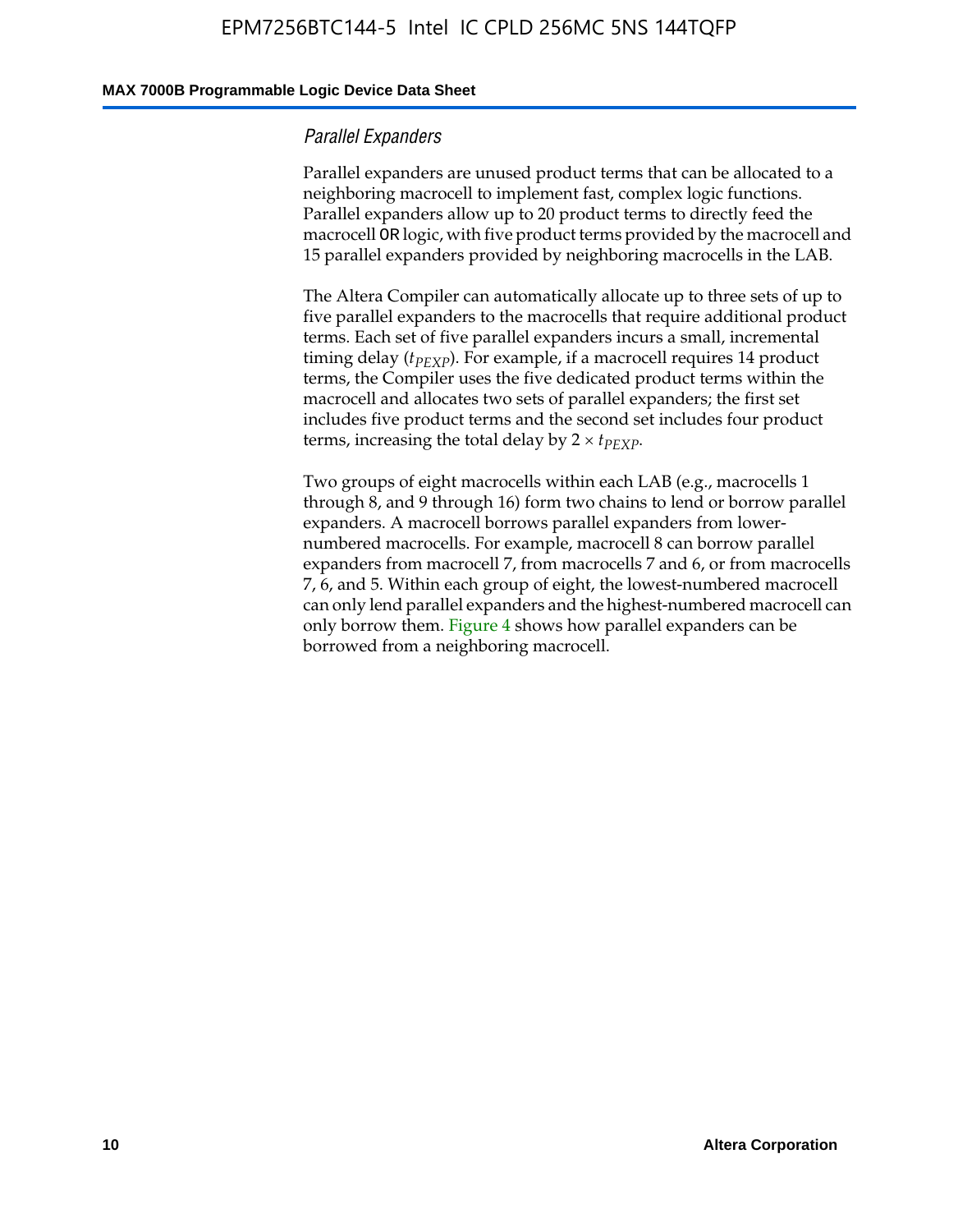

#### *Figure 4. MAX 7000B Parallel Expanders*

*Unused product terms in a macrocell can be allocated to a neighboring macrocell.*



#### **Programmable Interconnect Array**

Logic is routed between LABs on the PIA. This global bus is a programmable path that connects any signal source to any destination on the device. All MAX 7000B dedicated inputs, I/O pins, and macrocell outputs feed the PIA, which makes the signals available throughout the entire device. Only the signals required by each LAB are actually routed from the PIA into the LAB. Figure 5 shows how the PIA signals are routed into the LAB. An EEPROM cell controls one input to a two-input AND gate, which selects a PIA signal to drive into the LAB.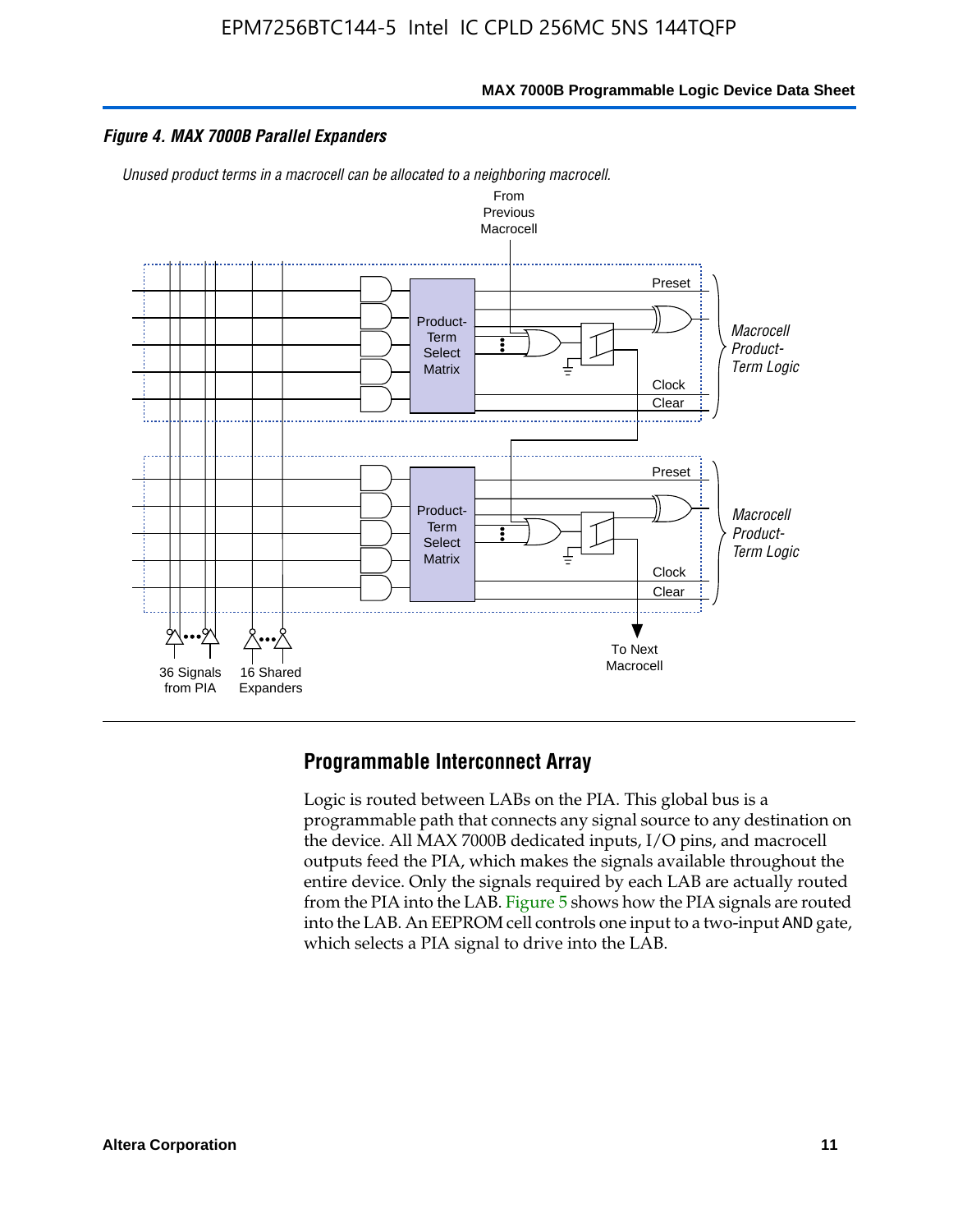#### **MAX 7000B Programmable Logic Device Data Sheet**





While the routing delays of channel-based routing schemes in masked or field-programmable gate arrays (FPGAs) are cumulative, variable, and path-dependent, the MAX 7000B PIA has a predictable delay. The PIA makes a design's timing performance easy to predict.

### **I/O Control Blocks**

The I/O control block allows each I/O pin to be individually configured for input, output, or bidirectional operation. All I/O pins have a tri-state buffer that is individually controlled by one of the global output enable signals or directly connected to ground or  $V_{CC}$ . Figure 6 shows the I/O control block for MAX 7000B devices. The I/O control block has six or ten global output enable signals that are driven by the true or complement of two output enable signals, a subset of the I/O pins, or a subset of the I/O macrocells.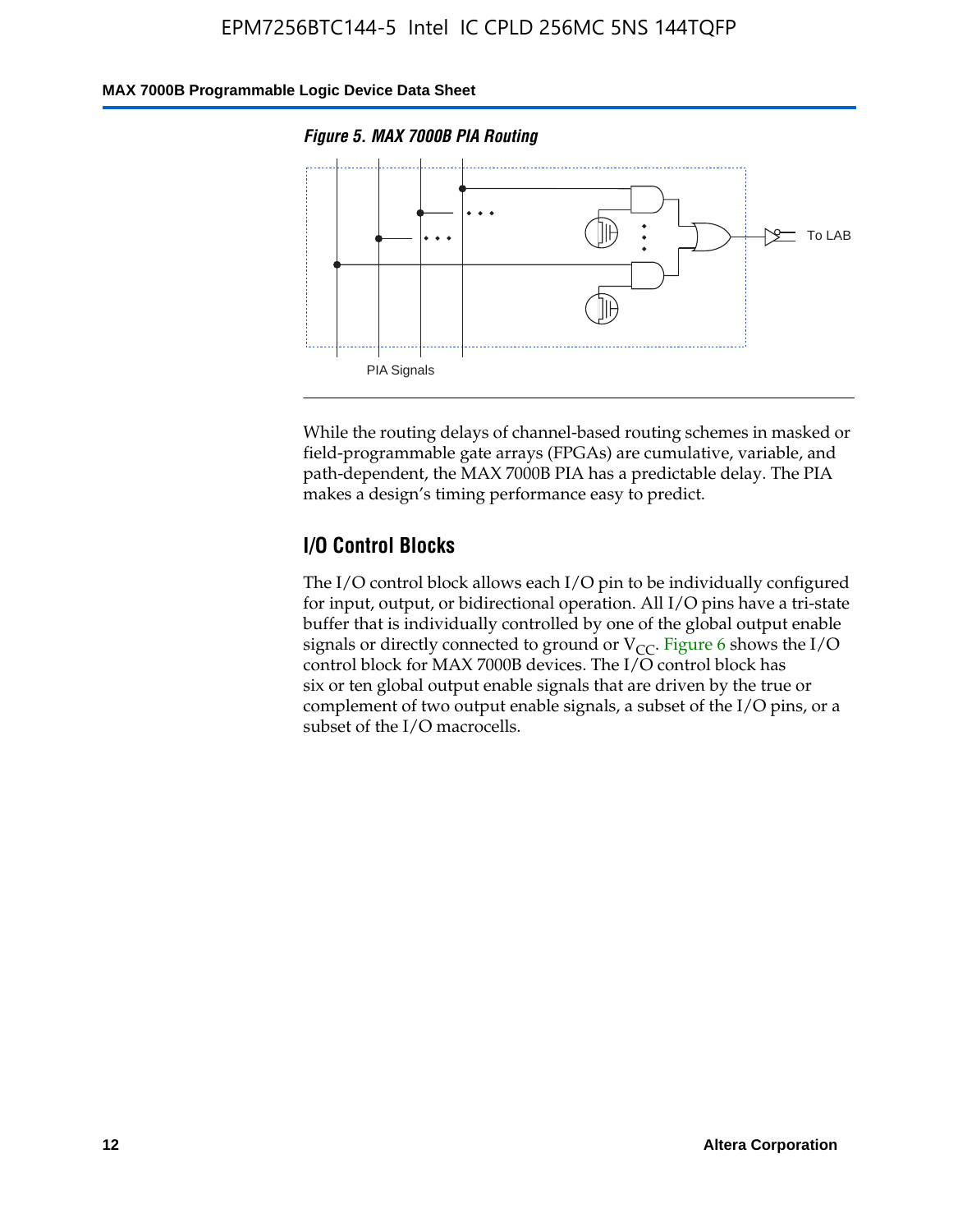



#### *Note:*

(1) EPM7032B, EPM7064B, EPM7128B, and EPM7256B devices have six output enable signals. EPM7512B devices have ten output enable signals.

> When the tri-state buffer control is connected to ground, the output is tri-stated (high impedance) and the I/O pin can be used as a dedicated input. When the tri-state buffer control is connected to  $V_{CC}$ , the output is enabled.

The MAX 7000B architecture provides dual I/O feedback, in which macrocell and pin feedbacks are independent. When an I/O pin is configured as an input, the associated macrocell can be used for buried logic.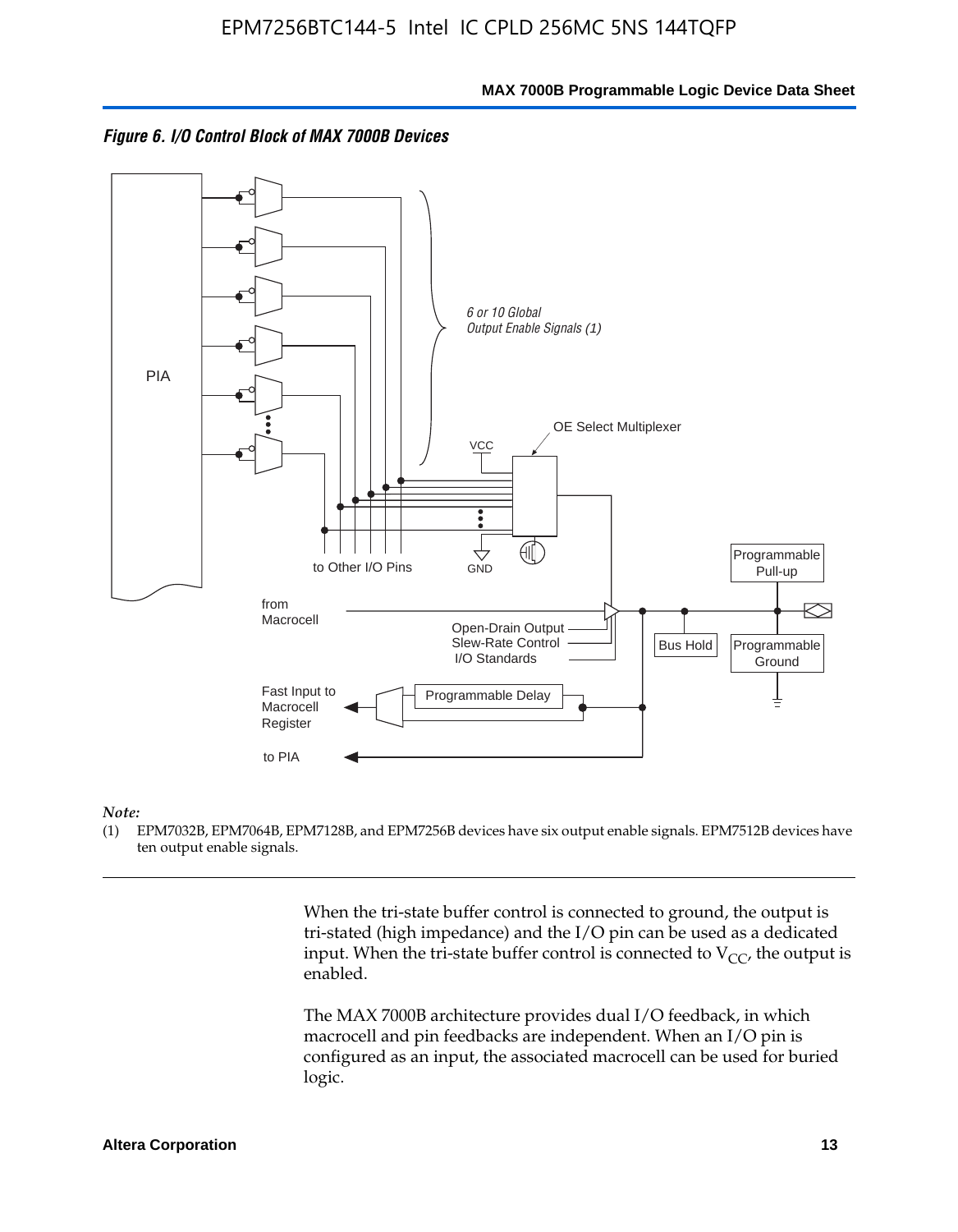**MAX 7000B Programmable Logic Device Data Sheet**

# **SameFrame Pin-Outs**

MAX 7000B devices support the SameFrame pin-out feature for FineLine BGA and 0.8-mm Ultra FineLine BGA packages. The SameFrame pin-out feature is the arrangement of balls on FineLine BGA and 0.8-mm Ultra FineLine BGA packages such that the lower-ball-count packages form a subset of the higher-ball-count packages. SameFrame pin-outs provide the flexibility to migrate not only from device to device within the same package, but also from one package to another. FineLine BGA packages are compatible with other FineLine BGA packages, and 0.8-mm Ultra FineLine BGA packages are compatible with other 0.8-mm Ultra FineLine BGA packages. A given printed circuit board (PCB) layout can support multiple device density/package combinations. For example, a single board layout can support a range of devices from an EPM7064B device in a 100-pin FineLine BGA package to an EPM7512B device in a 256-pin FineLine BGA package.

The Altera software provides support to design PCBs with SameFrame pin-out devices. Devices can be defined for present and future use. The Altera software generates pin-outs describing how to layout a board to take advantage of this migration (see Figure 7).

### *Figure 7. SameFrame Pin-Out Example*

| 0000000000000000<br>00000000000000000<br>0000000000000000<br><br><br>000000000000000<br><br>000000000000000<br> |
|-----------------------------------------------------------------------------------------------------------------|
| 000000000000000<br>000000000000000<br><br><b></b><br>000000000000000                                            |

Designed for 256-Pin FineLine BGA Package Printed Circuit Board



100-Pin FineLine BGA Package (Reduced I/O Count or Logic Requirements)

256-Pin FineLine BGA Package (Increased I/O Count or Logic Requirements)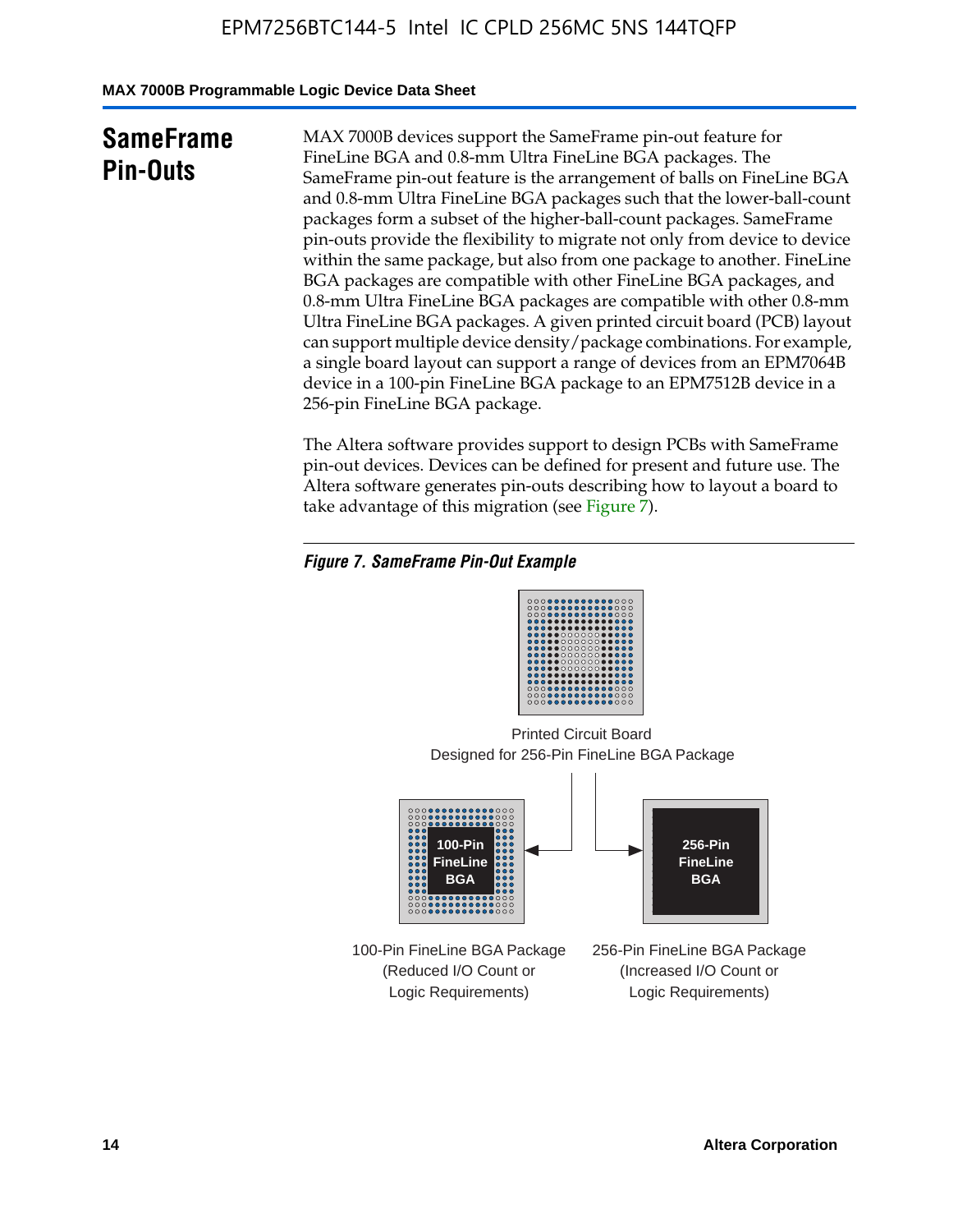# **In-System Programmability (ISP)**

MAX 7000B devices can be programmed in-system via an industrystandard 4-pin IEEE Std. 1149.1 (JTAG) interface. ISP offers quick, efficient iterations during design development and debugging cycles. The MAX 7000B architecture internally generates the high programming voltages required to program EEPROM cells, allowing in-system programming with only a single 2.5-V power supply. During in-system programming, the I/O pins are tri-stated and weakly pulled-up to eliminate board conflicts. The pull-up value is nominally 50 k¾.

MAX 7000B devices have an enhanced ISP algorithm for faster programming. These devices also offer an ISP\_Done bit that provides safe operation when in-system programming is interrupted. This ISP\_Done bit, which is the last bit programmed, prevents all I/O pins from driving until the bit is programmed.

ISP simplifies the manufacturing flow by allowing devices to be mounted on a PCB with standard pick-and-place equipment before they are programmed. MAX 7000B devices can be programmed by downloading the information via in-circuit testers, embedded processors, the Altera MasterBlaster communications cable, and the ByteBlasterMV parallel port download cable. Programming the devices after they are placed on the board eliminates lead damage on high-pin-count packages (e.g., QFP packages) due to device handling. MAX 7000B devices can be reprogrammed after a system has already shipped to the field. For example, product upgrades can be performed in the field via software or modem.

In-system programming can be accomplished with either an adaptive or constant algorithm. An adaptive algorithm reads information from the unit and adapts subsequent programming steps to achieve the fastest possible programming time for that unit. A constant algorithm uses a pre-defined (non-adaptive) programming sequence that does not take advantage of adaptive algorithm programming time improvements. Some in-circuit testers cannot program using an adaptive algorithm. Therefore, a constant algorithm must be used. MAX 7000B devices can be programmed with either an adaptive or constant (non-adaptive) algorithm.

The Jam Standard Test and Programming Language (STAPL), JEDEC standard JESD-71, can be used to program MAX 7000B devices with in-circuit testers, PCs, or embedded processors.



f For more information on using the Jam language, see *Application Note 88 (Using the Jam Language for ISP & ICR via an Embedded Processor)* and *Application Note 122 (Using STAPL for ISP & ICR via an Embedded Processor).*

The ISP circuitry in MAX 7000B devices is compliant with the IEEE Std. 1532 specification. The IEEE Std. 1532 is a standard developed to allow concurrent ISP between multiple PLD vendors.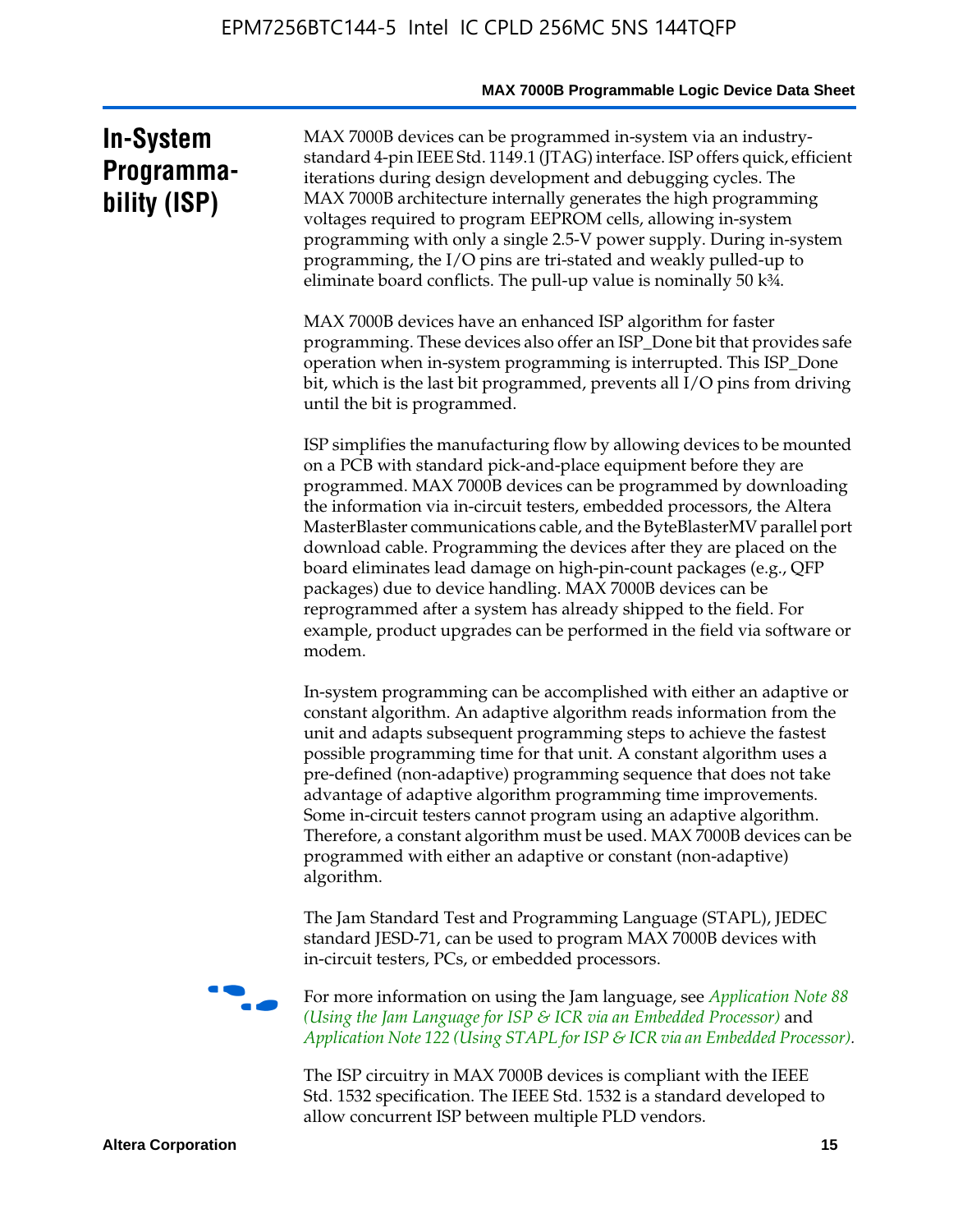### **Programming Sequence**

During in-system programming, instructions, addresses, and data are shifted into the MAX 7000B device through the TDI input pin. Data is shifted out through the TDO output pin and compared against the expected data.

Programming a pattern into the device requires the following six ISP stages. A stand-alone verification of a programmed pattern involves only stages 1, 2, 5, and 6.

- 1. *Enter ISP*. The enter ISP stage ensures that the I/O pins transition smoothly from user mode to ISP mode. The enter ISP stage requires 1 ms.
- 2. *Check ID*. Before any program or verify process, the silicon ID is checked. The time required to read this silicon ID is relatively small compared to the overall programming time.
- 3. *Bulk Erase*. Erasing the device in-system involves shifting in the instructions to erase the device and applying one erase pulse of 100 ms.
- 4. *Program*. Programming the device in-system involves shifting in the address and data and then applying the programming pulse to program the EEPROM cells. This process is repeated for each EEPROM address.
- 5. *Verify*. Verifying an Altera device in-system involves shifting in addresses, applying the read pulse to verify the EEPROM cells, and shifting out the data for comparison. This process is repeated for each EEPROM address.
- 6. *Exit ISP*. An exit ISP stage ensures that the I/O pins transition smoothly from ISP mode to user mode. The exit ISP stage requires 1 ms.

# **Programming Times**

The time required to implement each of the six programming stages can be broken into the following two elements:

- A pulse time to erase, program, or read the EEPROM cells.
- A shifting time based on the test clock (TCK) frequency and the number of TCK cycles to shift instructions, address, and data into the device.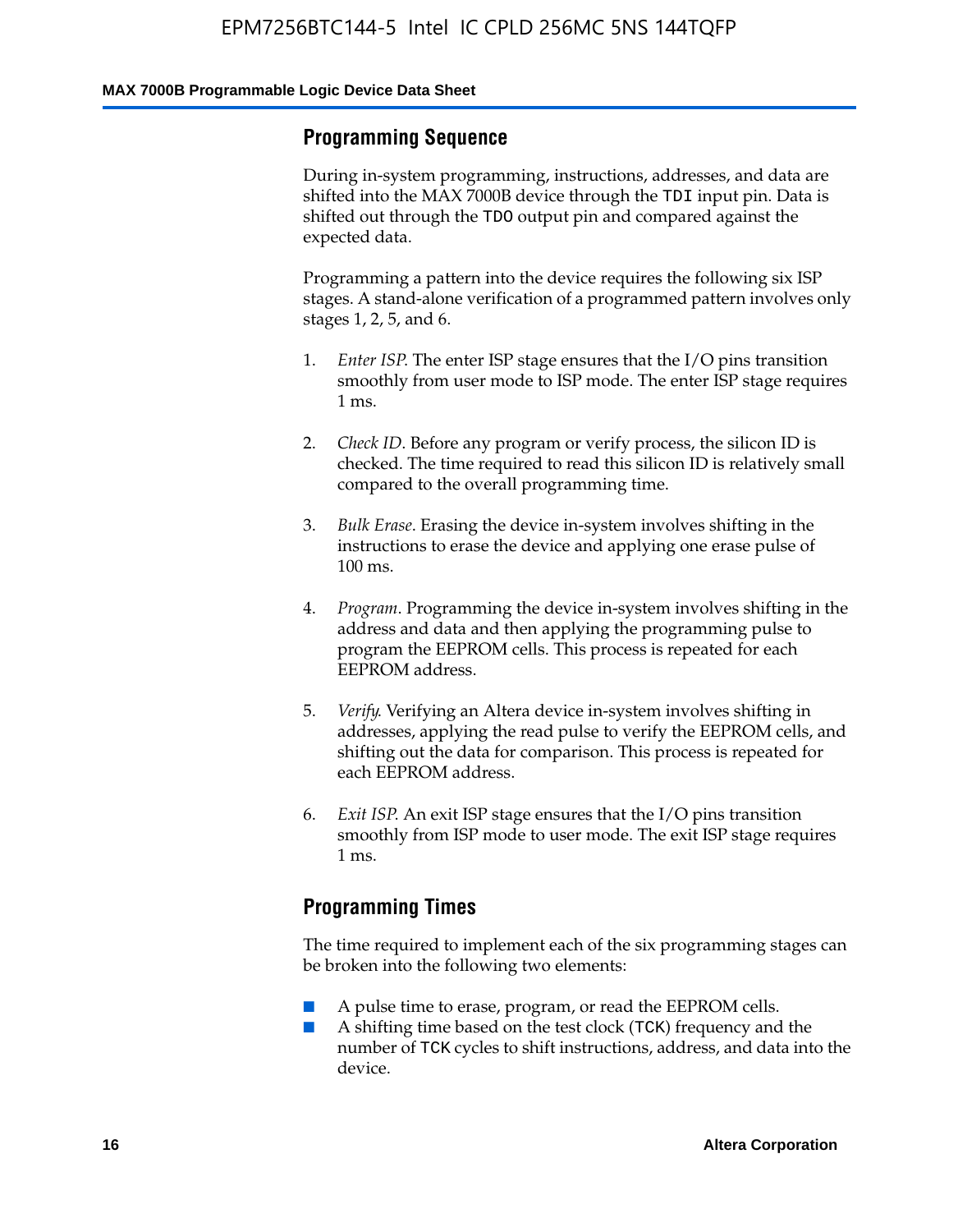By combining the pulse and shift times for each of the programming stages, the program or verify time can be derived as a function of the TCK frequency, the number of devices, and specific target device(s). Because different ISP-capable devices have a different number of EEPROM cells, both the total fixed and total variable times are unique for a single device.

#### *Programming a Single MAX 7000B Device*

The time required to program a single MAX 7000B device in-system can be calculated from the following formula:

| $t_{PROG} = t_{PPULSE} + \frac{Cycle_{PTCK}}{f_{TCK}}$ |                                                                                                    |
|--------------------------------------------------------|----------------------------------------------------------------------------------------------------|
| where: $t_{PROG}$<br>$t_{PPULSE}$                      | $=$ Programming time<br>= Sum of the fixed times to erase, program, and<br>verify the EEPROM cells |
| $Cycle_{PTCK}$<br>fтск                                 | = Number of TCK cycles to program a device<br>$=$ TCK frequency                                    |

The ISP times for a stand-alone verification of a single MAX 7000B device can be calculated from the following formula:

| $t_{VER} = t_{VPULSE} + \frac{t_{TCK}}{f_{TCK}}$ | $Cycle_{VTCK}$                                                                                                                |
|--------------------------------------------------|-------------------------------------------------------------------------------------------------------------------------------|
| where: $t_{VFR}$<br>$t_{VPULSE}$                 | = Verify time<br>= Sum of the fixed times to verify the EEPROM cells<br>$CycleVTCK$ = Number of TCK cycles to verify a device |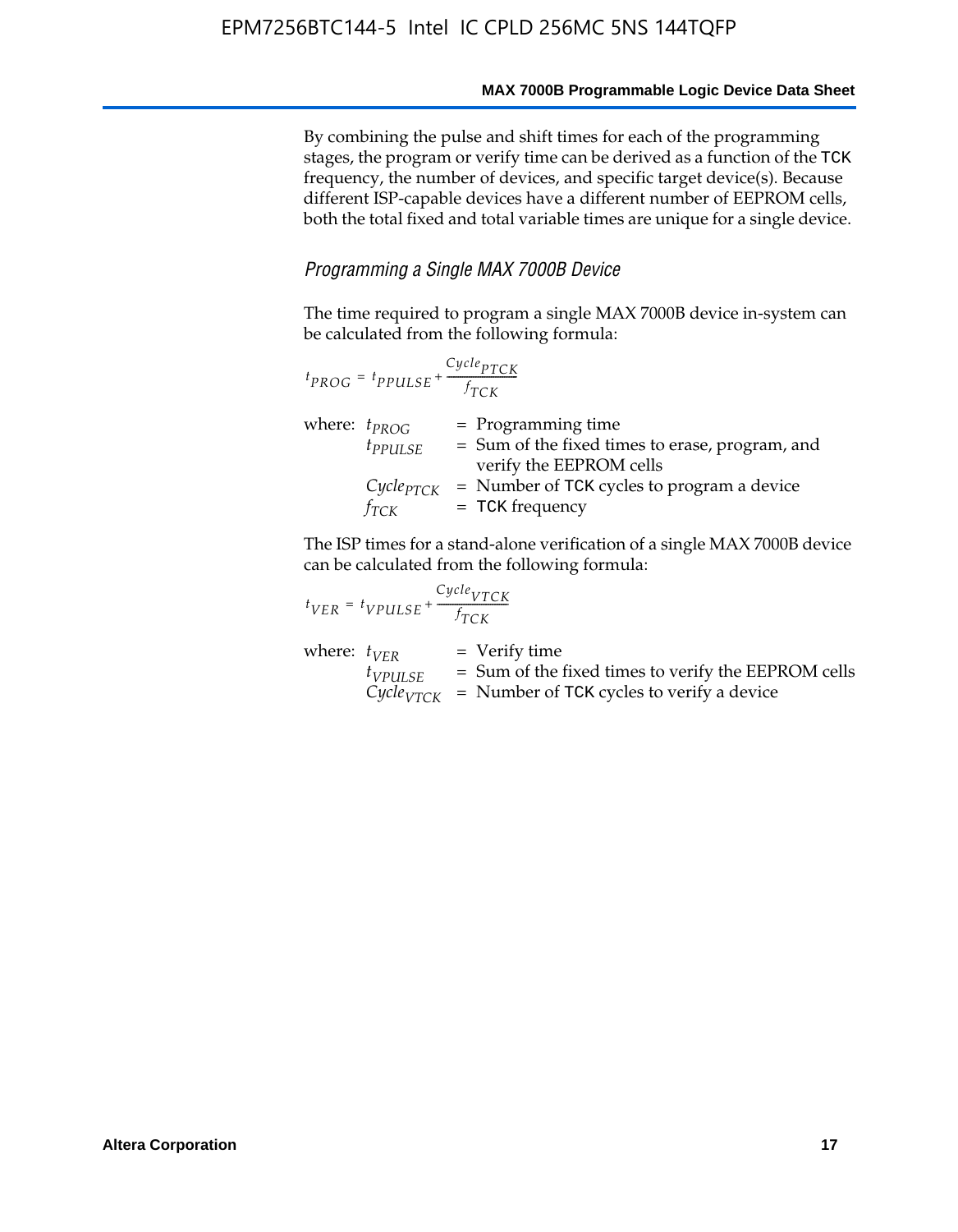### **MAX 7000B Programmable Logic Device Data Sheet**

The programming times described in Tables 4 through 6 are associated with the worst-case method using the enhanced ISP algorithm.

| Table 4. MAX 7000B t <sub>PULSE</sub> & Cycle <sub>TCK</sub> Values |                               |                             |                 |                                 |  |  |  |  |
|---------------------------------------------------------------------|-------------------------------|-----------------------------|-----------------|---------------------------------|--|--|--|--|
| <b>Device</b>                                                       |                               | <b>Programming</b>          |                 | <b>Stand-Alone Verification</b> |  |  |  |  |
|                                                                     | <i>t<sub>PPULSE</sub></i> (s) | <i>Cycle<sub>PTCK</sub></i> | $t_{VPULSE}(s)$ | Cycle <sub>vTCK</sub>           |  |  |  |  |
| EMP7032B                                                            | 2.12                          | 70,000                      | 0.002           | 18,000                          |  |  |  |  |
| <b>EMP7064B</b>                                                     | 2.12                          | 120,000                     | 0.002           | 35,000                          |  |  |  |  |
| <b>EMP7128B</b>                                                     | 2.12                          | 222,000                     | 0.002           | 69,000                          |  |  |  |  |
| <b>EMP7256B</b>                                                     | 2.12                          | 466,000                     | 0.002           | 151,000                         |  |  |  |  |
| <b>EMP7512B</b>                                                     | 2.12                          | 914,000                     | 0.002           | 300,000                         |  |  |  |  |

Tables 5 and 6 show the in-system programming and stand alone verification times for several common test clock frequencies.

| Table 5. MAX 7000B In-System Programming Times for Different Test Clock Frequencies |                  |       |       |       |                |                |                |               |              |
|-------------------------------------------------------------------------------------|------------------|-------|-------|-------|----------------|----------------|----------------|---------------|--------------|
| <b>Device</b>                                                                       | t <sub>тск</sub> |       |       |       |                |                |                |               | <b>Units</b> |
|                                                                                     | 10 MHz           | 5 MHz | 2 MHz | 1 MHz | <b>500 kHz</b> | <b>200 kHz</b> | <b>100 kHz</b> | <b>50 kHz</b> |              |
| <b>EMP7032B</b>                                                                     | 2.13             | 2.13  | 2.15  | 2.19  | 2.26           | 2.47           | 2.82           | 3.52          | s            |
| <b>EMP7064B</b>                                                                     | 2.13             | 2.14  | 2.18  | 2.24  | 2.36           | 2.72           | 3.32           | 4.52          | s            |
| <b>EMP7128B</b>                                                                     | 2.14             | 2.16  | 2.23  | 2.34  | 2.56           | 3.23           | 4.34           | 6.56          | s            |
| <b>EMP7256B</b>                                                                     | 2.17             | 2.21  | 2.35  | 2.58  | 3.05           | 4.45           | 6.78           | 11.44         | s            |
| <b>EMP7512B</b>                                                                     | 2.21             | 2.30  | 2.58  | 3.03  | 3.95           | 6.69           | 11.26          | 20.40         | s            |

| Table 1. MAX 7000B Stand-Alone Verification Times for Different Test Clock Frequencies |                  |       |       |       |                |                |                |               |   |
|----------------------------------------------------------------------------------------|------------------|-------|-------|-------|----------------|----------------|----------------|---------------|---|
| <b>Device</b>                                                                          | t <sub>тск</sub> |       |       |       |                |                |                |               |   |
|                                                                                        | <b>10 MHz</b>    | 5 MHz | 2 MHz | 1 MHz | <b>500 kHz</b> | <b>200 kHz</b> | <b>100 kHz</b> | <b>50 kHz</b> |   |
| <b>EMP7032B</b>                                                                        | 0.00             | 0.01  | 0.01  | 0.02  | 0.04           | 0.09           | 0.18           | 0.36          | s |
| <b>EMP7064B</b>                                                                        | 0.01             | 0.01  | 0.02  | 0.04  | 0.07           | 0.18           | 0.35           | 0.70          | s |
| <b>EMP7128B</b>                                                                        | 0.01             | 0.02  | 0.04  | 0.07  | 0.14           | 0.35           | 0.69           | 1.38          | s |
| <b>EMP7256B</b>                                                                        | 0.02             | 0.03  | 0.08  | 0.15  | 0.30           | 0.76           | 1.51           | 3.02          | s |
| <b>EMP7512B</b>                                                                        | 0.03             | 0.06  | 0.15  | 0.30  | 0.60           | 1.50           | 3.00           | 6.00          | s |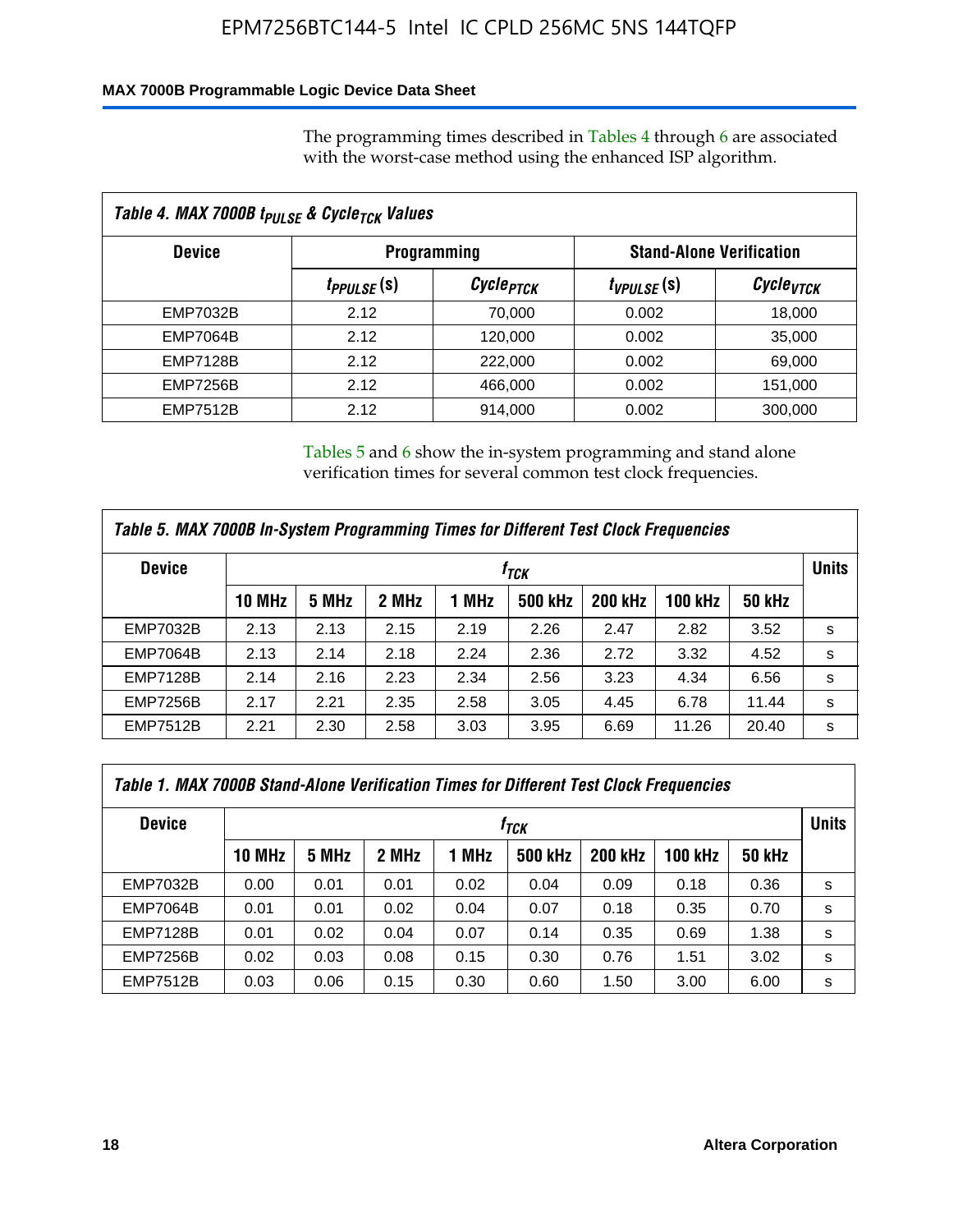|                                                                             | MAX 7000B Programmable Logic Device Data Sheet                                                                                                                                                                                                                                                                                                                                                 |
|-----------------------------------------------------------------------------|------------------------------------------------------------------------------------------------------------------------------------------------------------------------------------------------------------------------------------------------------------------------------------------------------------------------------------------------------------------------------------------------|
| <b>Programming</b><br>with External<br><b>Hardware</b>                      | MAX 7000B devices can be programmed on Windows-based PCs with an<br>Altera Logic Programmer card, the Master Programming Unit (MPU),<br>and the appropriate device adapter. The MPU performs continuity<br>checking to ensure adequate electrical contact between the adapter and<br>the device.                                                                                               |
|                                                                             | For more information, see the Altera Programming Hardware Data Sheet.                                                                                                                                                                                                                                                                                                                          |
|                                                                             | The Altera software can use text- or waveform-format test vectors created<br>with the Altera Text Editor or Waveform Editor to test the programmed<br>device. For added design verification, designers can perform functional<br>testing to compare the functional device behavior with the results of<br>simulation.                                                                          |
|                                                                             | Data I/O, BP Microsystems, and other programming hardware<br>manufacturers provide programming support for Altera devices. For<br>more information, see Programming Hardware Manufacturers.                                                                                                                                                                                                    |
| <b>IEEE Std.</b><br>1149.1 (JTAG)<br><b>Boundary-Scan</b><br><b>Support</b> | MAX 7000B devices include the JTAG boundary-scan test circuitry<br>defined by IEEE Std. 1149.1. Table 6 describes the JTAG instructions<br>supported by MAX 7000B devices. The pin-out tables starting on page 59<br>of this data sheet show the location of the JTAG control pins for each<br>device. If the JTAG interface is not required, the JTAG pins are available<br>as user I/O pins. |

| Table 6. MAX 7000B JTAG Instructions |                                                                                                                                                                                                                                                                                            |  |  |  |  |  |
|--------------------------------------|--------------------------------------------------------------------------------------------------------------------------------------------------------------------------------------------------------------------------------------------------------------------------------------------|--|--|--|--|--|
| <b>JTAG Instruction</b>              | <b>Description</b>                                                                                                                                                                                                                                                                         |  |  |  |  |  |
| SAMPLE/PRELOAD                       | Allows a snapshot of signals at the device pins to be captured and examined during<br>normal device operation, and permits an initial data pattern output at the device pins.                                                                                                              |  |  |  |  |  |
| <b>EXTEST</b>                        | Allows the external circuitry and board-level interconnections to be tested by forcing a<br>test pattern at the output pins and capturing test results at the input pins.                                                                                                                  |  |  |  |  |  |
| <b>BYPASS</b>                        | Places the 1-bit bypass register between the TDI and TDO pins, which allows the<br>boundary-scan test data to pass synchronously through a selected device to adjacent<br>devices during normal operation.                                                                                 |  |  |  |  |  |
| <b>CLAMP</b>                         | Allows the values in the boundary-scan register to determine pin states while placing the<br>1-bit bypass register between the TDI and TDO pins.                                                                                                                                           |  |  |  |  |  |
| <b>IDCODE</b>                        | Selects the IDCODE register and places it between the TDI and TDO pins, allowing the<br><b>IDCODE</b> to be serially shifted out of TDO.                                                                                                                                                   |  |  |  |  |  |
| <b>USERCODE</b>                      | Selects the 32-bit USERCODE register and places it between the TDI and TDO pins,<br>allowing the USERCODE value to be shifted out of TDO.                                                                                                                                                  |  |  |  |  |  |
| <b>ISP Instructions</b>              | These instructions are used when programming MAX 7000B devices via the JTAG ports<br>with the MasterBlaster or ByteBlasterMV download cable, or using a Jam File (.jam),<br>Jam Byte-Code File (.jbc), or Serial Vector Format File (.svf) via an embedded<br>processor or test equipment. |  |  |  |  |  |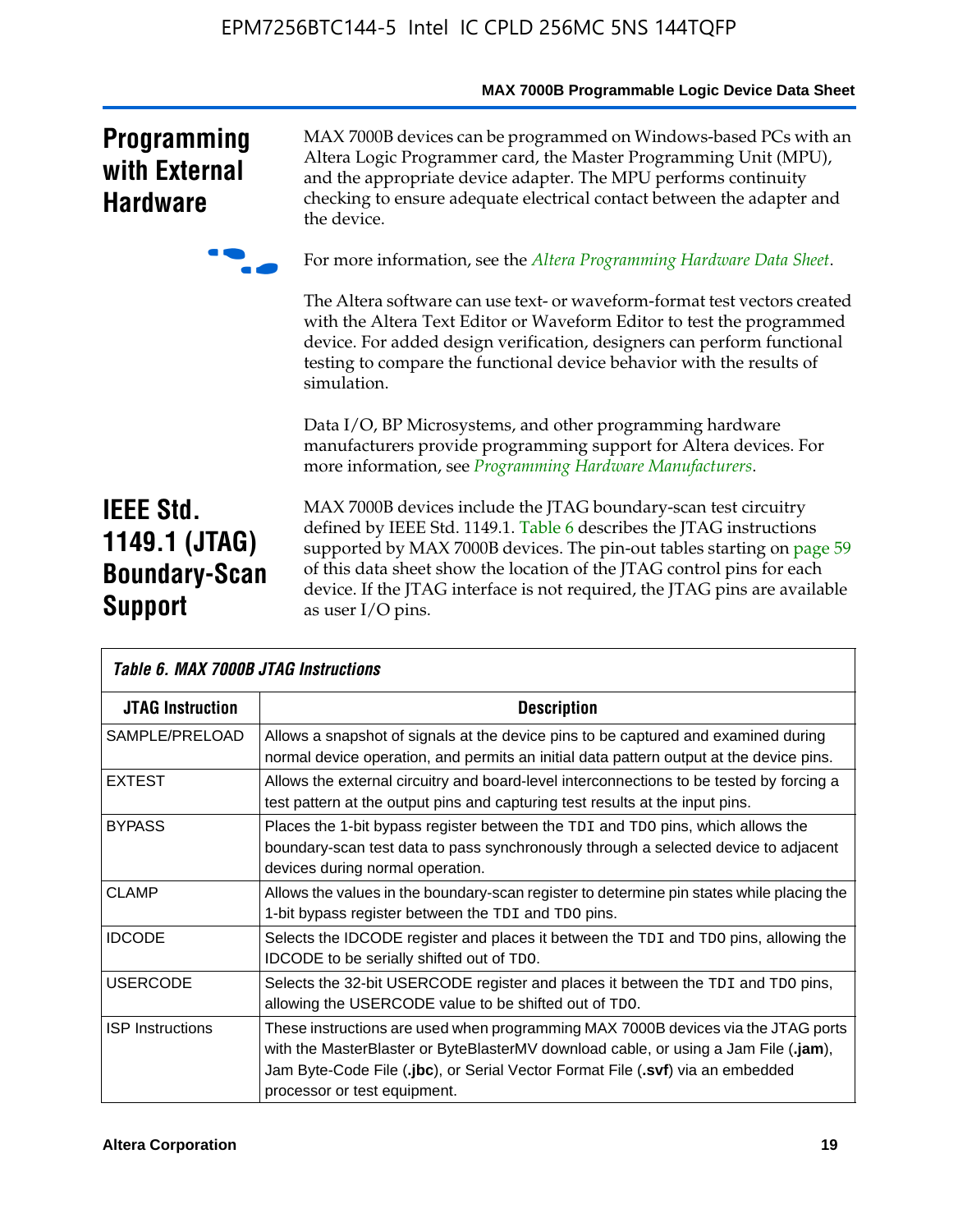#### **MAX 7000B Programmable Logic Device Data Sheet**

The instruction register length of MAX 7000B devices is ten bits. The MAX 7000B USERCODE register length is 32 bits. Tables 7 and 8 show the boundary-scan register length and device IDCODE information for MAX 7000B devices.

| Table 7. MAX 7000B Boundary-Scan Register Length |                                      |  |  |  |  |  |
|--------------------------------------------------|--------------------------------------|--|--|--|--|--|
| <b>Device</b>                                    | <b>Boundary-Scan Register Length</b> |  |  |  |  |  |
| <b>EPM7032B</b>                                  | 96                                   |  |  |  |  |  |
| <b>EPM7064B</b>                                  | 192                                  |  |  |  |  |  |
| <b>EPM7128B</b>                                  | 288                                  |  |  |  |  |  |
| <b>EPM7256B</b>                                  | 480                                  |  |  |  |  |  |
| <b>EPM7512B</b>                                  | 624                                  |  |  |  |  |  |

| Table 8. 32-Bit MAX 7000B Device IDCODE<br>Note (1) |                            |                           |                                             |                          |  |  |  |  |  |
|-----------------------------------------------------|----------------------------|---------------------------|---------------------------------------------|--------------------------|--|--|--|--|--|
| <b>Device</b>                                       | <b>IDCODE (32 Bits)</b>    |                           |                                             |                          |  |  |  |  |  |
|                                                     | <b>Version</b><br>(4 Bits) | Part Number (16 Bits)     | Manufacturer's<br><b>Identity (11 Bits)</b> | $(1 \text{ Bit})$<br>(2) |  |  |  |  |  |
| EPM7032B                                            | 0010                       | 0111 0000 0011 0010       | 00001101110                                 | 1                        |  |  |  |  |  |
| <b>EPM7064B</b>                                     | 0010                       | 0111 0000 0110 0100       | 00001101110                                 | 1                        |  |  |  |  |  |
| <b>EPM7128B</b>                                     | 0010                       | 0001 0010 1000<br>0111    | 00001101110                                 | 1                        |  |  |  |  |  |
| <b>EPM7256B</b>                                     | 0010                       | 0111 0010 0101 0110       | 00001101110                                 | 1                        |  |  |  |  |  |
| <b>EPM7512B</b>                                     | 0010                       | 0010<br>0111 0101<br>0001 | 00001101110                                 | 1                        |  |  |  |  |  |

*Notes:*

(1) The most significant bit (MSB) is on the left.

(2) The least significant bit (LSB) for all JTAG IDCODEs is 1.



**f See Application Note 39 (IEEE 1149.1 (JTAG) Boundary-Scan Testing in Altera** *Devices)* for more information on JTAG boundary-scan testing.

Figure 8 shows the timing information for the JTAG signals.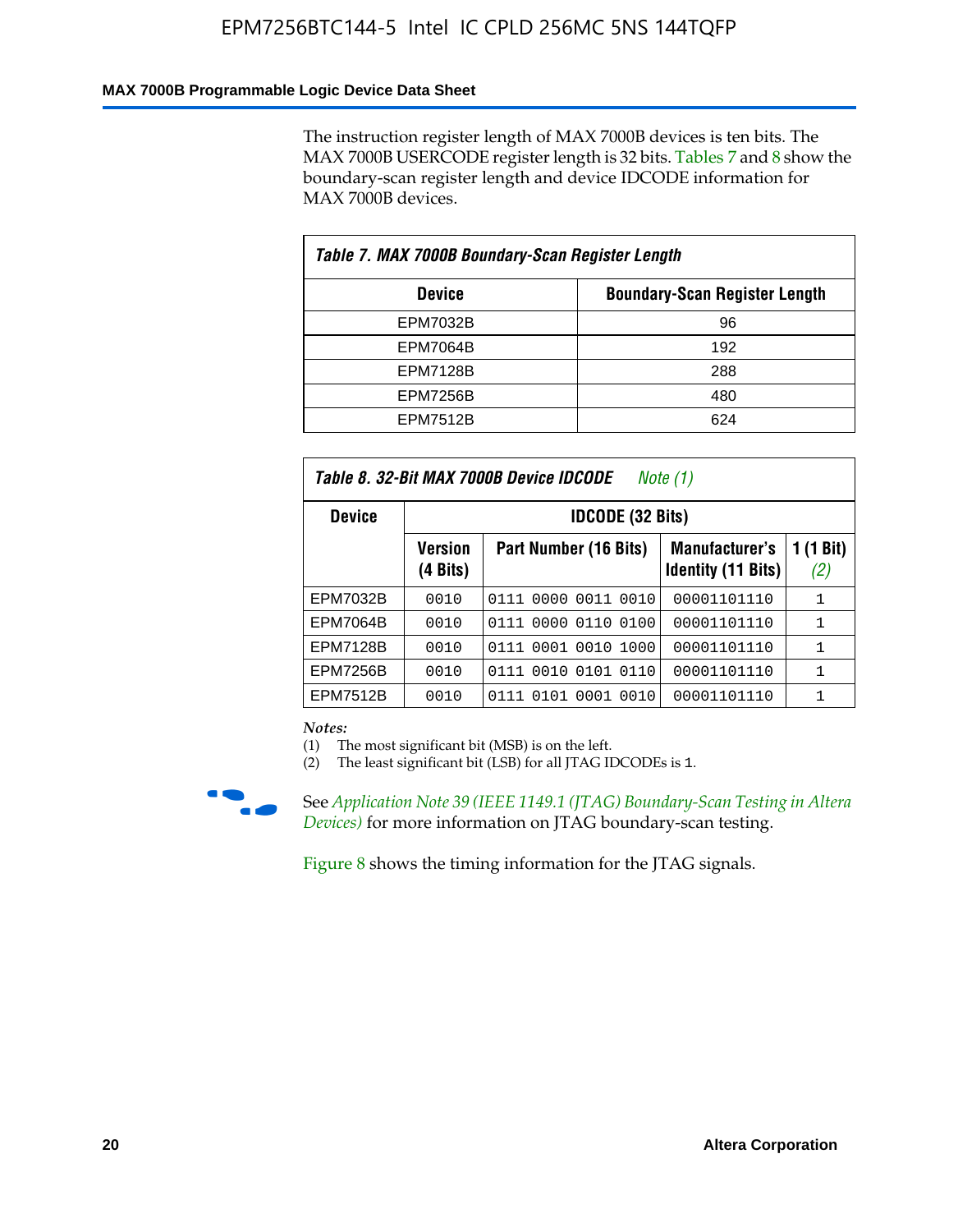

Table 9 shows the JTAG timing parameters and values for MAX 7000B devices.

| Note (1)           | Table 9. JTAG Timing Parameters & Values for MAX 7000B Devices |     |     |      |
|--------------------|----------------------------------------------------------------|-----|-----|------|
| <b>Symbol</b>      | <b>Parameter</b>                                               | Min | Max | Unit |
| t <sub>JCP</sub>   | TCK clock period                                               | 100 |     | ns   |
| t <sub>JCH</sub>   | TCK clock high time                                            | 50  |     | ns   |
| tjcl               | <b>TCK clock low time</b>                                      | 50  |     | ns   |
| tjpsu              | JTAG port setup time                                           | 20  |     | ns   |
| t <sub>JPH</sub>   | JTAG port hold time                                            | 45  |     | ns   |
| tjpco              | JTAG port clock to output                                      |     | 25  | ns   |
| t <sub>JPZX</sub>  | JTAG port high impedance to valid output                       |     | 25  | ns   |
| t <sub>JPXZ</sub>  | JTAG port valid output to high impedance                       |     | 25  | ns   |
| tjssu              | Capture register setup time                                    | 20  |     | ns   |
| $t_{\mathsf{JSH}}$ | Capture register hold time                                     | 45  |     | ns   |
| t <sub>JSCO</sub>  | Update register clock to output                                |     | 25  | ns   |
| t <sub>JSZX</sub>  | Update register high impedance to valid output                 |     | 25  | ns   |
| t <sub>JSXZ</sub>  | Update register valid output to high impedance                 |     | 25  | ns   |

*Note:*

Г

(1) Timing parameters in this table apply to all  $V_{\text{CCIO}}$  levels.

٦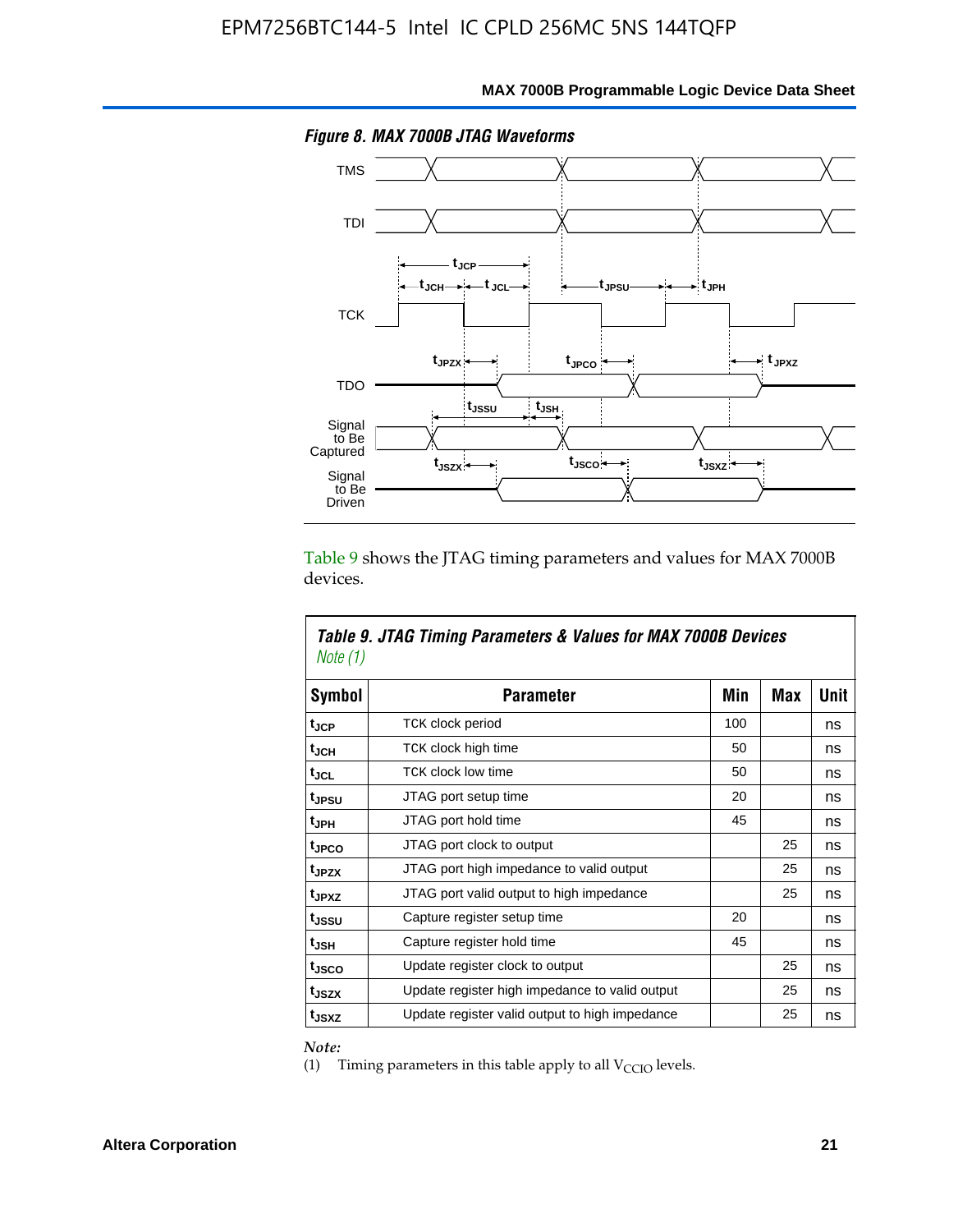**MAX 7000B Programmable Logic Device Data Sheet**

| <b>Programmable</b><br><b>Speed/Power</b><br><b>Control</b> | MAX 7000B devices offer a power-saving mode that supports low-power<br>operation across user-defined signal paths or the entire device. This<br>feature allows total power dissipation to be reduced by 50% or more,<br>because most logic applications require only a small fraction of all gates to<br>operate at maximum frequency.                                                                                                                          |  |  |
|-------------------------------------------------------------|-----------------------------------------------------------------------------------------------------------------------------------------------------------------------------------------------------------------------------------------------------------------------------------------------------------------------------------------------------------------------------------------------------------------------------------------------------------------|--|--|
|                                                             | The designer can program each individual macrocell in a MAX 7000B<br>device for either high-speed or low-power operation. As a result, speed-<br>critical paths in the design can run at high speed, while the remaining<br>paths can operate at reduced power. Macrocells that run at low power<br>incur a nominal timing delay adder $(t_{LPA})$ for the $t_{LAD}$ , $t_{LAC}$ , $t_{IC}$ , $t_{ACL}$ ,<br>$t_{CPPW}$ , $t_{EN}$ , and $t_{SEXP}$ parameters. |  |  |
| <b>Output</b><br><b>Configuration</b>                       | MAX 7000B device outputs can be programmed to meet a variety of<br>system-level requirements.                                                                                                                                                                                                                                                                                                                                                                   |  |  |
|                                                             | <b>MultiVolt I/O Interface</b>                                                                                                                                                                                                                                                                                                                                                                                                                                  |  |  |
|                                                             | The MAX 7000B device architecture supports the MultiVolt I/O interface<br>feature, which allows MAX 7000B devices to connect to systems with<br>differing supply voltages. MAX 7000B devices in all packages can be set<br>for 3.3-V, 2.5-V, or 1.8-V pin operation. These devices have one set of $V_{CC}$<br>pins for internal operation and input buffers (VCCINT), and another set for<br>I/O output drivers (VCCIO).                                       |  |  |

The VCCIO pins can be connected to either a 3.3-V, 2.5-V, or 1.8-V power supply, depending on the output requirements. When the VCCIO pins are connected to a 1.8-V power supply, the output levels are compatible with 1.8-V systems. When the VCCIO pins are connected to a 2.5- $\hat{V}$  power supply, the output levels are compatible with 2.5-V systems. When the VCCIO pins are connected to a 3.3-V power supply, the output high is at 3.3 V and is therefore compatible with 3.3-V or 5.0-V systems. Devices operating with  $V_{\text{CCIO}}$  levels of 2.5 V or 1.8 V incur a nominal timing delay adder.

Table 10 describes the MAX 7000B MultiVolt I/O support.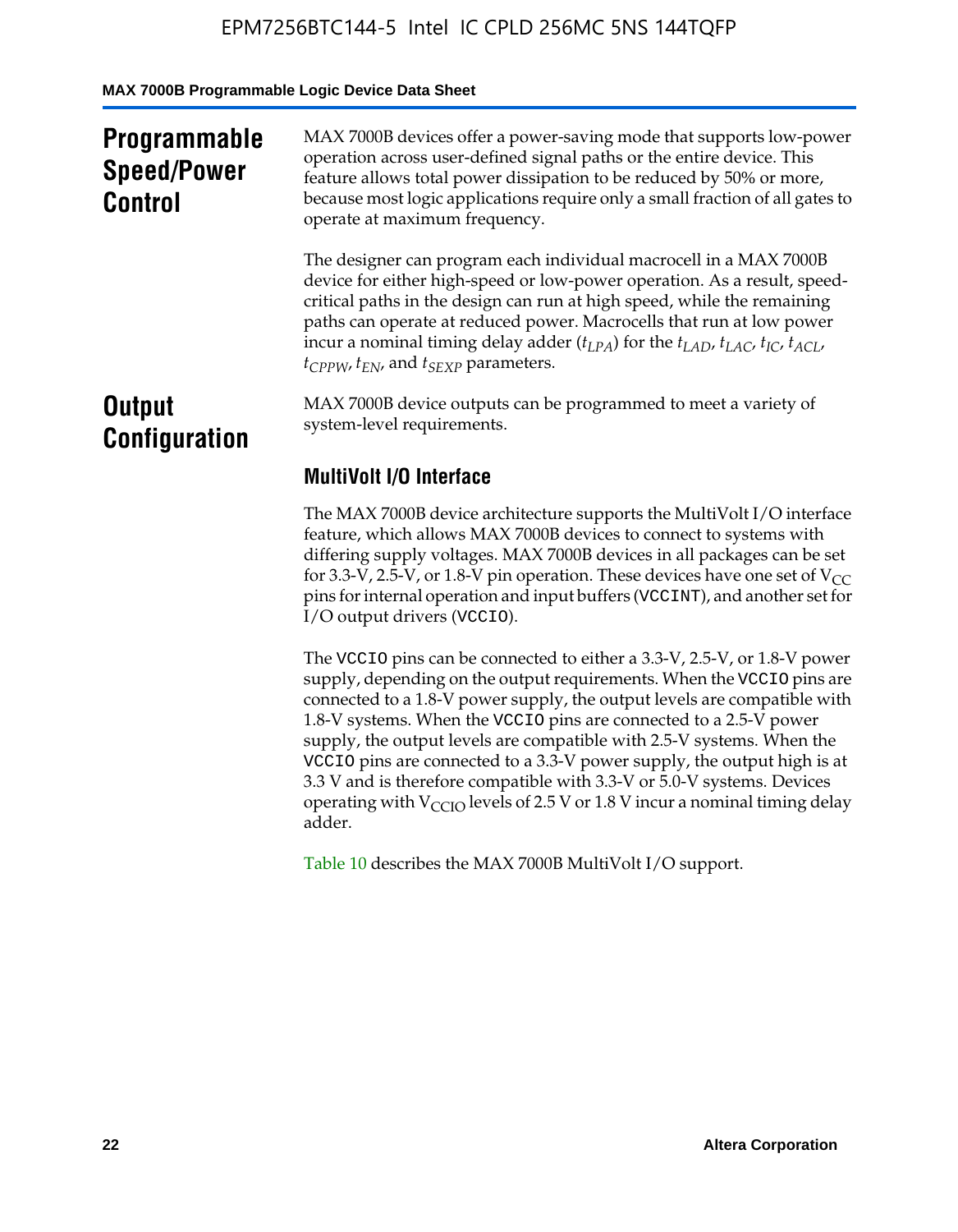| Table 10. MAX 7000B MultiVolt I/O Support                            |     |     |     |     |     |     |     |     |
|----------------------------------------------------------------------|-----|-----|-----|-----|-----|-----|-----|-----|
| Input Signal (V)<br>$V_{\text{CCIO}}(V)$<br><b>Output Signal (V)</b> |     |     |     |     |     |     |     |     |
|                                                                      | 1.8 | 2.5 | 3.3 | 5.0 | 1.8 | 2.5 | 3.3 | 5.0 |
| 1.8                                                                  |     |     |     |     |     |     |     |     |
| 2.5                                                                  |     |     |     |     |     |     |     |     |
| 3.3                                                                  |     |     |     |     |     |     |     |     |

# **Open-Drain Output Option**

MAX 7000B devices provide an optional open-drain (equivalent to open-collector) output for each I/O pin. This open-drain output enables the device to provide system-level control signals (e.g., interrupt and write enable signals) that can be asserted by any of several devices. It can also provide an additional wired-OR plane.

# **Programmable Ground Pins**

Each unused I/O pin on MAX 7000B devices may be used as an additional ground pin. This programmable ground feature does not require the use of the associated macrocell; therefore, the buried macrocell is still available for user logic.

# **Slew-Rate Control**

The output buffer for each MAX 7000B I/O pin has an adjustable output slew rate that can be configured for low-noise or high-speed performance. A faster slew rate provides high-speed transitions for high-performance systems. However, these fast transitions may introduce noise transients into the system. A slow slew rate reduces system noise, but adds a nominal delay of 4 to 5 ns. When the configuration cell is turned off, the slew rate is set for low-noise performance. Each I/O pin has an individual EEPROM bit that controls the slew rate, allowing designers to specify the slew rate on a pin-by-pin basis. The slew rate control affects both the rising and falling edges of the output signal.

# **Advanced I/O Standard Support**

The MAX 7000B I/O pins support the following I/O standards: LVTTL, LVCMOS, 1.8-V I/O, 2.5-V I/O, GTL+, SSTL-3 Class I and II, and SSTL-2 Class I and II.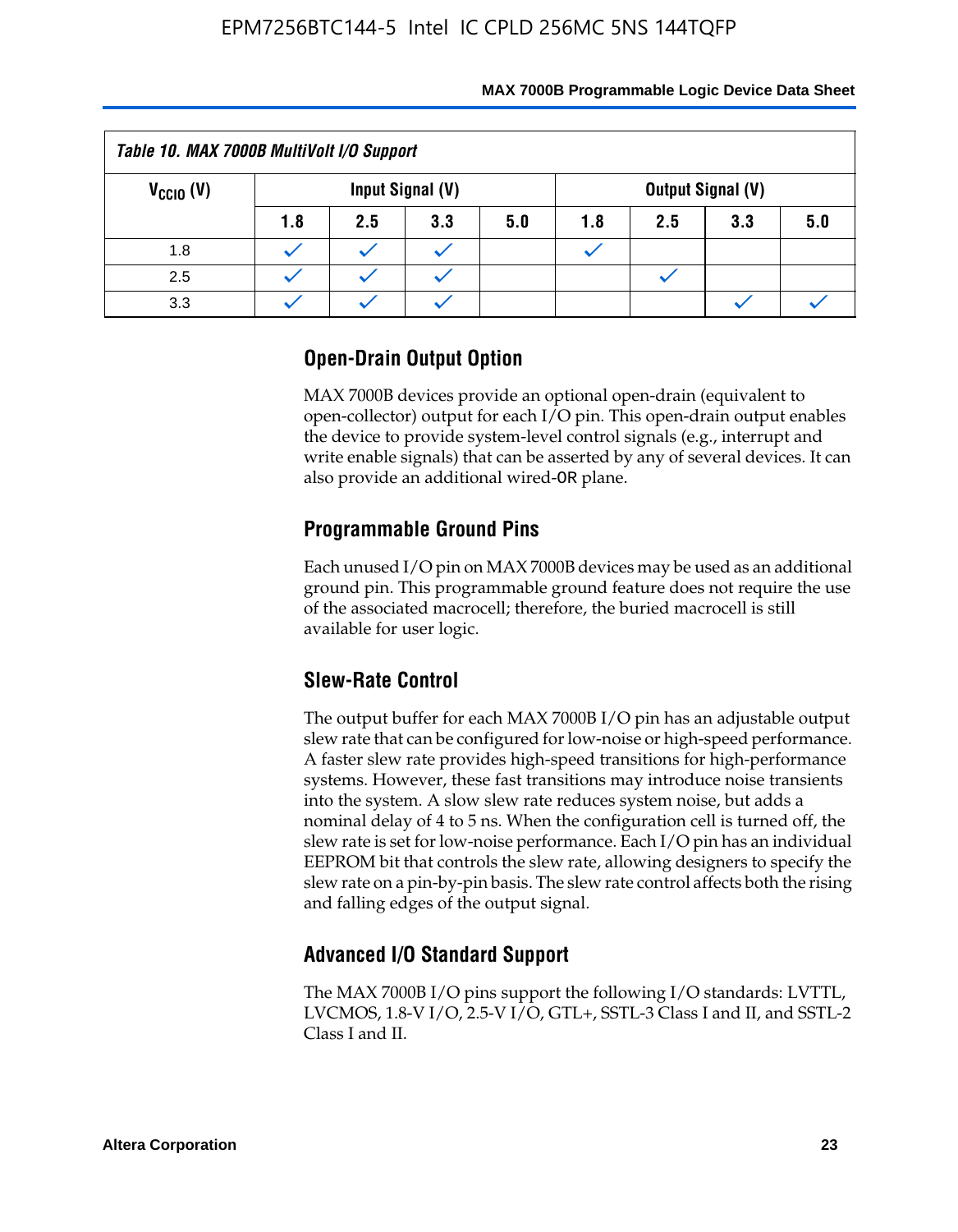#### **MAX 7000B Programmable Logic Device Data Sheet**

MAX 7000B devices contain two I/O banks. Both banks support all standards. Each I/O bank has its own VCCIO pins. A single device can support 1.8-V, 2.5-V, and 3.3-V interfaces; each bank can support a different standard independently. Within a bank, any one of the terminated standards can be supported.

Figure 9 shows the arrangement of the MAX 7000B I/O banks.



*Figure 9. MAX 7000B I/O Banks for Various Advanced I/O Standards*

Table 11 shows which macrocells have pins in each I/O bank.

| Table 11. Macrocell Pins Contained in Each I/O Bank |                |                  |  |  |  |  |  |
|-----------------------------------------------------|----------------|------------------|--|--|--|--|--|
| <b>Device</b>                                       | <b>Bank 1</b>  | <b>Bank 2</b>    |  |  |  |  |  |
| <b>EPM7032B</b>                                     | $1 - 16$       | 17-32            |  |  |  |  |  |
| <b>EPM7064B</b>                                     | $1 - 32$       | 33-64            |  |  |  |  |  |
| <b>EPM7128B</b>                                     | $1 - 64$       | 65-128           |  |  |  |  |  |
| <b>EPM7256B</b>                                     | 1-128, 177-181 | 129-176, 182-256 |  |  |  |  |  |
| <b>EPM7512B</b>                                     | 1-265          | 266-512          |  |  |  |  |  |

Each MAX 7000B device has two VREF pins. Each can be set to a separate  $V_{REF}$  level. Any I/O pin that uses one of the voltage-referenced standards (GTL+, SSTL-2, or SSTL-3) may use either of the two VREF pins. If these pins are not required as VREF pins, they may be individually programmed to function as user I/O pins.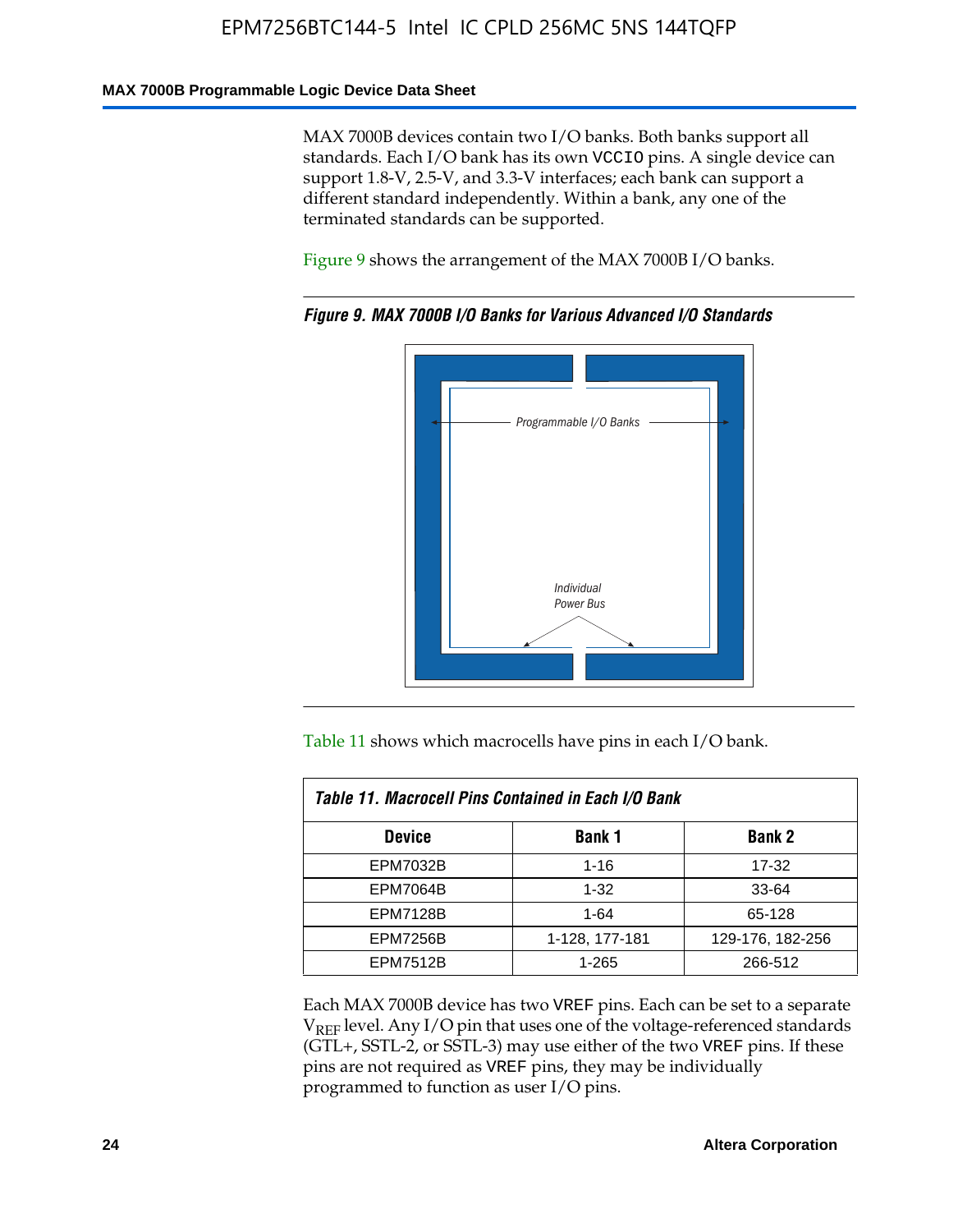### **Programmable Pull-Up Resistor**

Each MAX 7000B device I/O pin provides an optional programmable pull-up resistor during user mode. When this feature is enabled for an I/O pin, the pull-up resistor (typically 50 k¾) weakly holds the output to  $V_{CCI}$  level.

### **Bus Hold**

Each MAX 7000B device I/O pin provides an optional bus-hold feature. When this feature is enabled for an I/O pin, the bus-hold circuitry weakly holds the signal at its last driven state. By holding the last driven state of the pin until the next input signals is present, the bus-hold feature can eliminate the need to add external pull-up or pull-down resistors to hold a signal level when the bus is tri-stated. The bus-hold circuitry also pulls undriven pins away from the input threshold voltage where noise can cause unintended high-frequency switching. This feature can be selected individually for each I/O pin. The bus-hold output will drive no higher than  $V_{\text{C}CD}$  to prevent overdriving signals. The propagation delays through the input and output buffers in MAX 7000B devices are not affected by whether the bus-hold feature is enabled or disabled.

The bus-hold circuitry weakly pulls the signal level to the last driven state through a resistor with a nominal resistance  $(R<sub>BH</sub>)$  of approximately 8.5 k¾. Table 12 gives specific sustaining current that will be driven through this resistor and overdrive current that will identify the next driven input level. This information is provided for each VCCIO voltage level.

| <b>Table 12. Bus Hold Parameters</b> |                           |                    |            |       |        |       |              |    |
|--------------------------------------|---------------------------|--------------------|------------|-------|--------|-------|--------------|----|
| <b>Parameter</b>                     | <b>Conditions</b>         | <b>VCCIO Level</b> |            |       |        |       | <b>Units</b> |    |
|                                      |                           | 1.8V<br>2.5V       |            | 3.3V  |        |       |              |    |
|                                      |                           | Min                | <b>Max</b> | Min   | Max    | Min   | Max          |    |
| Low sustaining current               | $V_{IN}$ > $V_{II}$ (max) | 30                 |            | 50    |        | 70    |              | μA |
| High sustaining current              | $V_{IN}$ < $V_{IH}$ (min) | $-30$              |            | $-50$ |        | $-70$ |              | μA |
| Low overdrive current                | $0 V < V_{IN} < V_{CCIO}$ |                    | 200        |       | 300    |       | 500          | μA |
| High overdrive current               | $0 V < V_{IN} < V_{CCIO}$ |                    | $-295$     |       | $-435$ |       | $-680$       | μA |

The bus-hold circuitry is active only during user operation. At power-up, the bus-hold circuit initializes its initial hold value as  $V_{CC}$  approaches the recommended operation conditions. When transitioning from ISP to User Mode with bus hold enabled, the bus-hold circuit captures the value present on the pin at the end of programming.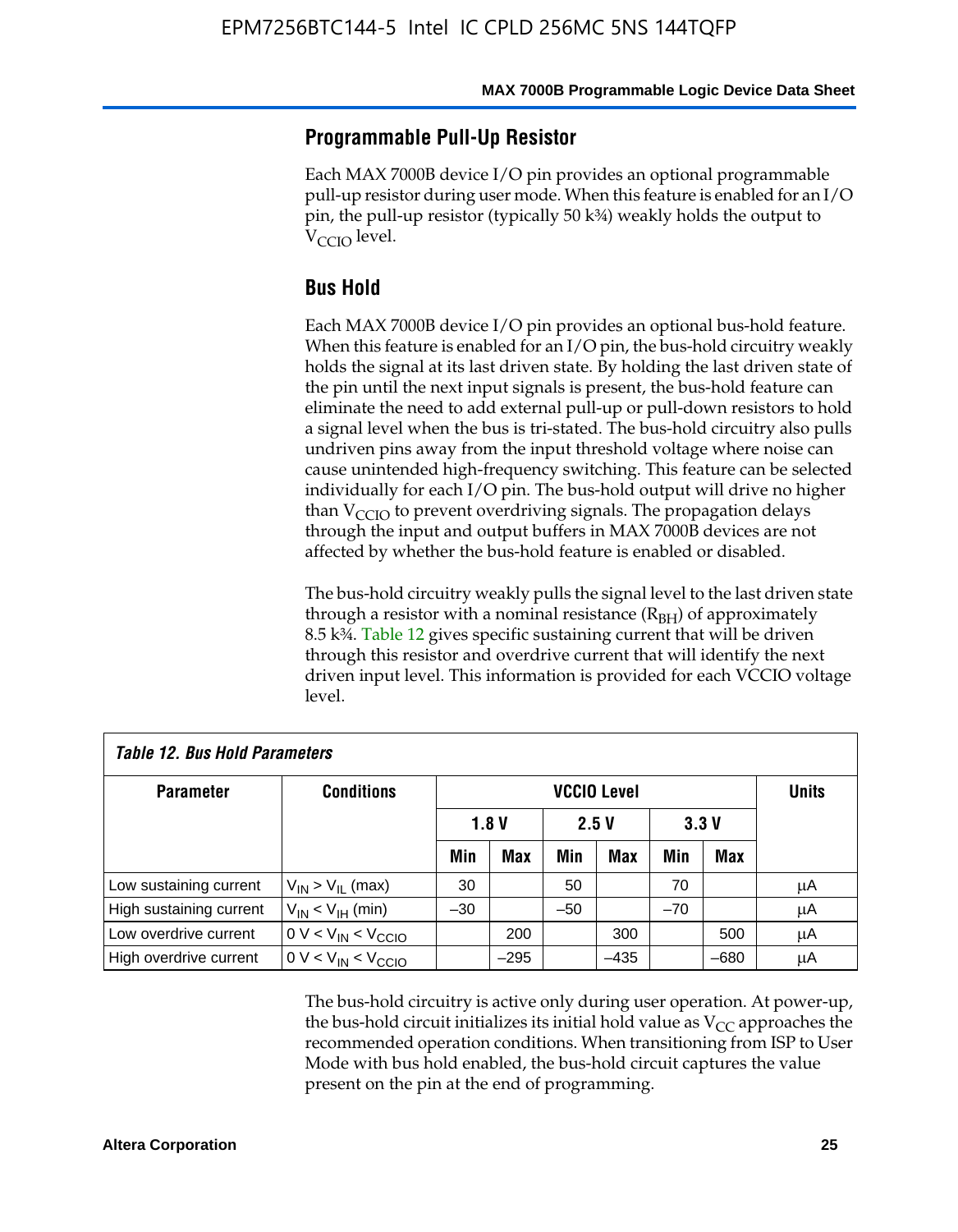#### **MAX 7000B Programmable Logic Device Data Sheet**

Two inverters implement the bus-hold circuitry in a loop that weakly drives back to the I/O pin in user mode.

Figure 10 shows a block diagram of the bus-hold circuit.

*Figure 10. Bus-Hold Circuit*



# **PCI Compatibility**

MAX 7000B devices are compatible with PCI applications as well as all 3.3-V electrical specifications in the *PCI Local Bus Specification Revision 2.2* except for the clamp diode. While having multiple clamp diodes on a signal trace may be redundant, designers can add an external clamp diode to meet the specification. Table 13 shows the MAX 7000B device speed grades that meet the PCI timing specifications.

| Table 13. MAX 7000B Device Speed Grades that Meet PCI Timing<br><b>Specifications</b> |                      |            |  |  |  |  |
|---------------------------------------------------------------------------------------|----------------------|------------|--|--|--|--|
| <b>Device</b>                                                                         | <b>Specification</b> |            |  |  |  |  |
|                                                                                       | 33-MHz PCI           | 66-MHz PCI |  |  |  |  |
| EPM7032B                                                                              | All speed grades     | -3         |  |  |  |  |
| <b>EPM7064B</b>                                                                       | All speed grades     | -3         |  |  |  |  |
| <b>EPM7128B</b>                                                                       | All speed grades     | $-4$       |  |  |  |  |
| <b>EPM7256B</b>                                                                       | All speed grades     | $-5(1)$    |  |  |  |  |
| <b>EPM7512B</b>                                                                       | All speed grades     | $-5(1)$    |  |  |  |  |

#### *Note:*

(1) The EPM7256B and EPM7512B devices in a -5 speed grade meet all PCI timing specifications for 66-MHz operation except the Input Setup Time to CLK—Bused Signal parameter. However, these devices are within 1 ns of that parameter. EPM7256B and EPM7512B devices meet all other 66-MHz PCI timing specifications.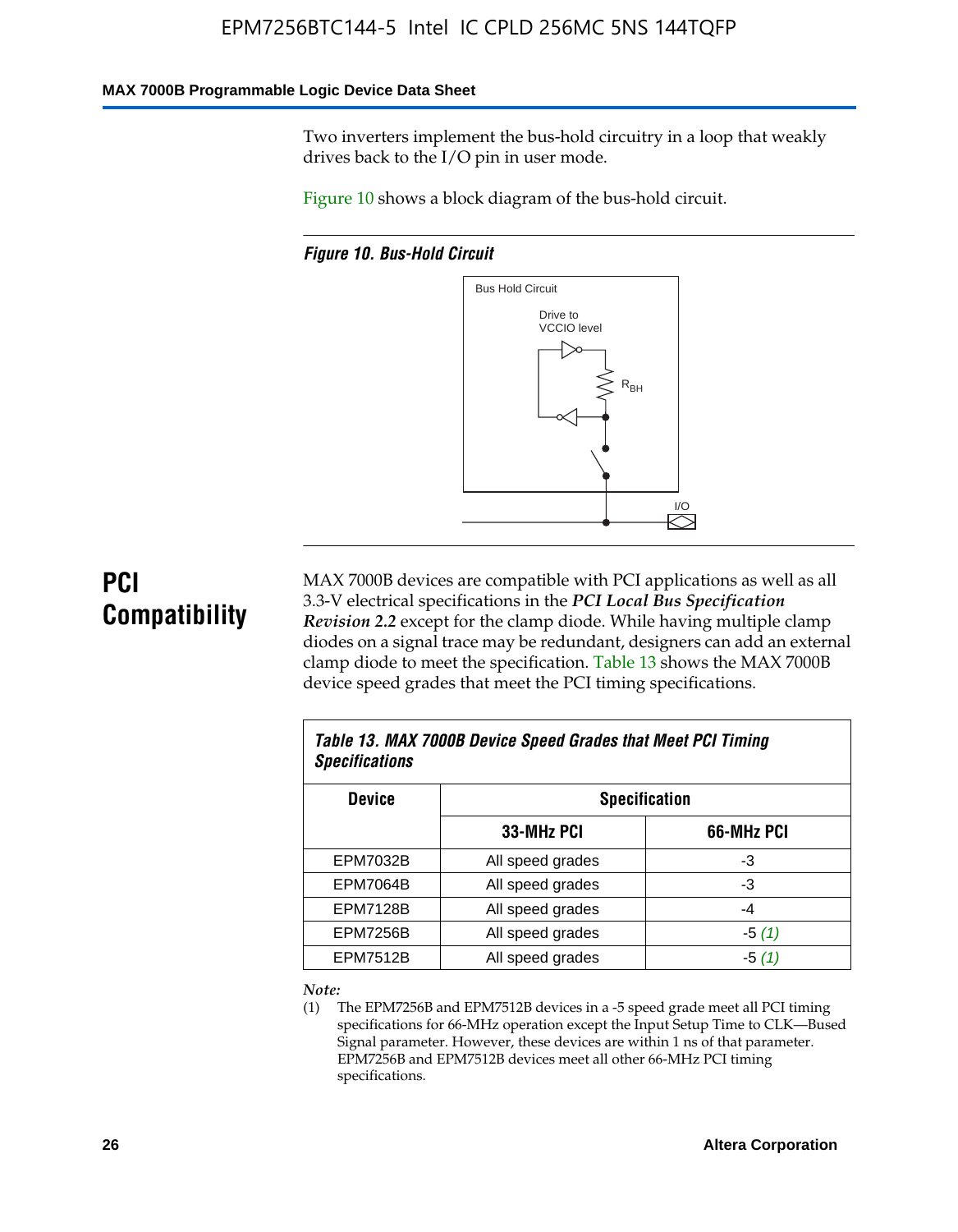| <b>Power</b><br><b>Sequencing &amp;</b><br><b>Hot-Socketing</b> | Because MAX 7000B devices can be used in a mixed-voltage environment,<br>they have been designed specifically to tolerate any possible power-up<br>sequence. The $V_{\text{CCIO}}$ and $V_{\text{CCINT}}$ power planes can be powered in any<br>order.                                                                                                                                                                                                                                      |
|-----------------------------------------------------------------|---------------------------------------------------------------------------------------------------------------------------------------------------------------------------------------------------------------------------------------------------------------------------------------------------------------------------------------------------------------------------------------------------------------------------------------------------------------------------------------------|
|                                                                 | Signals can be driven into MAX 7000B devices before and during power-<br>up (and power-down) without damaging the device. Additionally,<br>MAX 7000B devices do not drive out during power-up. Once operating<br>conditions are reached, MAX 7000B devices operate as specified by the<br>user.                                                                                                                                                                                             |
|                                                                 | MAX 7000B device I/O pins will not source or sink more than 300 µA of<br>DC current during power-up. All pins can be driven up to 4.1 V during<br>hot-socketing.                                                                                                                                                                                                                                                                                                                            |
| <b>Design Security</b>                                          | All MAX 7000B devices contain a programmable security bit that controls<br>access to the data programmed into the device. When this bit is<br>programmed, a design implemented in the device cannot be copied or<br>retrieved. This feature provides a high level of design security, because<br>programmed data within EEPROM cells is invisible. The security bit that<br>controls this function, as well as all other programmed data, is reset only<br>when the device is reprogrammed. |
| <b>Generic Testing</b>                                          | MAX 7000B devices are fully functionally tested. Complete testing of each<br>programmable EEPROM bit and all internal logic elements ensures 100%<br>programming yield. AC test measurements are taken under conditions<br>equivalent to those shown in Figure 11. Test patterns can be used and then<br>erased during early stages of the production flow.                                                                                                                                 |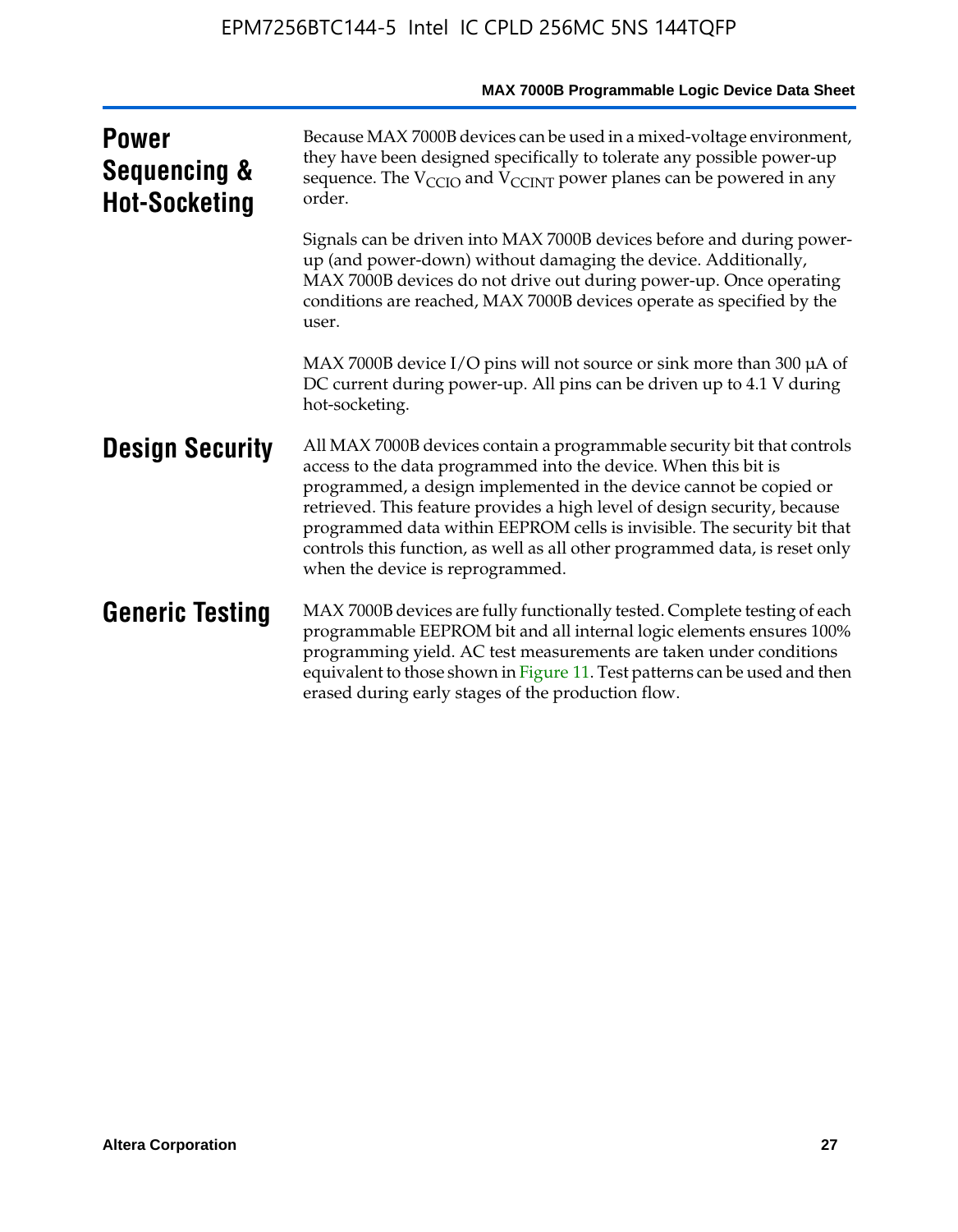#### **MAX 7000B Programmable Logic Device Data Sheet**

#### *Figure 11. MAX 7000B AC Test Conditions*



# **Operating Conditions**

Tables 14 through 17 provide information on absolute maximum ratings, recommended operating conditions, operating conditions, and capacitance for MAX 7000B devices.

| Table 14. MAX 7000B Device Absolute Maximum Ratings<br>Note $(1)$ |                            |                   |        |     |              |  |  |  |
|-------------------------------------------------------------------|----------------------------|-------------------|--------|-----|--------------|--|--|--|
| Symbol                                                            | <b>Parameter</b>           | <b>Conditions</b> | Min    | Max | Unit         |  |  |  |
| <b>V<sub>CCINT</sub></b>                                          | Supply voltage             |                   | $-0.5$ | 3.6 | v            |  |  |  |
| V <sub>CCIO</sub>                                                 | Supply voltage             |                   | $-0.5$ | 3.6 | $\vee$       |  |  |  |
| $V_1$                                                             | DC input voltage           | (2)               | $-2.0$ | 4.6 | V            |  |  |  |
| $I_{OUT}$                                                         | DC output current, per pin |                   | $-33$  | 50  | mA           |  |  |  |
| $T_{STG}$                                                         | Storage temperature        | No bias           | $-65$  | 150 | $^{\circ}$ C |  |  |  |
| $T_A$                                                             | Ambient temperature        | Under bias        | $-65$  | 135 | $^{\circ}$ C |  |  |  |
| $T_{\text{J}}$                                                    | Junction temperature       | Under bias        | $-65$  | 135 | ° C          |  |  |  |

To Test System

 $\overline{\phantom{a}}$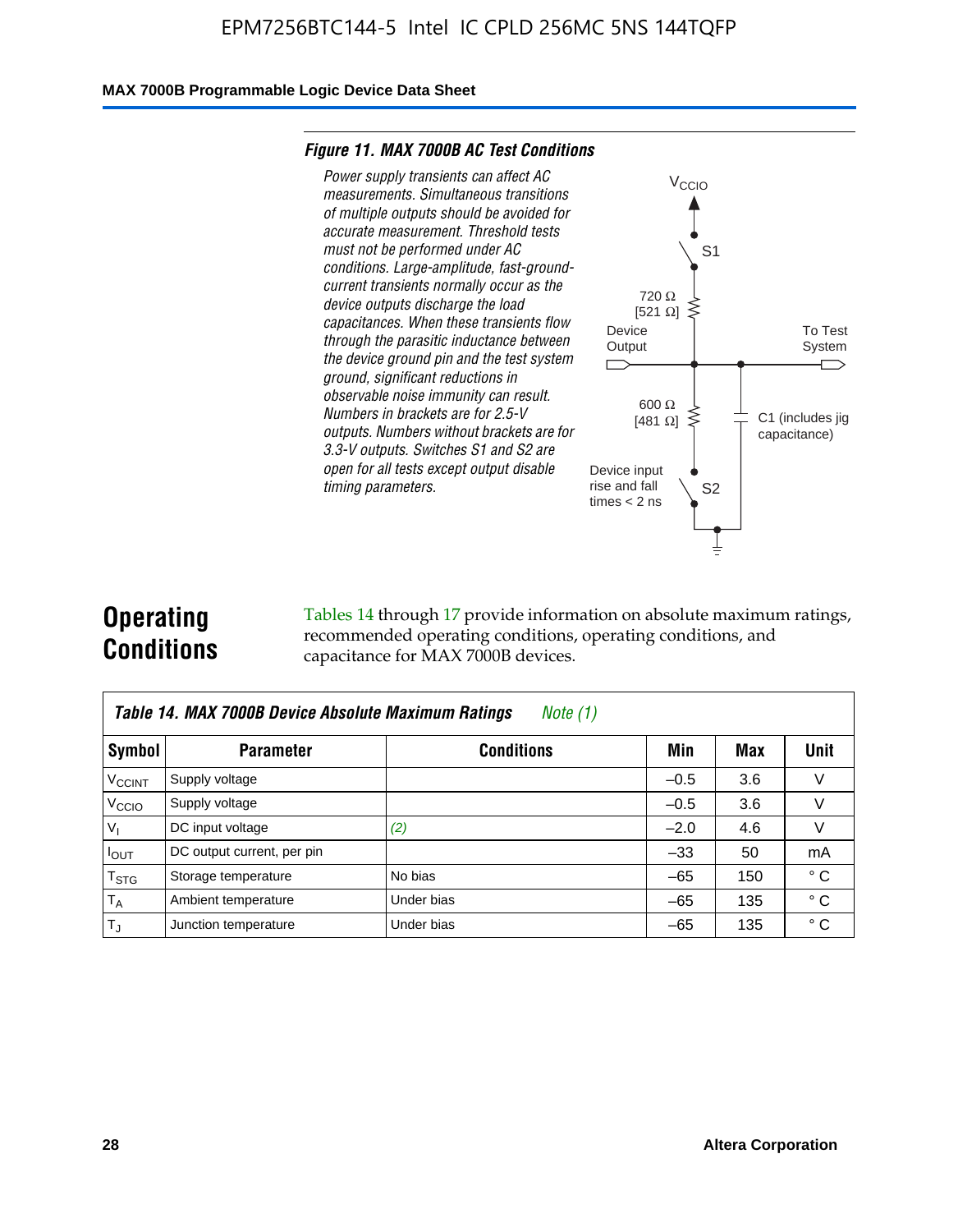| <b>Table 15. MAX 7000B Device Recommended Operating Conditions</b> |                                                        |                         |          |                   |              |  |  |
|--------------------------------------------------------------------|--------------------------------------------------------|-------------------------|----------|-------------------|--------------|--|--|
| Symbol                                                             | <b>Parameter</b>                                       | <b>Conditions</b>       | Min      | Max               | Unit         |  |  |
| $V_{\text{CCINT}}$                                                 | Supply voltage for internal logic and<br>input buffers | (10)                    | 2.375    | 2.625             | $\vee$       |  |  |
| V <sub>CCIO</sub>                                                  | Supply voltage for output drivers,<br>3.3-V operation  |                         | 3.0      | 3.6               | $\vee$       |  |  |
|                                                                    | Supply voltage for output drivers,<br>2.5-V operation  |                         | 2.375    | 2.625             | $\vee$       |  |  |
|                                                                    | Supply voltage for output drivers,<br>1.8-V operation  |                         | 1.71     | 1.89              | $\vee$       |  |  |
| $V_{\text{CCISP}}$                                                 | Supply voltage during in-system<br>programming         |                         | 2.375    | 2.625             | $\vee$       |  |  |
| $V_{1}$                                                            | Input voltage                                          | (3)                     | $-0.5$   | 3.9               | $\vee$       |  |  |
| $V_{\rm O}$                                                        | Output voltage                                         |                         | 0        | V <sub>CCIO</sub> | $\vee$       |  |  |
| T <sub>A</sub>                                                     | Ambient temperature                                    | For commercial use      | $\Omega$ | 70                | $^{\circ}$ C |  |  |
|                                                                    |                                                        | For industrial use (11) | $-40$    | 85                | $^{\circ}$ C |  |  |
| $T_{\rm J}$                                                        | Junction temperature                                   | For commercial use      | $\Omega$ | 90                | $^{\circ}$ C |  |  |
|                                                                    |                                                        | For industrial use (11) | $-40$    | 105               | $^{\circ}$ C |  |  |
| $t_{\mathsf{R}}$                                                   | Input rise time                                        |                         |          | 40                | ns           |  |  |
| $t_F$                                                              | Input fall time                                        |                         |          | 40                | ns           |  |  |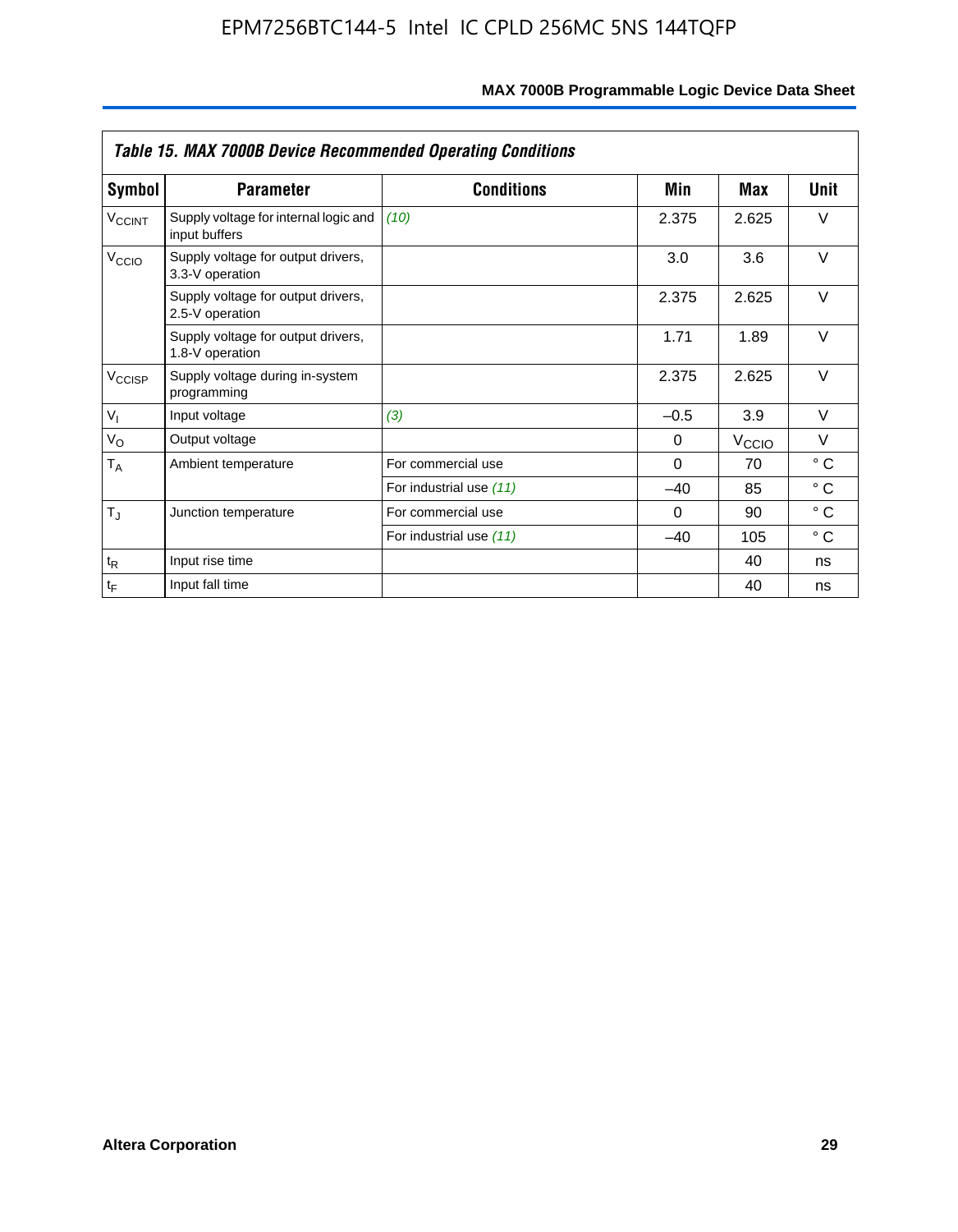|                 | <b>Table 16. MAX 7000B Device DC Operating Conditions</b>                               | Note $(4)$                                                                        |                                    |                                    |                |
|-----------------|-----------------------------------------------------------------------------------------|-----------------------------------------------------------------------------------|------------------------------------|------------------------------------|----------------|
| <b>Symbol</b>   | <b>Parameter</b>                                                                        | <b>Conditions</b>                                                                 | Min                                | <b>Max</b>                         | <b>Unit</b>    |
| $V_{\text{IH}}$ | High-level input voltage for 3.3-V<br><b>TTL/CMOS</b>                                   |                                                                                   | 2.0                                | 3.9                                | V              |
|                 | High-level input voltage for 2.5-V<br><b>TTL/CMOS</b>                                   |                                                                                   | 1.7                                | 3.9                                | V              |
|                 | High-level input voltage for 1.8-V<br><b>TTL/CMOS</b>                                   |                                                                                   | $0.65 \times$<br>$V_{\text{CCIQ}}$ | 3.9                                | $\vee$         |
| $V_{\rm H}$     | Low-level input voltage for 3.3-V<br>TTL/CMOS and PCI compliance                        |                                                                                   | $-0.5$                             | 0.8                                | V              |
|                 | Low-level input voltage for 2.5-V<br><b>TTL/CMOS</b>                                    |                                                                                   | $-0.5$                             | 0.7                                | V              |
|                 | Low-level input voltage for 1.8-V<br><b>TTL/CMOS</b>                                    |                                                                                   | $-0.5$                             | $0.35 \times$<br>V <sub>CCIO</sub> |                |
| $V_{OH}$        | 3.3-V high-level TTL output voltage                                                     | $I_{OH} = -8$ mA DC, $V_{CCIO} = 3.00$ V (5)                                      | 2.4                                |                                    | V              |
|                 | 3.3-V high-level CMOS output<br>voltage                                                 | $I_{OH} = -0.1$ mA DC, $V_{CCIO} = 3.00$ V (5)                                    | $V_{\text{CCIO}}-$<br>0.2          |                                    | $\vee$         |
|                 | 2.5-V high-level output voltage                                                         | $I_{OH}$ = -100 µA DC, $V_{CClO}$ = 2.30 V (5)                                    | 2.1                                |                                    | $\vee$         |
|                 |                                                                                         | $I_{OH} = -1$ mA DC, $V_{CClO} = 2.30$ V (5)                                      | 2.0                                |                                    | V              |
|                 |                                                                                         | $I_{OH} = -2$ mA DC, $V_{CCIO} = 2.30$ V (5)                                      | 1.7                                |                                    | V              |
|                 | 1.8-V high-level output voltage                                                         | $I_{OH} = -2$ mA DC, $V_{CCIO} = 1.65$ V (5)                                      | 1.2                                |                                    | V              |
| $V_{OL}$        | 3.3-V low-level TTL output voltage                                                      | $I_{OL}$ = 8 mA DC, $V_{CCIO}$ = 3.00 V (6)                                       |                                    | 0.4                                | V              |
|                 | 3.3-V low-level CMOS output<br>voltage                                                  | $I_{\text{OI}} = 0.1 \text{ mA DC}$ , $V_{\text{CCl}\Omega} = 3.00 \text{ V}$ (6) |                                    | 0.2                                | $\vee$         |
|                 | 2.5-V low-level output voltage                                                          | $I_{OL}$ = 100 µA DC, $V_{CClO}$ = 2.30 V (6)                                     |                                    | 0.2                                | V              |
|                 |                                                                                         | $I_{OL}$ = 1 mA DC, $V_{CCIO}$ = 2.30 V (6)                                       |                                    | 0.4                                | V              |
|                 |                                                                                         | $I_{OL}$ = 2 mA DC, $V_{CCIO}$ = 2.30 V (6)                                       |                                    | 0.7                                | V              |
|                 | 1.8-V low-level output voltage                                                          | $I_{OL}$ = 2 mA DC, $V_{CCIO}$ = 1.7 V (6)                                        |                                    | 0.4                                | $\vee$         |
| 4               | Input leakage current                                                                   | $V_1 = -0.5$ to 3.9 V (7)                                                         | $-10$                              | 10                                 | μA             |
| $I_{OZ}$        | Tri-state output off-state current                                                      | $V_1 = -0.5$ to 3.9 V (7)                                                         | $-10$                              | 10                                 | μA             |
| $R_{ISP}$       | Value of I/O pin pull-up resistor<br>during in-system programming or<br>during power up | $V_{\text{CCIO}} = 1.7$ to 3.6 V (8)                                              | 20                                 | 74                                 | $k\frac{3}{4}$ |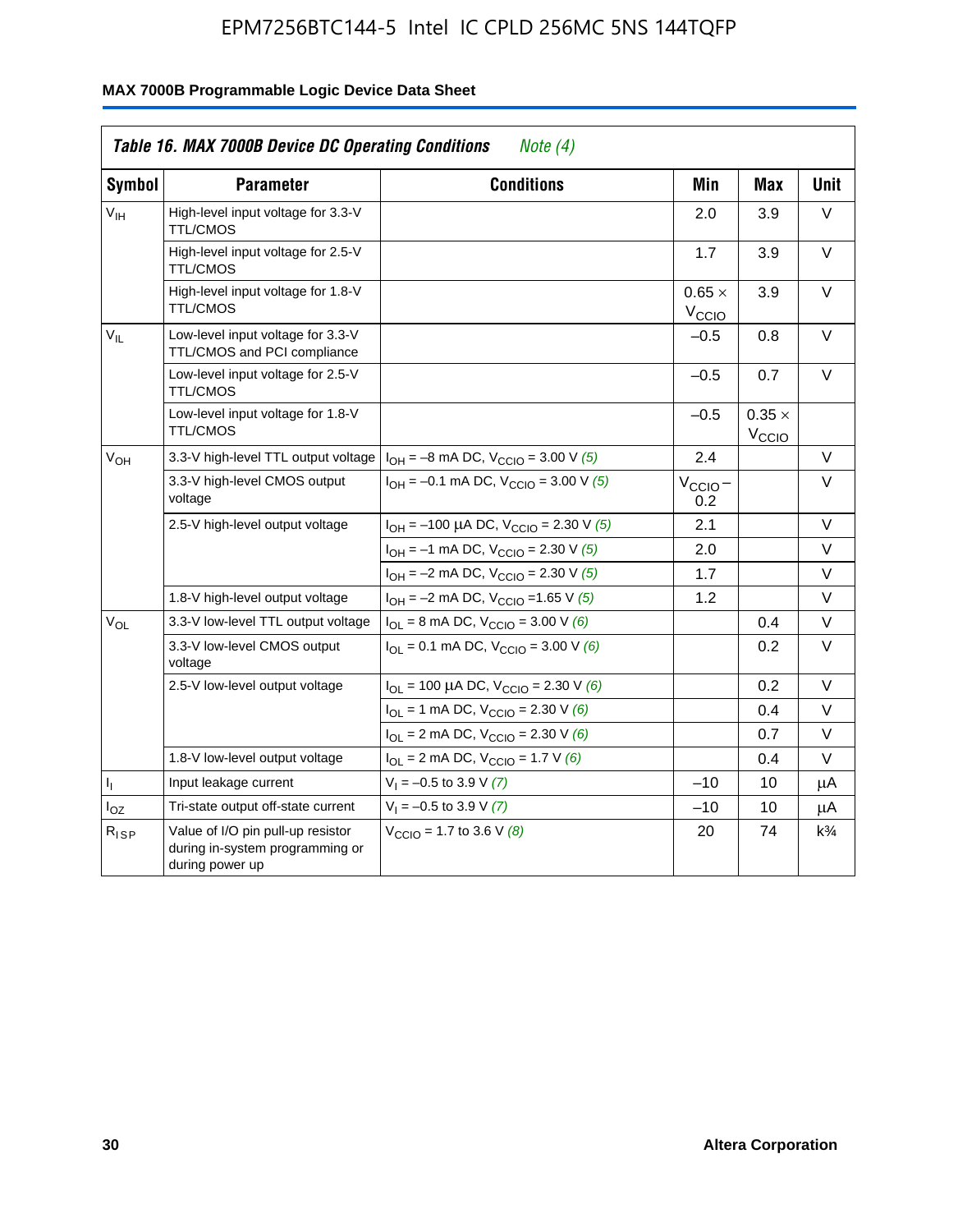|                 | Table 17. MAX 7000B Device Capacitance<br>Note (9) |                                     |     |     |             |  |  |  |  |  |  |
|-----------------|----------------------------------------------------|-------------------------------------|-----|-----|-------------|--|--|--|--|--|--|
| Symbol          | <b>Parameter</b>                                   | <b>Conditions</b>                   | Min | Max | <b>Unit</b> |  |  |  |  |  |  |
| $C_{\sf IN}$    | Input pin capacitance                              | $V_{IN} = 0 V$ , f = 1.0 MHz        |     | 8   | pF          |  |  |  |  |  |  |
| $C_{\text{IO}}$ | I/O pin capacitance                                | $V_{\text{OUT}} = 0 V, f = 1.0 MHz$ |     | 8   | pF          |  |  |  |  |  |  |

#### **MAX 7000B Programmable Logic Device Data Sheet**

*Notes to tables:*

(3) All pins, including dedicated inputs, I/O pins, and JTAG pins, may be driven before V<sub>CCINT</sub> and V<sub>CCIO</sub> are powered.

(4) These values are specified under the Recommended Operating Conditions in Table 15 on page 29.

(5) The parameter is measured with 50% of the outputs each sourcing the specified current. The  $I_{OH}$  parameter refers to high-level TTL or CMOS output current.

(6) The parameter is measured with 50% of the outputs each sinking the specified current. The  $I_{OL}$  parameter refers to low-level TTL or CMOS output current.

This value is specified for normal device operation. During power-up, the maximum leakage current is  $\pm 300$   $\mu$ A. (7) This value is specified for normal device operation. During power-up, the maximum leakage current is  $\pm 3$  (8) This pull-up exists while devices are being programmed in-system and in unprogrammed devices during

power-up. The pull-up resistor is from the pins to  $V_{\text{CCIO}}$ .

(9) Capacitance is measured at 25° C and is sample-tested only. Two of the dedicated input pins (OE1 and GCLRN) have a maximum capacitance of 15 pF.

(10) The POR time for all 7000B devices does not exceed 100 μs. The sufficient  $V_{\text{CCINT}}$  voltage level for POR is 2.375 V.

The device is fully initialized within the POR time after  $V_{\text{CCINT}}$  reaches the sufficient POR voltage level.<br>(11) These devices support in-system programming for  $-40^{\circ}$  to 100° C. For in-system programming support be –40° and 0° C, contact Altera Applications.

<sup>(1)</sup> See the *Operating Requirements for Altera Devices Data Sheet*.

<sup>(2)</sup> Minimum DC input voltage is –0.5 V. During transitions, the inputs may undershoot to –2.0 V or overshoot to 4.6 V for input currents less than 100 mA and periods shorter than 20 ns.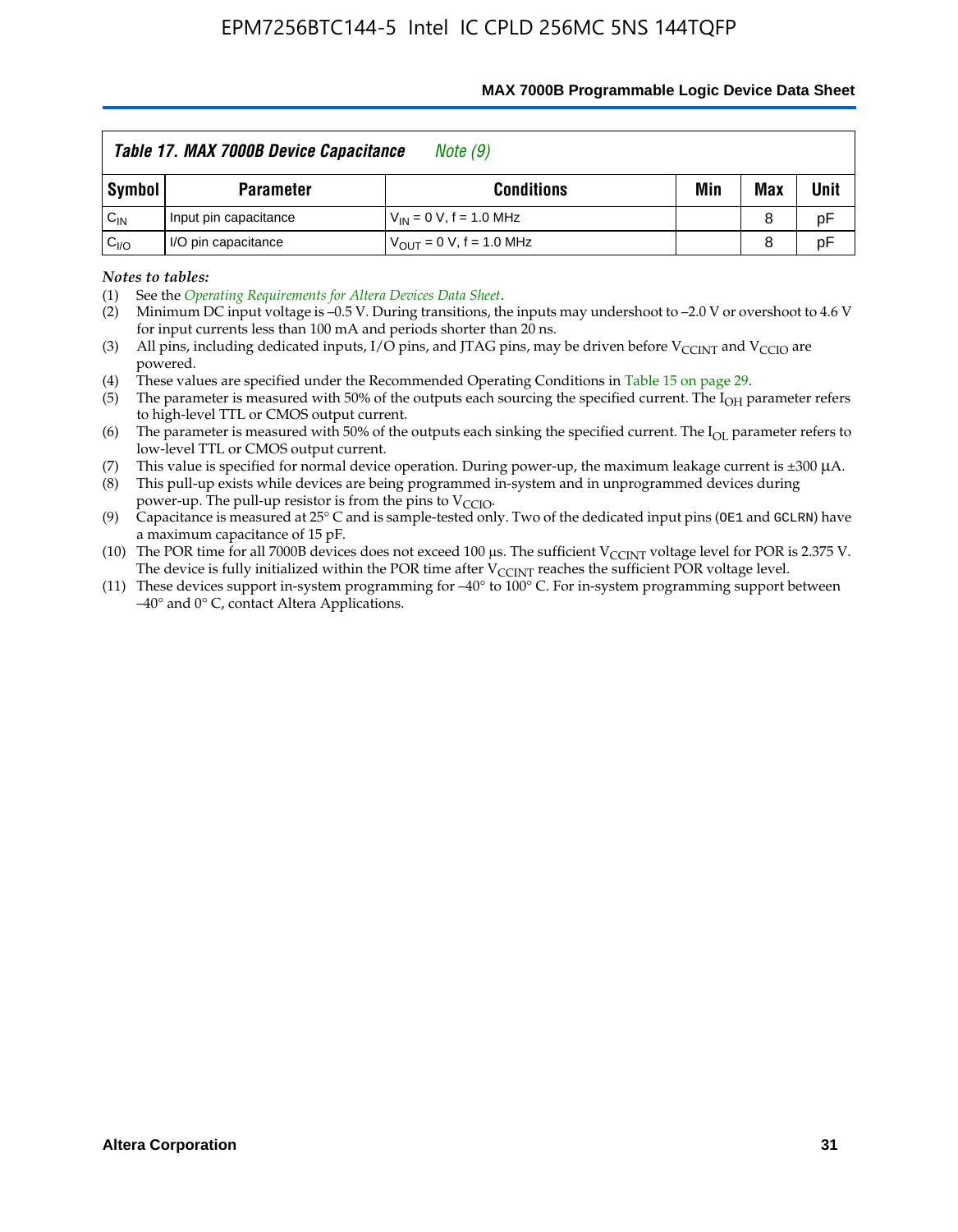### **MAX 7000B Programmable Logic Device Data Sheet**

Figure 12 shows the typical output drive characteristics of MAX 7000B devices.

*Figure 12. Output Drive Characteristics of MAX 7000B Devices*

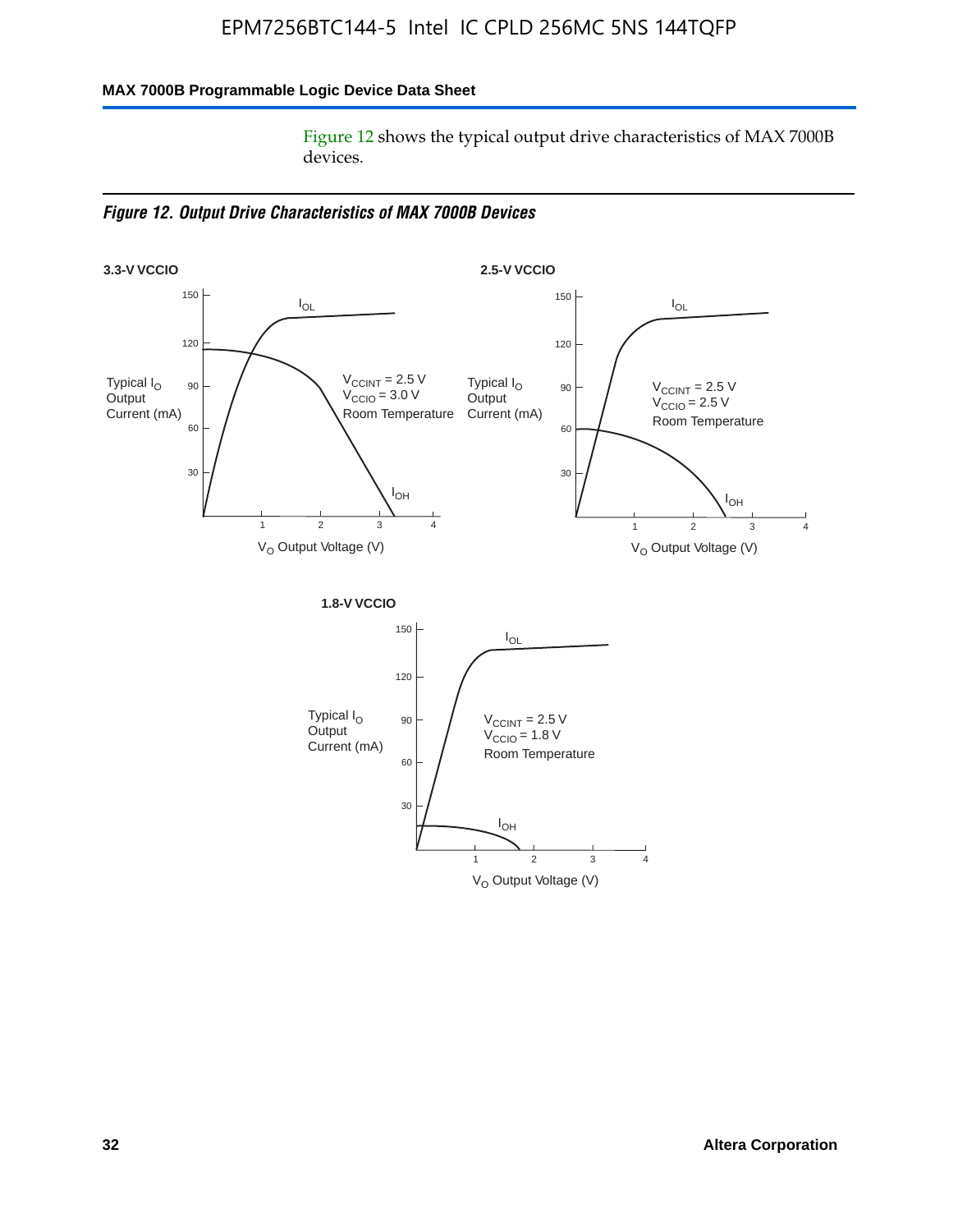#### **MAX 7000B Programmable Logic Device Data Sheet**

**Timing Model** MAX 7000B device timing can be analyzed with the Altera software, with a variety of popular industry-standard EDA simulators and timing analyzers, or with the timing model shown in Figure 13. MAX 7000B devices have predictable internal delays that enable the designer to determine the worst-case timing of any design. The Altera software provides timing simulation, point-to-point delay prediction, and detailed timing analysis for device-wide performance evaluation.

#### *Figure 13. MAX 7000B Timing Model*



The timing characteristics of any signal path can be derived from the timing model and parameters of a particular device. External timing parameters, which represent pin-to-pin timing delays, can be calculated as the sum of internal parameters. Figure 14 shows the timing relationship between internal and external delay parameters.



f See *Application Note 94 (Understanding MAX 7000 Timing)* for more information.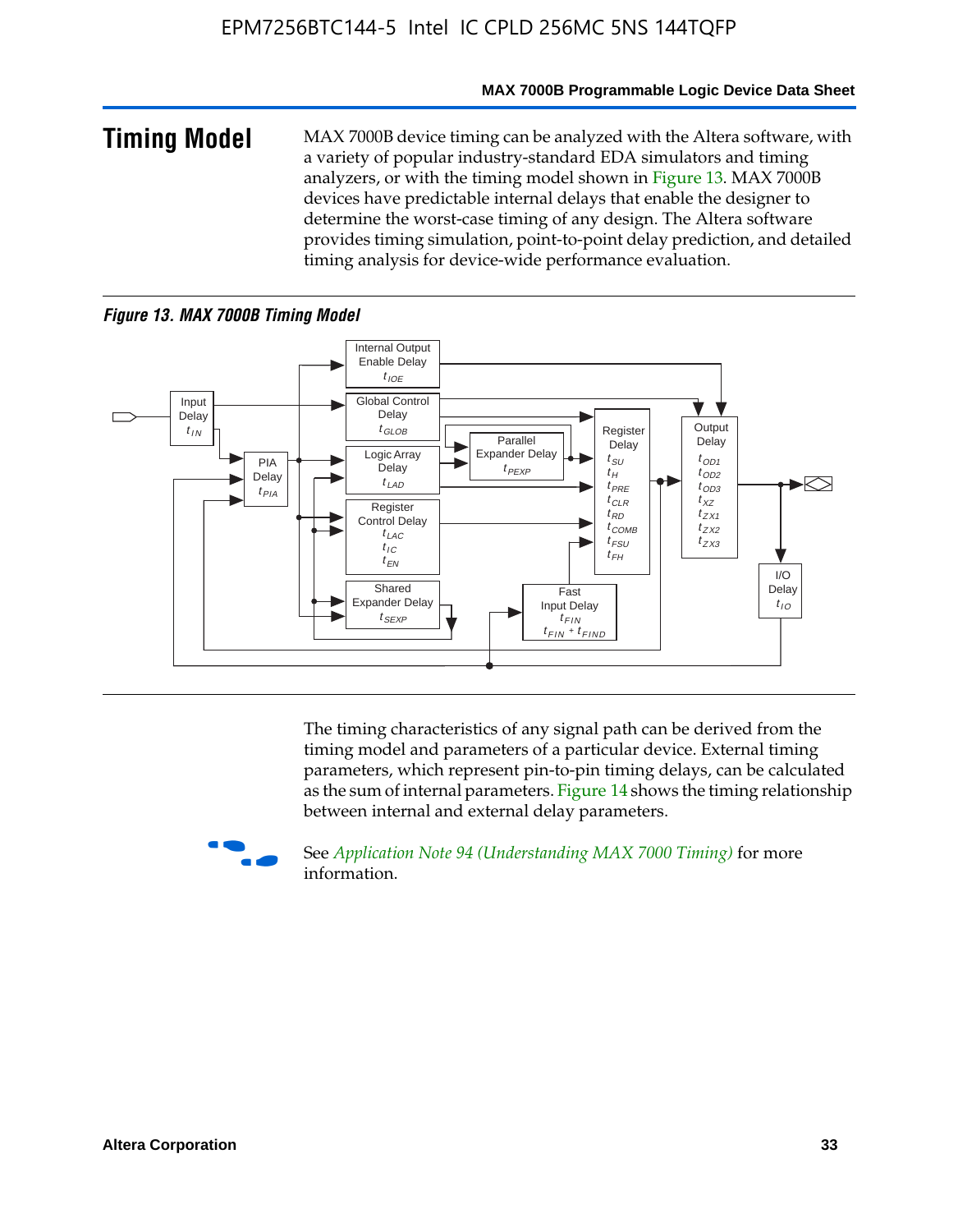#### *Figure 14. MAX 7000B Switching Waveforms*



**34 Altera Corporation**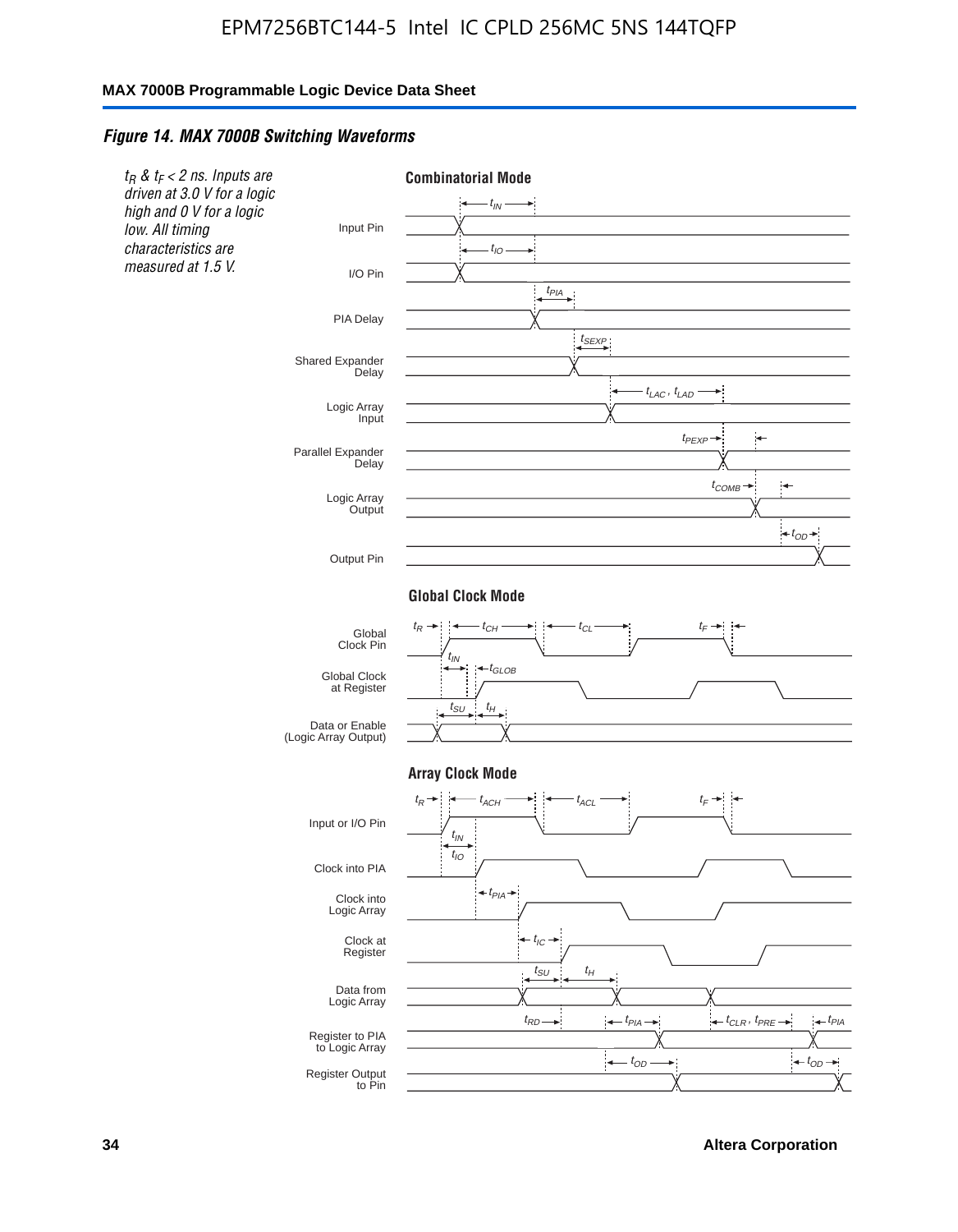# **MAX 7000B Programmable Logic Device Data Sheet**

|                         | Table 18. EPM7032B External Timing Parameters<br>Notes (1)      |                    |       |        |       |                    |       |        |             |  |
|-------------------------|-----------------------------------------------------------------|--------------------|-------|--------|-------|--------------------|-------|--------|-------------|--|
| Symbol                  | <b>Parameter</b>                                                | <b>Conditions</b>  |       |        |       | <b>Speed Grade</b> |       |        | <b>Unit</b> |  |
|                         |                                                                 |                    |       | $-3.5$ |       | $-5.0$             |       | $-7.5$ |             |  |
|                         |                                                                 |                    | Min   | Max    | Min   | Max                | Min   | Max    |             |  |
| t <sub>PD1</sub>        | Input to non-registered<br>output                               | $C1 = 35$ pF $(2)$ |       | 3.5    |       | 5.0                |       | 7.5    | ns          |  |
| t <sub>PD2</sub>        | I/O input to non-registered<br>output                           | $C1 = 35$ pF $(2)$ |       | 3.5    |       | 5.0                |       | 7.5    | ns          |  |
| $t_{\text{SU}}$         | Global clock setup time                                         | (2)                | 2.1   |        | 3.0   |                    | 4.5   |        | ns          |  |
| tμ                      | Global clock hold time                                          | (2)                | 0.0   |        | 0.0   |                    | 0.0   |        | ns          |  |
| t <sub>FSU</sub>        | Global clock setup time of<br>fast input                        |                    | 1.0   |        | 1.0   |                    | 1.5   |        | ns          |  |
| $t_{FH}$                | Global clock hold time of<br>fast input                         |                    | 1.0   |        | 1.0   |                    | 1.0   |        | ns          |  |
| t <sub>FZHSU</sub>      | Global clock setup time of<br>fast input with zero hold<br>time |                    | 2.0   |        | 2.5   |                    | 3.0   |        | ns          |  |
| t <sub>FZHH</sub>       | Global clock hold time of<br>fast input with zero hold<br>time  |                    | 0.0   |        | 0.0   |                    | 0.0   |        | ns          |  |
| $t_{CO1}$               | Global clock to output<br>delay                                 | $C1 = 35 pF$       | 1.0   | 2.4    | 1.0   | 3.4                | 1.0   | 5.0    | ns          |  |
| t <sub>СН</sub>         | Global clock high time                                          |                    | 1.5   |        | 2.0   |                    | 3.0   |        | ns          |  |
| $t_{CL}$                | Global clock low time                                           |                    | 1.5   |        | 2.0   |                    | 3.0   |        | ns          |  |
| t <sub>ASU</sub>        | Array clock setup time                                          | (2)                | 0.9   |        | 1.3   |                    | 1.9   |        | ns          |  |
| t <sub>АН</sub>         | Array clock hold time                                           | (2)                | 0.2   |        | 0.3   |                    | 0.6   |        | ns          |  |
| t <sub>ACO1</sub>       | Array clock to output delay                                     | $C1 = 35$ pF $(2)$ | 1.0   | 3.6    | 1.0   | 5.1                | 1.0   | 7.6    | ns          |  |
| t <sub>ACH</sub>        | Array clock high time                                           |                    | 1.5   |        | 2.0   |                    | 3.0   |        | ns          |  |
| $t_{\text{ACL}}$        | Array clock low time                                            |                    | 1.5   |        | 2.0   |                    | 3.0   |        | ns          |  |
| t <sub>CPPW</sub>       | Minimum pulse width for<br>clear and preset                     |                    | 1.5   |        | 2.0   |                    | 3.0   |        | ns          |  |
| $t_{\text{CNT}}$        | Minimum global clock<br>period                                  | (2)                |       | 3.3    |       | 4.7                |       | 7.0    | ns          |  |
| $f_{CNT}$               | Maximum internal global<br>clock frequency                      | (2), (3)           | 303.0 |        | 212.8 |                    | 142.9 |        | <b>MHz</b>  |  |
| <b>t<sub>ACNT</sub></b> | Minimum array clock<br>period                                   | (2)                |       | 3.3    |       | 4.7                |       | 7.0    | ns          |  |
| <b>f<sub>ACNT</sub></b> | Maximum internal array<br>clock frequency                       | (2), (3)           | 303.0 |        | 212.8 |                    | 142.9 |        | <b>MHz</b>  |  |

# Tables 18 through 32 show MAX 7000B device timing parameters.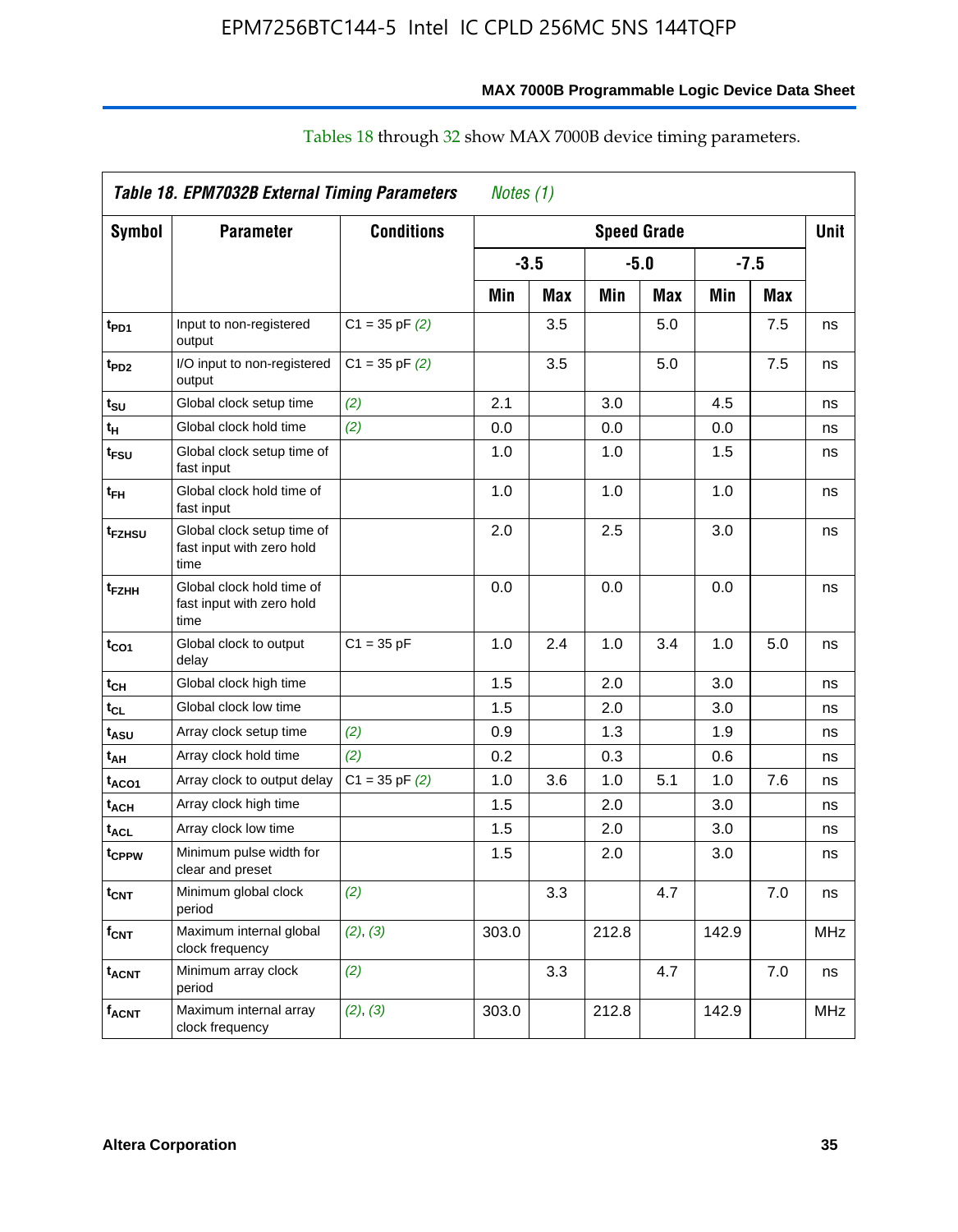| <b>Symbol</b>               | <b>Parameter</b>                                                                                           | <b>Conditions</b> |     |        |     | <b>Speed Grade</b> |     |            | <b>Unit</b> |
|-----------------------------|------------------------------------------------------------------------------------------------------------|-------------------|-----|--------|-----|--------------------|-----|------------|-------------|
|                             |                                                                                                            |                   |     | $-3.5$ |     | $-5.0$             |     | $-7.5$     |             |
|                             |                                                                                                            |                   | Min | Max    | Min | Max                | Min | <b>Max</b> |             |
| $t_{\mathsf{IN}}$           | Input pad and buffer delay                                                                                 |                   |     | 0.3    |     | 0.5                |     | 0.7        | ns          |
| $t_{IO}$                    | I/O input pad and buffer delay                                                                             |                   |     | 0.3    |     | 0.5                |     | 0.7        | ns          |
| $t_{\sf FIN}$               | Fast input delay                                                                                           |                   |     | 0.9    |     | 1.3                |     | 2.0        | ns          |
| <sup>t</sup> FIND           | Programmable delay adder for<br>fast input                                                                 |                   |     | 1.0    |     | 1.5                |     | 1.5        | ns          |
| t <sub>SEXP</sub>           | Shared expander delay                                                                                      |                   |     | 1.5    |     | 2.1                |     | 3.2        | ns          |
| t <sub>PEXP</sub>           | Parallel expander delay                                                                                    |                   |     | 0.4    |     | 0.6                |     | 0.9        | ns          |
| t <sub>LAD</sub>            | Logic array delay                                                                                          |                   |     | 1.4    |     | 2.0                |     | 3.1        | ns          |
| $t_{LAC}$                   | Logic control array delay                                                                                  |                   |     | 1.2    |     | 1.7                |     | 2.6        | ns          |
| $t_{\mathit{IOE}}$          | Internal output enable delay                                                                               |                   |     | 0.1    |     | 0.2                |     | 0.3        | ns          |
| $t_{OD1}$                   | Output buffer and pad delay<br>slow slew rate $=$ off<br>$VCCIO = 3.3 V$                                   | $C1 = 35 pF$      |     | 0.9    |     | 1.2                |     | 1.8        | ns          |
| $t_{OD3}$                   | Output buffer and pad delay<br>slow slew rate $=$ on<br>V <sub>CCIO</sub> = 2.5 V or 3.3 V                 | $C1 = 35 pF$      |     | 5.9    |     | 6.2                |     | 6.8        | ns          |
| $t_{ZX1}$                   | Output buffer enable delay<br>slow slew rate $=$ off<br>$V_{\text{CCIO}} = 3.3 \text{ V}$                  | $C1 = 35 pF$      |     | 1.6    |     | 2.2                |     | 3.4        | ns          |
| $t_{ZX3}$                   | Output buffer enable delay<br>slow slew rate $=$ on<br>$V_{\text{CCIO}} = 2.5 \text{ V or } 3.3 \text{ V}$ | $C1 = 35 pF$      |     | 6.6    |     | 7.2                |     | 8.4        | ns          |
| $t_{XZ}$                    | Output buffer disable delay                                                                                | $C1 = 5pF$        |     | 1.6    |     | 2.2                |     | 3.4        | ns          |
| $t_{\scriptstyle\text{SU}}$ | Register setup time                                                                                        |                   | 0.7 |        | 1.1 |                    | 1.6 |            | ns          |
| t <sub>Η</sub>              | Register hold time                                                                                         |                   | 0.4 |        | 0.5 |                    | 0.9 |            | ns          |
| $t_{\mathit{FSU}}$          | Register setup time of fast input                                                                          |                   | 0.8 |        | 0.8 |                    | 1.1 |            | ns          |
| t <sub>FH</sub>             | Register hold time of fast input                                                                           |                   | 1.2 |        | 1.2 |                    | 1.4 |            | ns          |
| $t_{RD}$                    | Register delay                                                                                             |                   |     | 0.5    |     | 0.6                |     | 0.9        | ns          |
| $t_{COMB}$                  | Combinatorial delay                                                                                        |                   |     | 0.2    |     | 0.3                |     | 0.5        | ns          |
| $t_{\mathcal{IC}}$          | Array clock delay                                                                                          |                   |     | 1.2    |     | 1.8                |     | 2.8        | ns          |
| $t_{EN}$                    | Register enable time                                                                                       |                   |     | 1.2    |     | 1.7                |     | 2.6        | ns          |
| t <sub>GLOB</sub>           | Global control delay                                                                                       |                   |     | 0.7    |     | 1.1                |     | 1.6        | ns          |
| $t_{PRE}$                   | Register preset time                                                                                       |                   |     | 1.0    |     | 1.3                |     | 1.9        | ns          |
| $t_{\text{CLR}}$            | Register clear time                                                                                        |                   |     | 1.0    |     | 1.3                |     | 1.9        | ns          |
| t <sub>PIA</sub>            | PIA delay                                                                                                  | (2)               |     | 0.7    |     | 1.0                |     | 1.4        | ns          |
| t <sub>LPA</sub>            | Low-power adder                                                                                            | (4)               |     | 1.5    |     | 2.1                |     | 3.2        | ns          |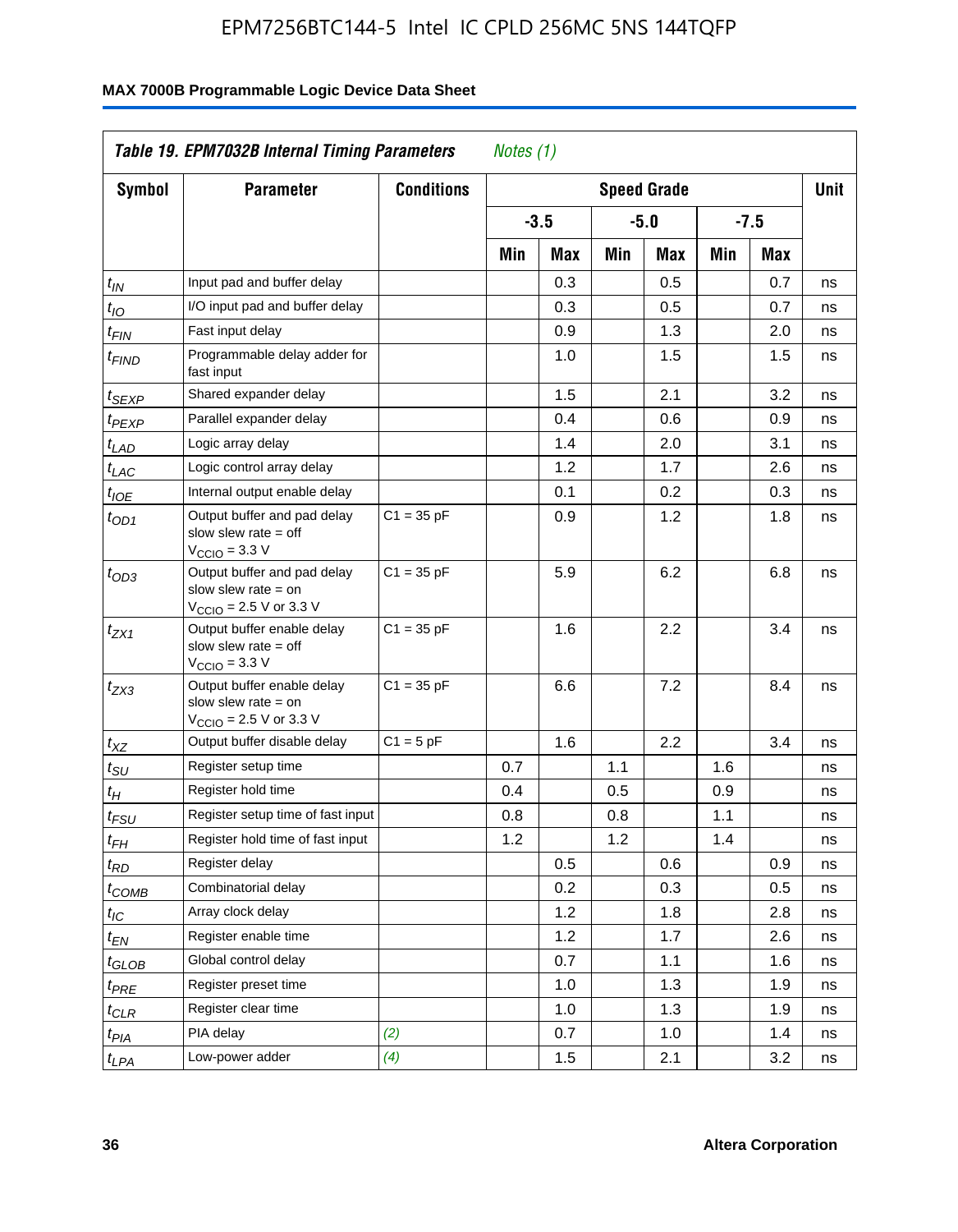| <b>I/O Standard</b> | <b>Parameter</b>                |     |        |     | <b>Speed Grade</b> |     |        | <b>Unit</b> |
|---------------------|---------------------------------|-----|--------|-----|--------------------|-----|--------|-------------|
|                     |                                 |     | $-3.5$ |     | $-5.0$             |     | $-7.5$ |             |
|                     |                                 | Min | Max    | Min | Max                | Min | Max    |             |
| 3.3 V TTL/CMOS      | Input to (PIA)                  |     | 0.0    |     | 0.0                |     | 0.0    | ns          |
|                     | Input to global clock and clear |     | 0.0    |     | 0.0                |     | 0.0    | ns          |
|                     | Input to fast input register    |     | 0.0    |     | 0.0                |     | 0.0    | ns          |
|                     | All outputs                     |     | 0.0    |     | 0.0                |     | 0.0    | ns          |
| 2.5 V TTL/CMOS      | Input to PIA                    |     | 0.3    |     | 0.4                |     | 0.6    | ns          |
|                     | Input to global clock and clear |     | 0.3    |     | 0.4                |     | 0.6    | ns          |
|                     | Input to fast input register    |     | 0.2    |     | 0.3                |     | 0.4    | ns          |
|                     | All outputs                     |     | 0.2    |     | 0.3                |     | 0.4    | ns          |
| 1.8 V TTL/CMOS      | Input to PIA                    |     | 0.5    |     | 0.8                |     | 1.1    | ns          |
|                     | Input to global clock and clear |     | 0.5    |     | 0.8                |     | 1.1    | ns          |
|                     | Input to fast input register    |     | 0.4    |     | 0.5                |     | 0.8    | ns          |
|                     | All outputs                     |     | 1.2    |     | 1.8                |     | 2.6    | ns          |
| SSTL-2 Class I      | Input to PIA                    |     | 1.3    |     | 1.9                |     | 2.8    | ns          |
|                     | Input to global clock and clear |     | 1.2    |     | 1.8                |     | 2.6    | ns          |
|                     | Input to fast input register    |     | 0.9    |     | 1.3                |     | 1.9    | ns          |
|                     | All outputs                     |     | 0.0    |     | 0.0                |     | 0.0    | ns          |
| SSTL-2 Class II     | Input to PIA                    |     | 1.3    |     | 1.9                |     | 2.8    | ns          |
|                     | Input to global clock and clear |     | 1.2    |     | 1.8                |     | 2.6    | ns          |
|                     | Input to fast input register    |     | 0.9    |     | 1.3                |     | 1.9    | ns          |
|                     | All outputs                     |     | $-0.1$ |     | $-0.1$             |     | $-0.2$ | ns          |
| SSTL-3 Class I      | Input to PIA                    |     | 1.2    |     | 1.8                |     | 2.6    | ns          |
|                     | Input to global clock and clear |     | 0.9    |     | 1.3                |     | 1.9    | ns          |
|                     | Input to fast input register    |     | 0.8    |     | 1.1                |     | 1.7    | ns          |
|                     | All outputs                     |     | 0.0    |     | 0.0                |     | 0.0    | ns          |
| SSTL-3 Class II     | Input to PIA                    |     | 1.2    |     | 1.8                |     | 2.6    | ns          |
|                     | Input to global clock and clear |     | 0.9    |     | 1.3                |     | 1.9    | ns          |
|                     | Input to fast input register    |     | 0.8    |     | 1.1                |     | 1.7    | ns          |
|                     | All outputs                     |     | 0.0    |     | 0.0                |     | 0.0    | ns          |
| GTL+                | Input to PIA                    |     | 1.6    |     | 2.3                |     | 3.4    | ns          |
|                     | Input to global clock and clear |     | 1.6    |     | 2.3                |     | 3.4    | ns          |
|                     | Input to fast input register    |     | 1.5    |     | 2.1                |     | 3.2    | ns          |
|                     | All outputs                     |     | 0.0    |     | 0.0                |     | 0.0    | ns          |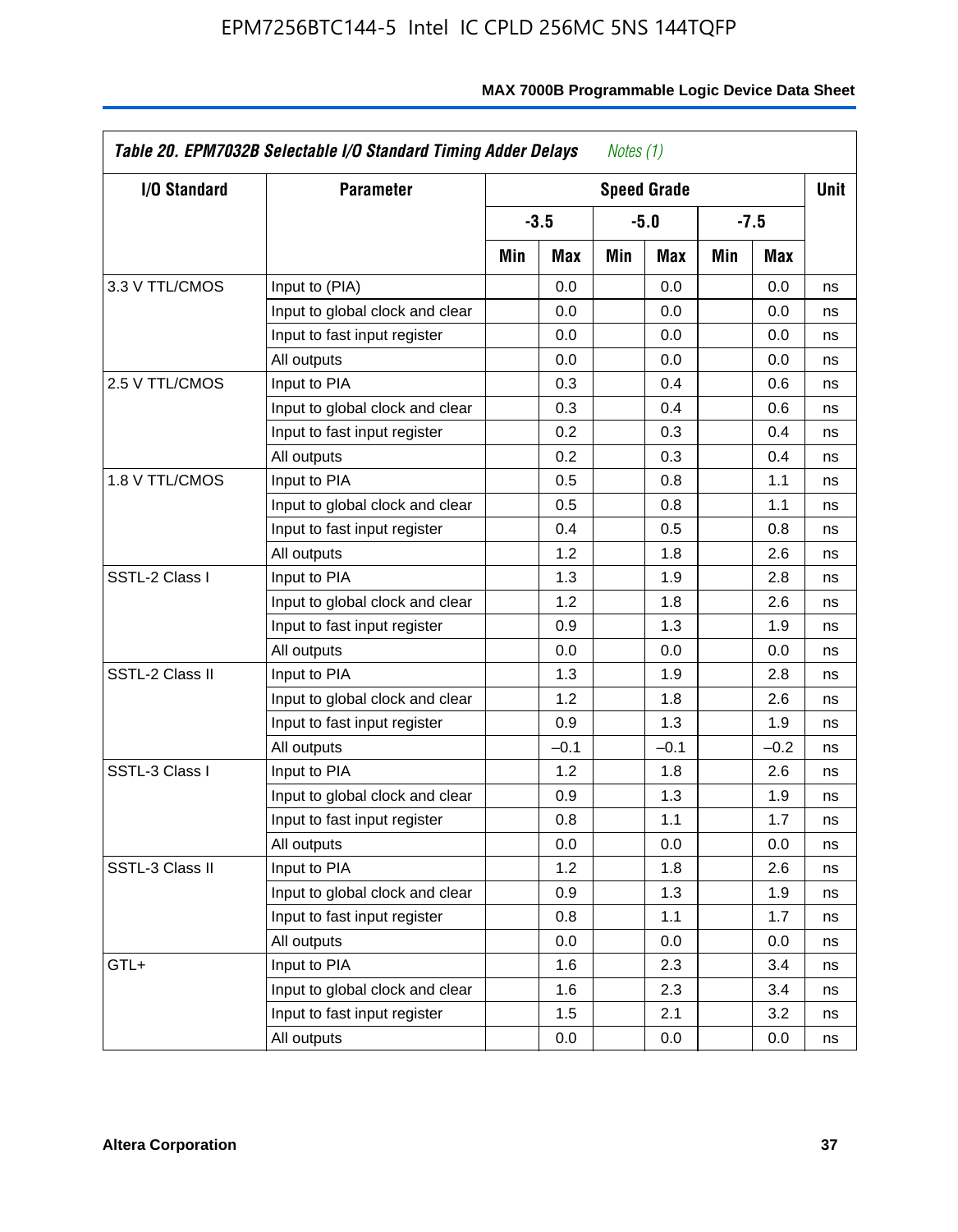### **MAX 7000B Programmable Logic Device Data Sheet**

| Table 20. EPM7032B Selectable I/O Standard Timing Adder Delays<br>Notes (1) |                              |     |                    |     |     |        |     |    |  |
|-----------------------------------------------------------------------------|------------------------------|-----|--------------------|-----|-----|--------|-----|----|--|
| I/O Standard                                                                | <b>Parameter</b>             |     | <b>Speed Grade</b> |     |     |        |     |    |  |
|                                                                             |                              |     | $-3.5$<br>-5.0     |     |     | $-7.5$ |     |    |  |
|                                                                             |                              | Min | Max                | Min | Max | Min    | Max |    |  |
| PCI                                                                         | Input to PIA                 |     | 0.0                |     | 0.0 |        | 0.0 | ns |  |
| Input to global clock and clear                                             |                              |     | 0.0                |     | 0.0 |        | 0.0 | ns |  |
|                                                                             | Input to fast input register | 0.0 |                    |     | 0.0 |        | 0.0 | ns |  |
|                                                                             | All outputs                  |     | 0.0                |     | 0.0 |        | 0.0 | ns |  |

*Notes to tables:*

(1) These values are specified under the Recommended Operating Conditions in Table 15 on page 29. See Figure 14 for more information on switching waveforms.

(2) These values are specified for a PIA fan-out of all LABs.

(3) Measured with a 16-bit loadable, enabled, up/down counter programmed into each LAB.

(4) The *tLPA* parameter must be added to the *tLAD*, *tLAC*, *tIC*, *tACL*, *tCPPW*, *tEN*, and *tSEXP* parameters for macrocells running in low-power mode.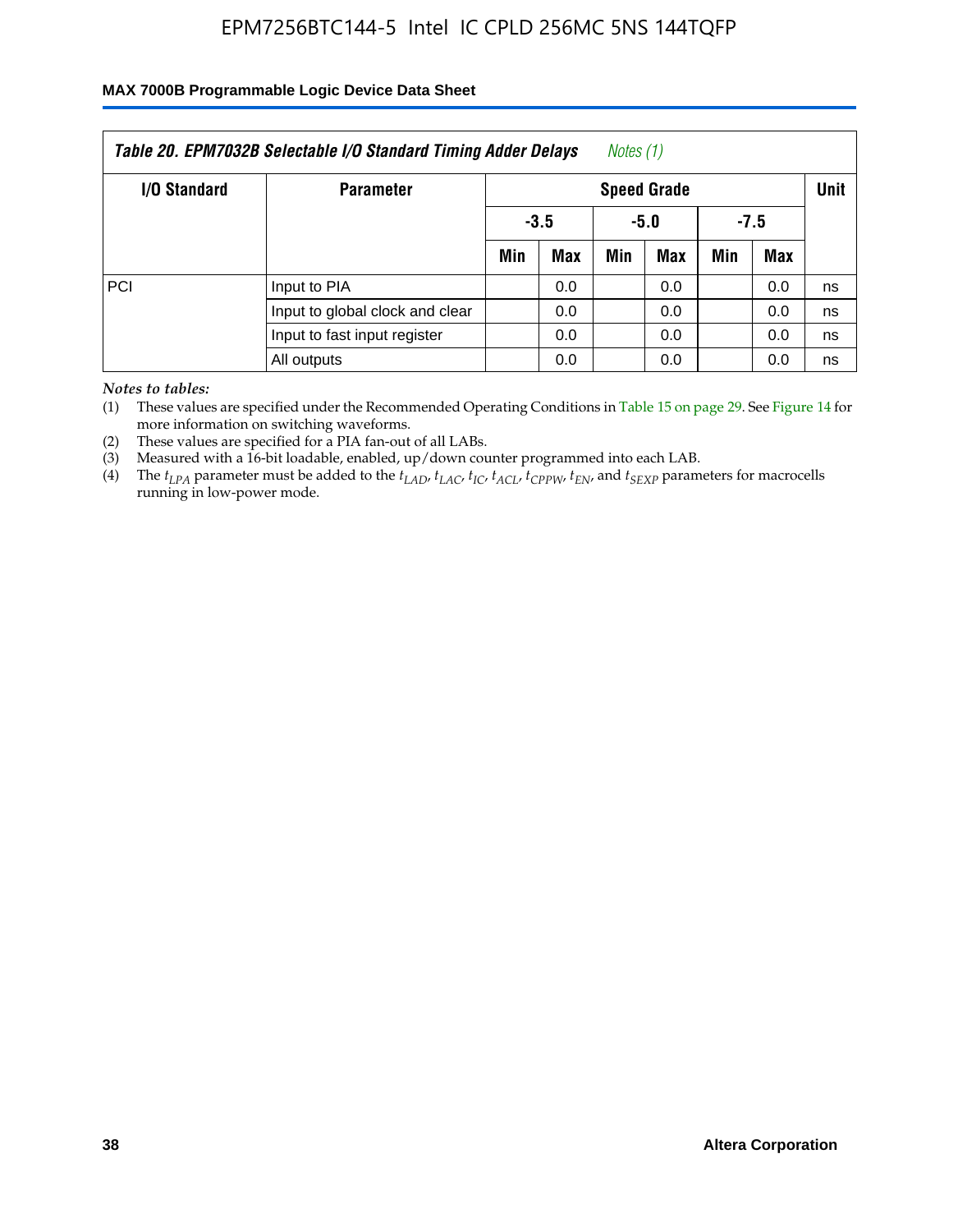|                               | Table 21. EPM7064B External Timing Parameters<br>Note $(1)$     |                    |       |            |                    |            |       |            |             |
|-------------------------------|-----------------------------------------------------------------|--------------------|-------|------------|--------------------|------------|-------|------------|-------------|
| Symbol                        | <b>Parameter</b>                                                | <b>Conditions</b>  |       |            | <b>Speed Grade</b> |            |       |            | <b>Unit</b> |
|                               |                                                                 |                    |       | -3         |                    | -5         | $-7$  |            |             |
|                               |                                                                 |                    | Min   | <b>Max</b> | Min                | <b>Max</b> | Min   | <b>Max</b> |             |
| t <sub>PD1</sub>              | Input to non-registered<br>output                               | $C1 = 35$ pF $(2)$ |       | 3.5        |                    | 5.0        |       | 7.5        | ns          |
| t <sub>PD2</sub>              | I/O input to non-registered<br>output                           | $C1 = 35$ pF $(2)$ |       | 3.5        |                    | 5.0        |       | 7.5        | ns          |
| $t_{\scriptstyle\textrm{SU}}$ | Global clock setup time                                         | (2)                | 2.1   |            | 3.0                |            | 4.5   |            | ns          |
| $t_H$                         | Global clock hold time                                          | (2)                | 0.0   |            | 0.0                |            | 0.0   |            | ns          |
| t <sub>FSU</sub>              | Global clock setup time of<br>fast input                        |                    | 1.0   |            | 1.0                |            | 1.5   |            | ns          |
| t <sub>FH</sub>               | Global clock hold time of<br>fast input                         |                    | 1.0   |            | 1.0                |            | 1.0   |            | ns          |
| t <sub>FZHSU</sub>            | Global clock setup time of<br>fast input with zero hold<br>time |                    | 2.0   |            | 2.5                |            | 3.0   |            | ns          |
| t <sub>FZНН</sub>             | Global clock hold time of<br>fast input with zero hold<br>time  |                    | 0.0   |            | 0.0                |            | 0.0   |            | ns          |
| t <sub>CO1</sub>              | Global clock to output<br>delay                                 | $C1 = 35 pF$       | 1.0   | 2.4        | 1.0                | 3.4        | 1.0   | 5.0        | ns          |
| tсн                           | Global clock high time                                          |                    | 1.5   |            | 2.0                |            | 3.0   |            | ns          |
| tcL                           | Global clock low time                                           |                    | 1.5   |            | 2.0                |            | 3.0   |            | ns          |
| t <sub>ASU</sub>              | Array clock setup time                                          | (2)                | 0.9   |            | 1.3                |            | 1.9   |            | ns          |
| t <sub>АН</sub>               | Array clock hold time                                           | (2)                | 0.2   |            | 0.3                |            | 0.6   |            | ns          |
| t <sub>ACO1</sub>             | Array clock to output delay                                     | $C1 = 35$ pF $(2)$ | 1.0   | 3.6        | 1.0                | 5.1        | 1.0   | 7.6        | ns          |
| t <sub>АСН</sub>              | Array clock high time                                           |                    | 1.5   |            | 2.0                |            | 3.0   |            | ns          |
| t <sub>ACL</sub>              | Array clock low time                                            |                    | 1.5   |            | 2.0                |            | 3.0   |            | ns          |
| t <sub>CPPW</sub>             | Minimum pulse width for<br>clear and preset                     |                    | 1.5   |            | 2.0                |            | 3.0   |            | ns          |
| $t_{\mathsf{CNT}}$            | Minimum global clock<br>period                                  | (2)                |       | 3.3        |                    | 4.7        |       | 7.0        | ns          |
| $f_{\mathsf{CNT}}$            | Maximum internal global<br>clock frequency                      | (2), (3)           | 303.0 |            | 212.8              |            | 142.9 |            | <b>MHz</b>  |
| <b>t<sub>ACNT</sub></b>       | Minimum array clock<br>period                                   | (2)                |       | 3.3        |                    | 4.7        |       | 7.0        | ns          |
| $f_{ACNT}$                    | Maximum internal array<br>clock frequency                       | (2), (3)           | 303.0 |            | 212.8              |            | 142.9 |            | <b>MHz</b>  |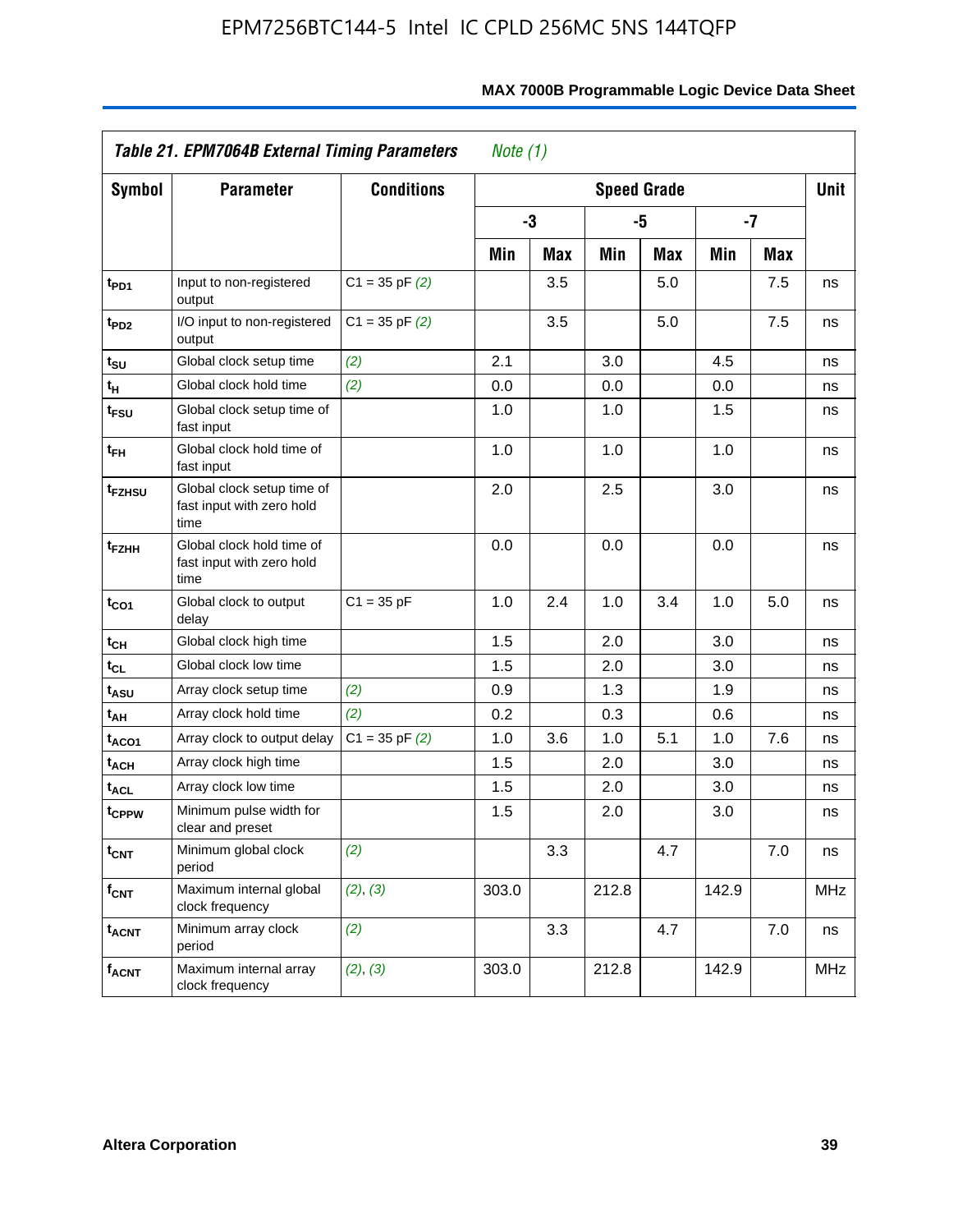| <b>Symbol</b>               | <b>Parameter</b>                                                                                           | <b>Conditions</b> |     |     |     | <b>Speed Grade</b> |     |            | <b>Unit</b> |
|-----------------------------|------------------------------------------------------------------------------------------------------------|-------------------|-----|-----|-----|--------------------|-----|------------|-------------|
|                             |                                                                                                            |                   |     | -3  |     | -5                 |     | -7         |             |
|                             |                                                                                                            |                   | Min | Max | Min | Max                | Min | <b>Max</b> |             |
| $t_{\mathit{IN}}$           | Input pad and buffer delay                                                                                 |                   |     | 0.3 |     | 0.5                |     | 0.7        | ns          |
| $t_{IO}$                    | I/O input pad and buffer delay                                                                             |                   |     | 0.3 |     | 0.5                |     | 0.7        | ns          |
| $t_{\sf FIN}$               | Fast input delay                                                                                           |                   |     | 0.9 |     | 1.3                |     | 2.0        | ns          |
| <sup>t</sup> FIND           | Programmable delay adder for<br>fast input                                                                 |                   |     | 1.0 |     | 1.5                |     | 1.5        | ns          |
| t <sub>SEXP</sub>           | Shared expander delay                                                                                      |                   |     | 1.5 |     | 2.1                |     | 3.2        | ns          |
| t <sub>PEXP</sub>           | Parallel expander delay                                                                                    |                   |     | 0.4 |     | 0.6                |     | 0.9        | ns          |
| t <sub>LAD</sub>            | Logic array delay                                                                                          |                   |     | 1.4 |     | 2.0                |     | 3.1        | ns          |
| $t_{LAC}$                   | Logic control array delay                                                                                  |                   |     | 1.2 |     | 1.7                |     | 2.6        | ns          |
| $t_{\mathit{IOE}}$          | Internal output enable delay                                                                               |                   |     | 0.1 |     | 0.2                |     | 0.3        | ns          |
| $t_{OD1}$                   | Output buffer and pad delay<br>slow slew rate $=$ off<br>$VCCIO = 3.3 V$                                   | $C1 = 35 pF$      |     | 0.9 |     | 1.2                |     | 1.8        | ns          |
| $t_{OD3}$                   | Output buffer and pad delay<br>slow slew rate $=$ on<br>V <sub>CCIO</sub> = 2.5 V or 3.3 V                 | $C1 = 35 pF$      |     | 5.9 |     | 6.2                |     | 6.8        | ns          |
| $t_{ZX1}$                   | Output buffer enable delay<br>slow slew rate $=$ off<br>$V_{\text{CCIO}} = 3.3 \text{ V}$                  | $C1 = 35 pF$      |     | 1.6 |     | 2.2                |     | 3.4        | ns          |
| $t_{ZX3}$                   | Output buffer enable delay<br>slow slew rate $=$ on<br>$V_{\text{CCIO}} = 2.5 \text{ V or } 3.3 \text{ V}$ | $C1 = 35 pF$      |     | 6.6 |     | 7.2                |     | 8.4        | ns          |
| $t_{XZ}$                    | Output buffer disable delay                                                                                | $C1 = 5pF$        |     | 1.6 |     | 2.2                |     | 3.4        | ns          |
| $t_{\scriptstyle\text{SU}}$ | Register setup time                                                                                        |                   | 0.7 |     | 1.1 |                    | 1.6 |            | ns          |
| t <sub>Η</sub>              | Register hold time                                                                                         |                   | 0.4 |     | 0.5 |                    | 0.9 |            | ns          |
| $t_{\mathit{FSU}}$          | Register setup time of fast input                                                                          |                   | 0.8 |     | 0.8 |                    | 1.1 |            | ns          |
| t <sub>FH</sub>             | Register hold time of fast input                                                                           |                   | 1.2 |     | 1.2 |                    | 1.4 |            | ns          |
| $t_{RD}$                    | Register delay                                                                                             |                   |     | 0.5 |     | 0.6                |     | 0.9        | ns          |
| $t_{COMB}$                  | Combinatorial delay                                                                                        |                   |     | 0.2 |     | 0.3                |     | 0.5        | ns          |
| $t_{\mathcal{IC}}$          | Array clock delay                                                                                          |                   |     | 1.2 |     | 1.8                |     | 2.8        | ns          |
| $t_{EN}$                    | Register enable time                                                                                       |                   |     | 1.2 |     | 1.7                |     | 2.6        | ns          |
| t <sub>GLOB</sub>           | Global control delay                                                                                       |                   |     | 0.7 |     | 1.1                |     | 1.6        | ns          |
| $t_{PRE}$                   | Register preset time                                                                                       |                   |     | 1.0 |     | 1.3                |     | 1.9        | ns          |
| $t_{\sf CLR}$               | Register clear time                                                                                        |                   |     | 1.0 |     | 1.3                |     | 1.9        | ns          |
| t <sub>PIA</sub>            | PIA delay                                                                                                  | (2)               |     | 0.7 |     | 1.0                |     | 1.4        | ns          |
| t <sub>LPA</sub>            | Low-power adder                                                                                            | (4)               |     | 1.5 |     | 2.1                |     | 3.2        | ns          |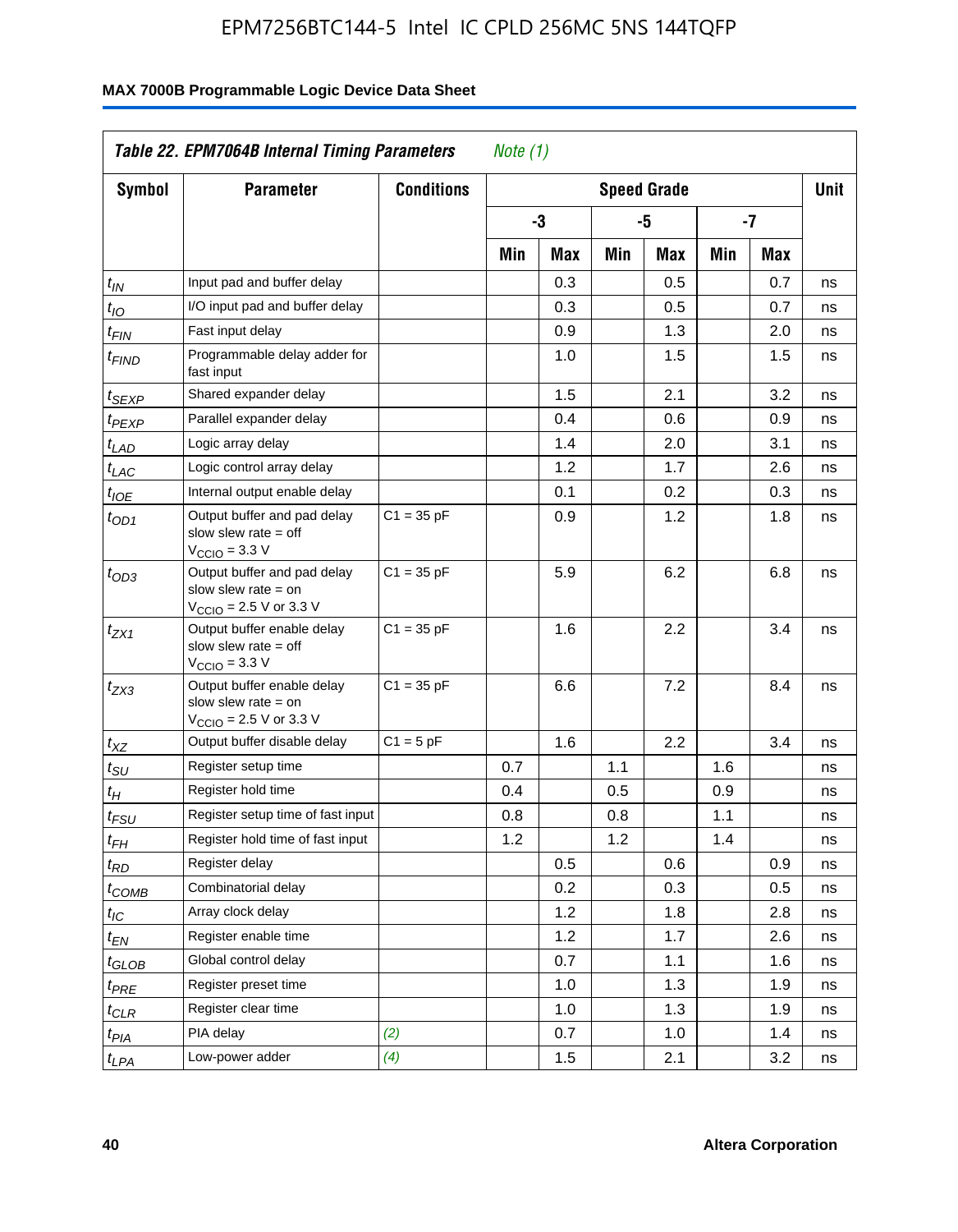| I/O Standard    | <b>Parameter</b>                |     |        |     | <b>Speed Grade</b> |     |        | <b>Unit</b> |
|-----------------|---------------------------------|-----|--------|-----|--------------------|-----|--------|-------------|
|                 |                                 |     | -3     |     | -5                 |     | $-7$   |             |
|                 |                                 | Min | Max    | Min | Max                | Min | Max    |             |
| 3.3 V TTL/CMOS  | Input to PIA                    |     | 0.0    |     | 0.0                |     | 0.0    | ns          |
|                 | Input to global clock and clear |     | 0.0    |     | 0.0                |     | 0.0    | ns          |
|                 | Input to fast input register    |     | 0.0    |     | 0.0                |     | 0.0    | ns          |
|                 | All outputs                     |     | 0.0    |     | 0.0                |     | 0.0    | ns          |
| 2.5 V TTL/CMOS  | Input to PIA                    |     | 0.3    |     | 0.4                |     | 0.6    | ns          |
|                 | Input to global clock and clear |     | 0.3    |     | 0.4                |     | 0.6    | ns          |
|                 | Input to fast input register    |     | 0.2    |     | 0.3                |     | 0.4    | ns          |
|                 | All outputs                     |     | 0.2    |     | 0.3                |     | 0.4    | ns          |
| 1.8 V TTL/CMOS  | Input to PIA                    |     | 0.5    |     | 0.7                |     | 1.1    | ns          |
|                 | Input to global clock and clear |     | 0.5    |     | 0.7                |     | 1.1    | ns          |
|                 | Input to fast input register    |     | 0.4    |     | 0.6                |     | 0.9    | ns          |
|                 | All outputs                     |     | 1.2    |     | 1.7                |     | 2.6    | ns          |
| SSTL-2 Class I  | Input to PIA                    |     | 1.3    |     | 1.9                |     | 2.8    | ns          |
|                 | Input to global clock and clear |     | 1.2    |     | 1.7                |     | 2.6    | ns          |
|                 | Input to fast input register    |     | 0.9    |     | 1.3                |     | 1.9    | ns          |
|                 | All outputs                     |     | 0.0    |     | 0.0                |     | 0.0    | ns          |
| SSTL-2 Class II | Input to PIA                    |     | 1.3    |     | 1.9                |     | 2.8    | ns          |
|                 | Input to global clock and clear |     | 1.2    |     | 1.7                |     | 2.6    | ns          |
|                 | Input to fast input register    |     | 0.9    |     | 1.3                |     | 1.9    | ns          |
|                 | All outputs                     |     | $-0.1$ |     | $-0.1$             |     | $-0.2$ | ns          |
| SSTL-3 Class I  | Input to PIA                    |     | 1.2    |     | 1.7                |     | 2.6    | ns          |
|                 | Input to global clock and clear |     | 0.9    |     | 1.3                |     | 1.9    | ns          |
|                 | Input to fast input register    |     | 0.8    |     | 1.1                |     | 1.7    | ns          |
|                 | All outputs                     |     | 0.0    |     | 0.0                |     | 0.0    | ns          |
| SSTL-3 Class II | Input to PIA                    |     | 1.2    |     | 1.7                |     | 2.6    | ns          |
|                 | Input to global clock and clear |     | 0.9    |     | 1.3                |     | 1.9    | ns          |
|                 | Input to fast input register    |     | 0.8    |     | 1.1                |     | 1.7    | ns          |
|                 | All outputs                     |     | 0.0    |     | 0.0                |     | 0.0    | ns          |
| GTL+            | Input to PIA                    |     | 1.6    |     | 2.3                |     | 3.4    | ns          |
|                 | Input to global clock and clear |     | 1.6    |     | 2.3                |     | 3.4    | ns          |
|                 | Input to fast input register    |     | 1.5    |     | 2.1                |     | 3.2    | ns          |
|                 | All outputs                     |     | 0.0    |     | 0.0                |     | 0.0    | ns          |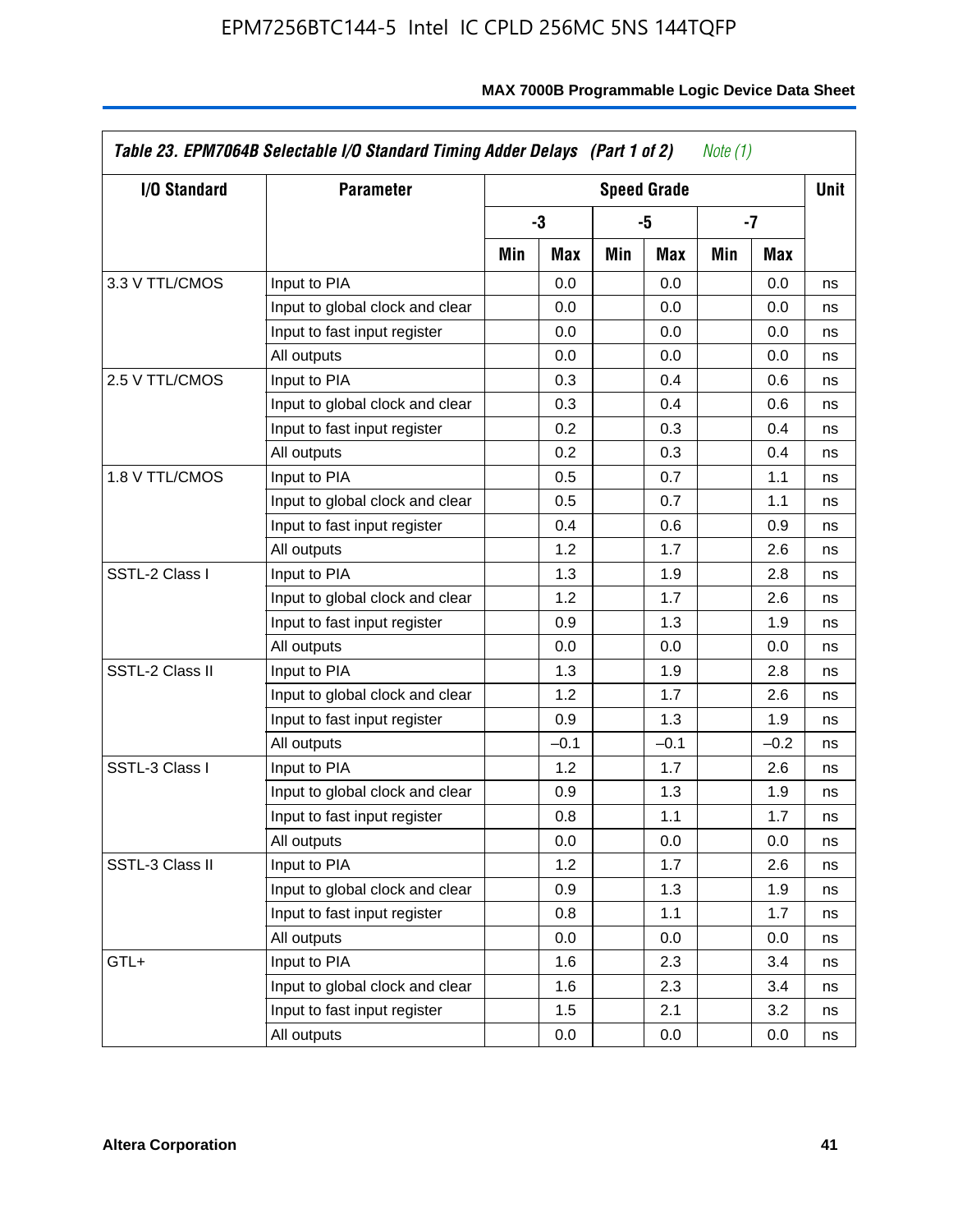#### **MAX 7000B Programmable Logic Device Data Sheet**

| Note (1)<br>Table 23. EPM7064B Selectable I/O Standard Timing Adder Delays (Part 2 of 2) |                                 |     |                    |     |     |     |     |    |  |
|------------------------------------------------------------------------------------------|---------------------------------|-----|--------------------|-----|-----|-----|-----|----|--|
| <b>I/O Standard</b>                                                                      | <b>Parameter</b>                |     | <b>Speed Grade</b> |     |     |     |     |    |  |
|                                                                                          |                                 |     | -3                 | -5  |     | -7  |     |    |  |
|                                                                                          |                                 | Min | Max                | Min | Max | Min | Max |    |  |
| PCI                                                                                      | Input to PIA                    |     | 0.0                |     | 0.0 |     | 0.0 | ns |  |
|                                                                                          | Input to global clock and clear |     | 0.0                |     | 0.0 |     | 0.0 | ns |  |
|                                                                                          | Input to fast input register    |     | 0.0                |     | 0.0 |     | 0.0 | ns |  |
|                                                                                          | All outputs                     |     | 0.0                |     | 0.0 |     | 0.0 | ns |  |

*Notes to tables:*

(1) These values are specified under the Recommended Operating Conditions in Table 15 on page 29. See Figure 14 for more information on switching waveforms.

(2) These values are specified for a PIA fan-out of all LABs.

(3) Measured with a 16-bit loadable, enabled, up/down counter programmed into each LAB.

(4) The  $t_{LPA}$  parameter must be added to the  $t_{LAD}$ ,  $t_{LAC}$ ,  $t_{IC}$ ,  $t_{ACL}$ ,  $t_{CPPW}$ ,  $t_{EN}$ , and  $t_{SEXP}$  parameters for macrocells running in low-power mode.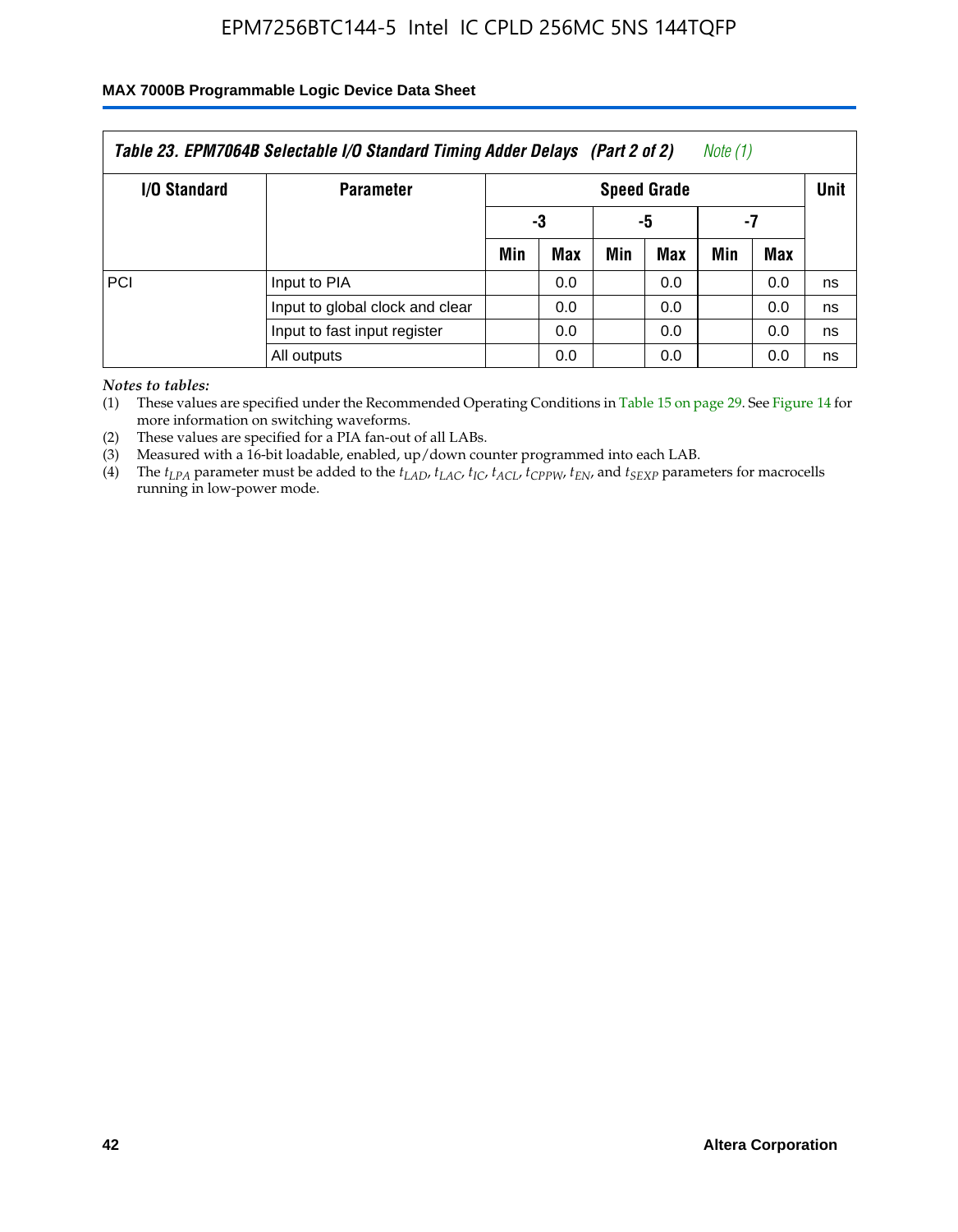|                               | Table 24. EPM7128B External Timing Parameters<br>Note $(1)$     |                    |       |            |       |                    |       |            |            |  |
|-------------------------------|-----------------------------------------------------------------|--------------------|-------|------------|-------|--------------------|-------|------------|------------|--|
| Symbol                        | <b>Parameter</b>                                                | <b>Conditions</b>  |       |            |       | <b>Speed Grade</b> |       |            | Unit       |  |
|                               |                                                                 |                    |       | -4         | $-7$  |                    | $-10$ |            |            |  |
|                               |                                                                 |                    | Min   | <b>Max</b> | Min   | <b>Max</b>         | Min   | <b>Max</b> |            |  |
| t <sub>PD1</sub>              | Input to non-registered<br>output                               | $C1 = 35$ pF $(2)$ |       | 4.0        |       | 7.5                |       | 10.0       | ns         |  |
| t <sub>PD2</sub>              | I/O input to non-registered<br>output                           | $C1 = 35$ pF $(2)$ |       | 4.0        |       | 7.5                |       | 10.0       | ns         |  |
| $t_{\scriptstyle\textrm{SU}}$ | Global clock setup time                                         | (2)                | 2.5   |            | 4.5   |                    | 6.1   |            | ns         |  |
| t <sub>Η</sub>                | Global clock hold time                                          | (2)                | 0.0   |            | 0.0   |                    | 0.0   |            | ns         |  |
| t <sub>FSU</sub>              | Global clock setup time of<br>fast input                        |                    | 1.0   |            | 1.5   |                    | 1.5   |            | ns         |  |
| t <sub>FH</sub>               | Global clock hold time of<br>fast input                         |                    | 1.0   |            | 1.0   |                    | 1.0   |            | ns         |  |
| t <sub>FZHSU</sub>            | Global clock setup time of<br>fast input with zero hold<br>time |                    | 2.0   |            | 3.0   |                    | 3.0   |            | ns         |  |
| t <sub>FZНН</sub>             | Global clock hold time of<br>fast input with zero hold<br>time  |                    | 0.0   |            | 0.0   |                    | 0.0   |            | ns         |  |
| t <sub>CO1</sub>              | Global clock to output<br>delay                                 | $C1 = 35 pF$       | 1.0   | 2.8        | 1.0   | 5.7                | 1.0   | 7.5        | ns         |  |
| tсн                           | Global clock high time                                          |                    | 1.5   |            | 3.0   |                    | 4.0   |            | ns         |  |
| tcL                           | Global clock low time                                           |                    | 1.5   |            | 3.0   |                    | 4.0   |            | ns         |  |
| tasu                          | Array clock setup time                                          | (2)                | 1.2   |            | 2.0   |                    | 2.8   |            | ns         |  |
| t <sub>АН</sub>               | Array clock hold time                                           | (2)                | 0.2   |            | 0.7   |                    | 0.9   |            | ns         |  |
| t <sub>ACO1</sub>             | Array clock to output delay                                     | $C1 = 35$ pF $(2)$ | 1.0   | 4.1        | 1.0   | 8.2                | 1.0   | 10.8       | ns         |  |
| t <sub>ACH</sub>              | Array clock high time                                           |                    | 1.5   |            | 3.0   |                    | 4.0   |            | ns         |  |
| t <sub>ACL</sub>              | Array clock low time                                            |                    | 1.5   |            | 3.0   |                    | 4.0   |            | ns         |  |
| t <sub>CPPW</sub>             | Minimum pulse width for<br>clear and preset                     |                    | 1.5   |            | 3.0   |                    | 4.0   |            | ns         |  |
| $t_{\text{CNT}}$              | Minimum global clock<br>period                                  | (2)                |       | 4.1        |       | 7.9                |       | 10.6       | ns         |  |
| $f_{\mathsf{CNT}}$            | Maximum internal global<br>clock frequency                      | (2), (3)           | 243.9 |            | 126.6 |                    | 94.3  |            | <b>MHz</b> |  |
| <b>t<sub>ACNT</sub></b>       | Minimum array clock<br>period                                   | (2)                |       | 4.1        |       | 7.9                |       | 10.6       | ns         |  |
| $f_{ACNT}$                    | Maximum internal array<br>clock frequency                       | (2), (3)           | 243.9 |            | 126.6 |                    | 94.3  |            | <b>MHz</b> |  |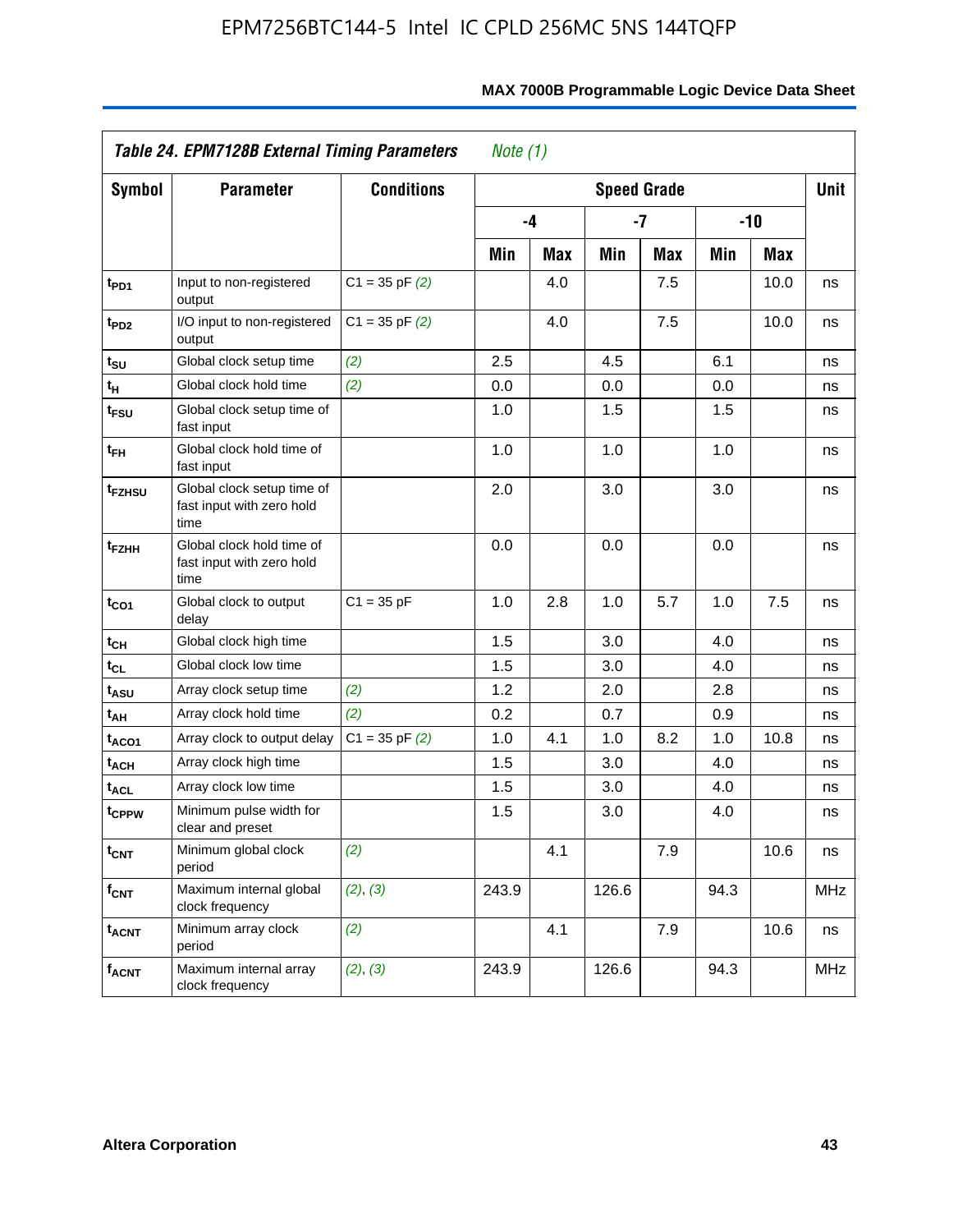|                               | Table 25. EPM7128B Internal Timing Parameters<br>Note $(1)$                                                |                   |     |     |     |                    |     |     |             |  |  |
|-------------------------------|------------------------------------------------------------------------------------------------------------|-------------------|-----|-----|-----|--------------------|-----|-----|-------------|--|--|
| <b>Symbol</b>                 | <b>Parameter</b>                                                                                           | <b>Conditions</b> |     |     |     | <b>Speed Grade</b> |     |     | <b>Unit</b> |  |  |
|                               |                                                                                                            |                   |     | -4  |     | $-7$               |     | -10 |             |  |  |
|                               |                                                                                                            |                   | Min | Max | Min | Max                | Min | Max |             |  |  |
| $t_{\mathit{IN}}$             | Input pad and buffer delay                                                                                 |                   |     | 0.3 |     | 0.6                |     | 0.8 | ns          |  |  |
| $t_{IO}$                      | I/O input pad and buffer delay                                                                             |                   |     | 0.3 |     | 0.6                |     | 0.8 | ns          |  |  |
| $t_{\sf FIN}$                 | Fast input delay                                                                                           |                   |     | 1.3 |     | 2.9                |     | 3.7 | ns          |  |  |
| <sup>t</sup> FIND             | Programmable delay adder for<br>fast input                                                                 |                   |     | 1.0 |     | 1.5                |     | 1.5 | ns          |  |  |
| t <sub>SEXP</sub>             | Shared expander delay                                                                                      |                   |     | 1.5 |     | 2.8                |     | 3.8 | ns          |  |  |
| t <sub>PEXP</sub>             | Parallel expander delay                                                                                    |                   |     | 0.4 |     | 0.8                |     | 1.0 | ns          |  |  |
| $t_{LAD}$                     | Logic array delay                                                                                          |                   |     | 1.6 |     | 2.9                |     | 3.8 | ns          |  |  |
| t <sub>LAC</sub>              | Logic control array delay                                                                                  |                   |     | 1.4 |     | 2.6                |     | 3.4 | ns          |  |  |
| $t_{\mathit{IOE}}$            | Internal output enable delay                                                                               |                   |     | 0.1 |     | 0.3                |     | 0.4 | ns          |  |  |
| $t_{OD1}$                     | Output buffer and pad delay<br>slow slew rate $=$ off<br>V <sub>CCIO</sub> = 3.3 V                         | $C1 = 35 pF$      |     | 0.9 |     | 1.7                |     | 2.2 | ns          |  |  |
| $t_{OD3}$                     | Output buffer and pad delay<br>slow slew rate $=$ on<br>$V_{\text{CCIO}}$ = 2.5 V or 3.3 V                 | $C1 = 35 pF$      |     | 5.9 |     | 6.7                |     | 7.2 | ns          |  |  |
| $t_{ZX1}$                     | Output buffer enable delay<br>slow slew rate $=$ off<br>$V_{\text{CCIO}} = 3.3 \text{ V}$                  | $C1 = 35 pF$      |     | 1.8 |     | 3.3                |     | 4.4 | ns          |  |  |
| $t_{ZX3}$                     | Output buffer enable delay<br>slow slew rate $=$ on<br>$V_{\text{CCIO}} = 2.5 \text{ V or } 3.3 \text{ V}$ | $C1 = 35 pF$      |     | 6.8 |     | 8.3                |     | 9.4 | ns          |  |  |
| $t_{\mathsf{XZ}}$             | Output buffer disable delay                                                                                | $C1 = 5pF$        |     | 1.8 |     | 3.3                |     | 4.4 | ns          |  |  |
| $t_{\scriptstyle SU}$         | Register setup time                                                                                        |                   | 1.0 |     | 1.9 |                    | 2.6 |     | ns          |  |  |
| $t_H$                         | Register hold time                                                                                         |                   | 0.4 |     | 0.8 |                    | 1.1 |     | ns          |  |  |
| $t_{\it FSU}$                 | Register setup time of fast input                                                                          |                   | 0.8 |     | 0.9 |                    | 0.9 |     | ns          |  |  |
| t <sub>FH</sub>               | Register hold time of fast input                                                                           |                   | 1.2 |     | 1.6 |                    | 1.6 |     | ns          |  |  |
| $t_{RD}$                      | Register delay                                                                                             |                   |     | 0.5 |     | 1.1                |     | 1.4 | ns          |  |  |
| $t_{\text{COMB}}$             | Combinatorial delay                                                                                        |                   |     | 0.2 |     | 0.3                |     | 0.4 | ns          |  |  |
| $t_{\mathcal{IC}}$            | Array clock delay                                                                                          |                   |     | 1.4 |     | 2.8                |     | 3.6 | ns          |  |  |
| $t_{EN}$                      | Register enable time                                                                                       |                   |     | 1.4 |     | 2.6                |     | 3.4 | ns          |  |  |
| $t_{\scriptstyle\text{GLOB}}$ | Global control delay                                                                                       |                   |     | 1.1 |     | 2.3                |     | 3.1 | ns          |  |  |
| $t_{PRE}$                     | Register preset time                                                                                       |                   |     | 1.0 |     | 1.9                |     | 2.6 | ns          |  |  |
| $t_{\sf CLR}$                 | Register clear time                                                                                        |                   |     | 1.0 |     | 1.9                |     | 2.6 | ns          |  |  |
| $t_{PIA}$                     | PIA delay                                                                                                  | (2)               |     | 1.0 |     | 2.0                |     | 2.8 | ns          |  |  |
| $t_{LPA}$                     | Low-power adder                                                                                            | (4)               |     | 1.5 |     | 2.8                |     | 3.8 | ns          |  |  |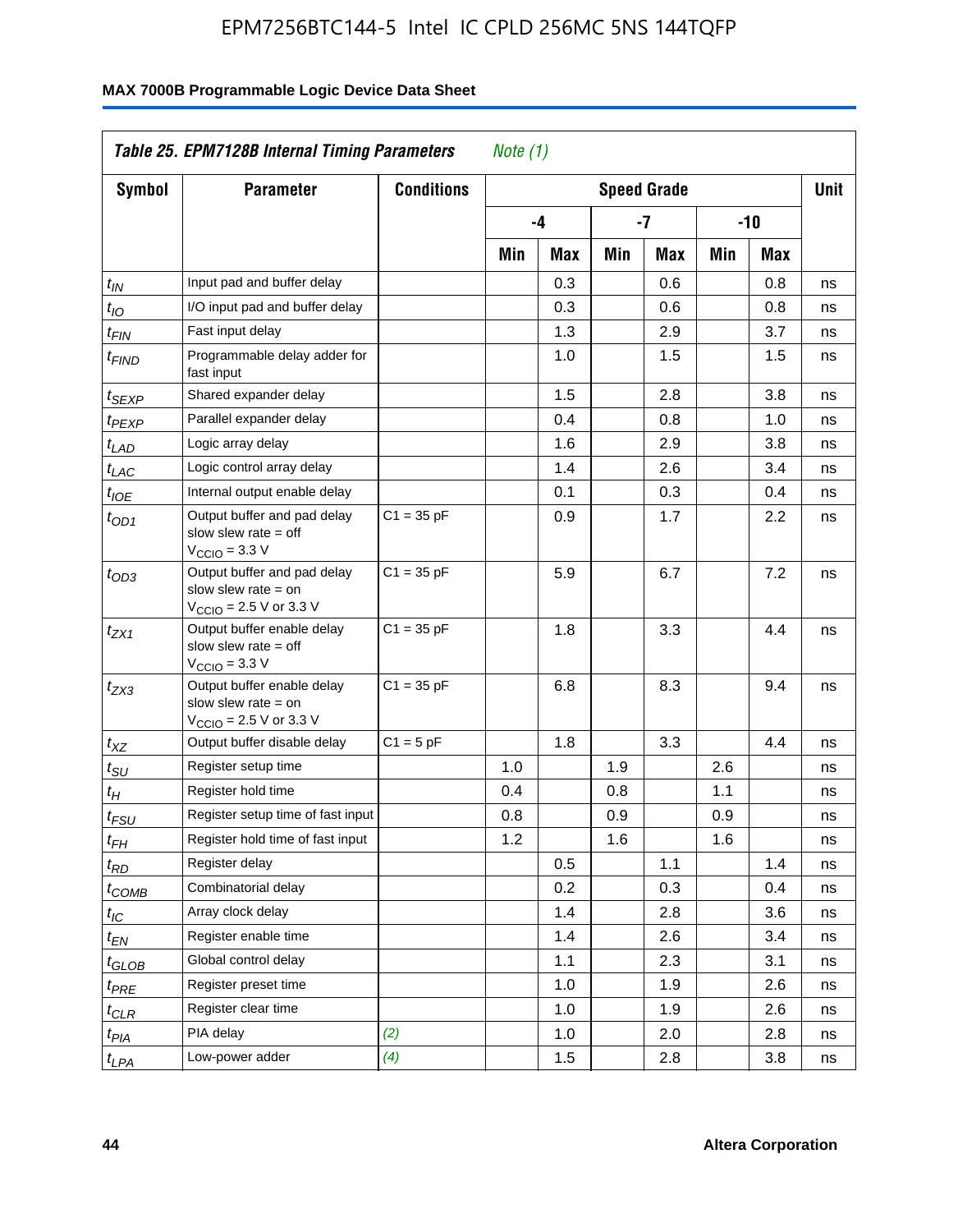| I/O Standard    | <b>Parameter</b>                | <b>Speed Grade</b> |        |     |        |     |        | <b>Unit</b> |
|-----------------|---------------------------------|--------------------|--------|-----|--------|-----|--------|-------------|
|                 |                                 |                    | $-4$   |     | -7     |     | -10    |             |
|                 |                                 | Min                | Max    | Min | Max    | Min | Max    |             |
| 3.3 V TTL/CMOS  | Input to PIA                    |                    | 0.0    |     | 0.0    |     | 0.0    | ns          |
|                 | Input to global clock and clear |                    | 0.0    |     | 0.0    |     | 0.0    | ns          |
|                 | Input to fast input register    |                    | 0.0    |     | 0.0    |     | 0.0    | ns          |
|                 | All outputs                     |                    | 0.0    |     | 0.0    |     | 0.0    | ns          |
| 2.5 V TTL/CMOS  | Input to PIA                    |                    | 0.3    |     | 0.6    |     | 0.8    | ns          |
|                 | Input to global clock and clear |                    | 0.3    |     | 0.6    |     | 0.8    | ns          |
|                 | Input to fast input register    |                    | 0.2    |     | 0.4    |     | 0.5    | ns          |
|                 | All outputs                     |                    | 0.2    |     | 0.4    |     | 0.5    | ns          |
| 1.8 V TTL/CMOS  | Input to PIA                    |                    | 0.5    |     | 0.9    |     | 1.3    | ns          |
|                 | Input to global clock and clear |                    | 0.5    |     | 0.9    |     | 1.3    | ns          |
|                 | Input to fast input register    |                    | 0.4    |     | 0.8    |     | 1.0    | ns          |
|                 | All outputs                     |                    | 1.2    |     | 2.3    |     | 3.0    | ns          |
| SSTL-2 Class I  | Input to PIA                    |                    | 1.4    |     | 2.6    |     | 3.5    | ns          |
|                 | Input to global clock and clear |                    | 1.2    |     | 2.3    |     | 3.0    | ns          |
|                 | Input to fast input register    |                    | 1.0    |     | 1.9    |     | 2.5    | ns          |
|                 | All outputs                     |                    | 0.0    |     | 0.0    |     | 0.0    | ns          |
| SSTL-2 Class II | Input to PIA                    |                    | 1.4    |     | 2.6    |     | 3.5    | ns          |
|                 | Input to global clock and clear |                    | 1.2    |     | 2.3    |     | 3.0    | ns          |
|                 | Input to fast input register    |                    | 1.0    |     | 1.9    |     | 2.5    | ns          |
|                 | All outputs                     |                    | $-0.1$ |     | $-0.2$ |     | $-0.3$ | ns          |
| SSTL-3 Class I  | Input to PIA                    |                    | 1.3    |     | 2.4    |     | 3.3    | ns          |
|                 | Input to global clock and clear |                    | 1.0    |     | 1.9    |     | 2.5    | ns          |
|                 | Input to fast input register    |                    | 0.9    |     | 1.7    |     | 2.3    | ns          |
|                 | All outputs                     |                    | 0.0    |     | 0.0    |     | 0.0    | ns          |
| SSTL-3 Class II | Input to PIA                    |                    | 1.3    |     | 2.4    |     | 3.3    | ns          |
|                 | Input to global clock and clear |                    | 1.0    |     | 1.9    |     | 2.5    | ns          |
|                 | Input to fast input register    |                    | 0.9    |     | 1.7    |     | 2.3    | ns          |
|                 | All outputs                     |                    | 0.0    |     | 0.0    |     | 0.0    | ns          |
| GTL+            | Input to PIA                    |                    | 1.7    |     | 3.2    |     | 4.3    | ns          |
|                 | Input to global clock and clear |                    | 1.7    |     | 3.2    |     | 4.3    | ns          |
|                 | Input to fast input register    |                    | 1.6    |     | 3.0    |     | 4.0    | ns          |
|                 | All outputs                     |                    | 0.0    |     | 0.0    |     | 0.0    | ns          |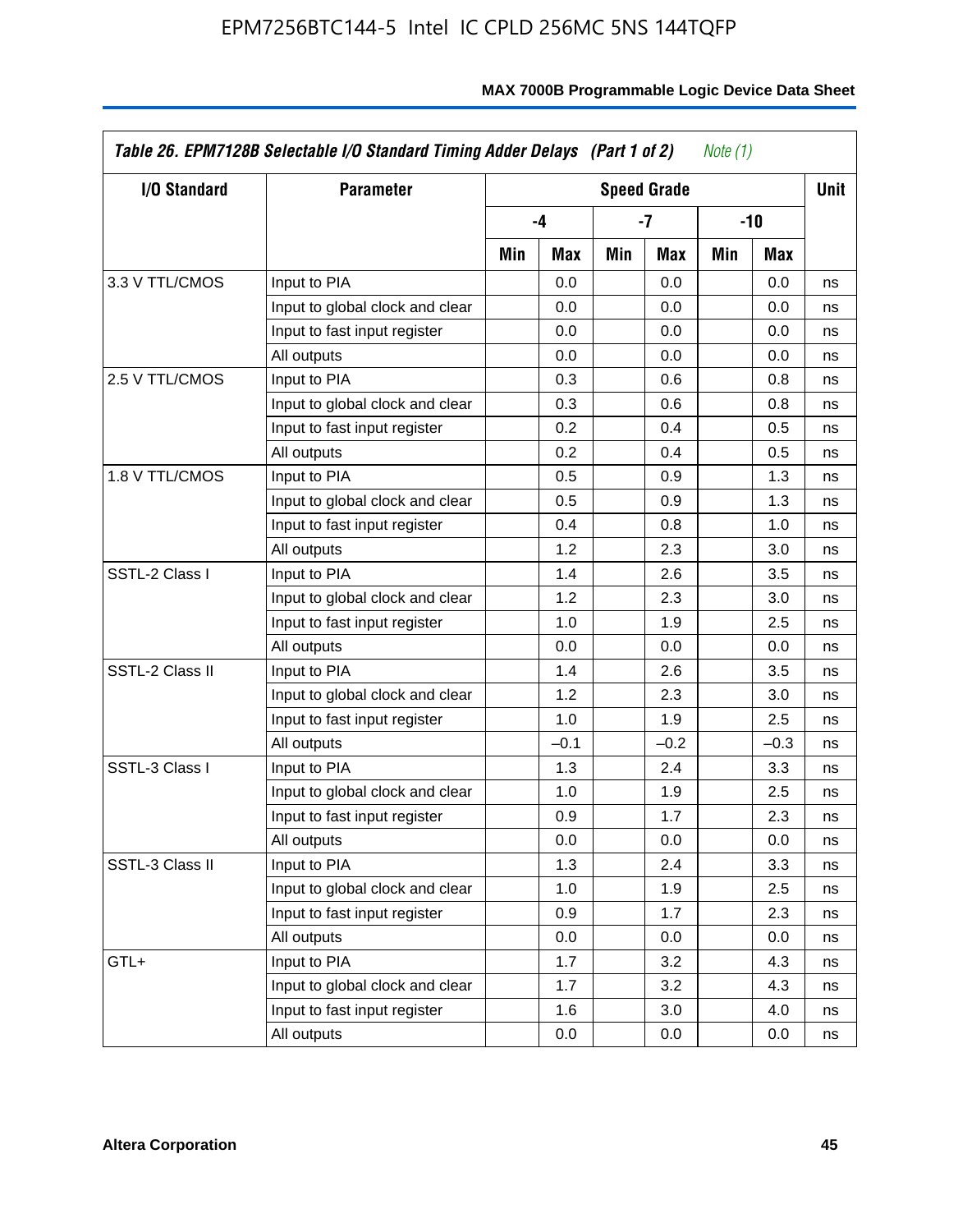#### **MAX 7000B Programmable Logic Device Data Sheet**

| Table 26. EPM7128B Selectable I/O Standard Timing Adder Delays (Part 2 of 2)<br>Note (1) |                                 |                    |     |     |     |     |     |             |  |
|------------------------------------------------------------------------------------------|---------------------------------|--------------------|-----|-----|-----|-----|-----|-------------|--|
| <b>I/O Standard</b>                                                                      | <b>Parameter</b>                | <b>Speed Grade</b> |     |     |     |     |     | <b>Unit</b> |  |
|                                                                                          |                                 | -4                 |     | -7  |     | -10 |     |             |  |
|                                                                                          |                                 | Min                | Max | Min | Max | Min | Max |             |  |
| PCI                                                                                      | Input to PIA                    |                    | 0.0 |     | 0.0 |     | 0.0 | ns          |  |
|                                                                                          | Input to global clock and clear |                    | 0.0 |     | 0.0 |     | 0.0 | ns          |  |
|                                                                                          | Input to fast input register    |                    | 0.0 |     | 0.0 |     | 0.0 | ns          |  |
|                                                                                          | All outputs                     |                    | 0.0 |     | 0.0 |     | 0.0 | ns          |  |

*Notes to tables:*

(1) These values are specified under the Recommended Operating Conditions in Table 15 on page 29. See Figure 14 for more information on switching waveforms.

(2) These values are specified for a PIA fan-out of one LAB (16 macrocells). For each additional LAB fan-out in these devices, add an additional 0.1 ns to the PIA timing value.

(3) Measured with a 16-bit loadable, enabled, up/down counter programmed into each LAB.

(4) The  $t_{LPA}$  parameter must be added to the  $t_{LAP}$ ,  $t_{LAC}$ ,  $t_{IC}$ ,  $t_{ACL}$ ,  $t_{CPPW}$ ,  $t_{EN}$ , and  $t_{SEXP}$  parameters for macrocells running in low-power mode.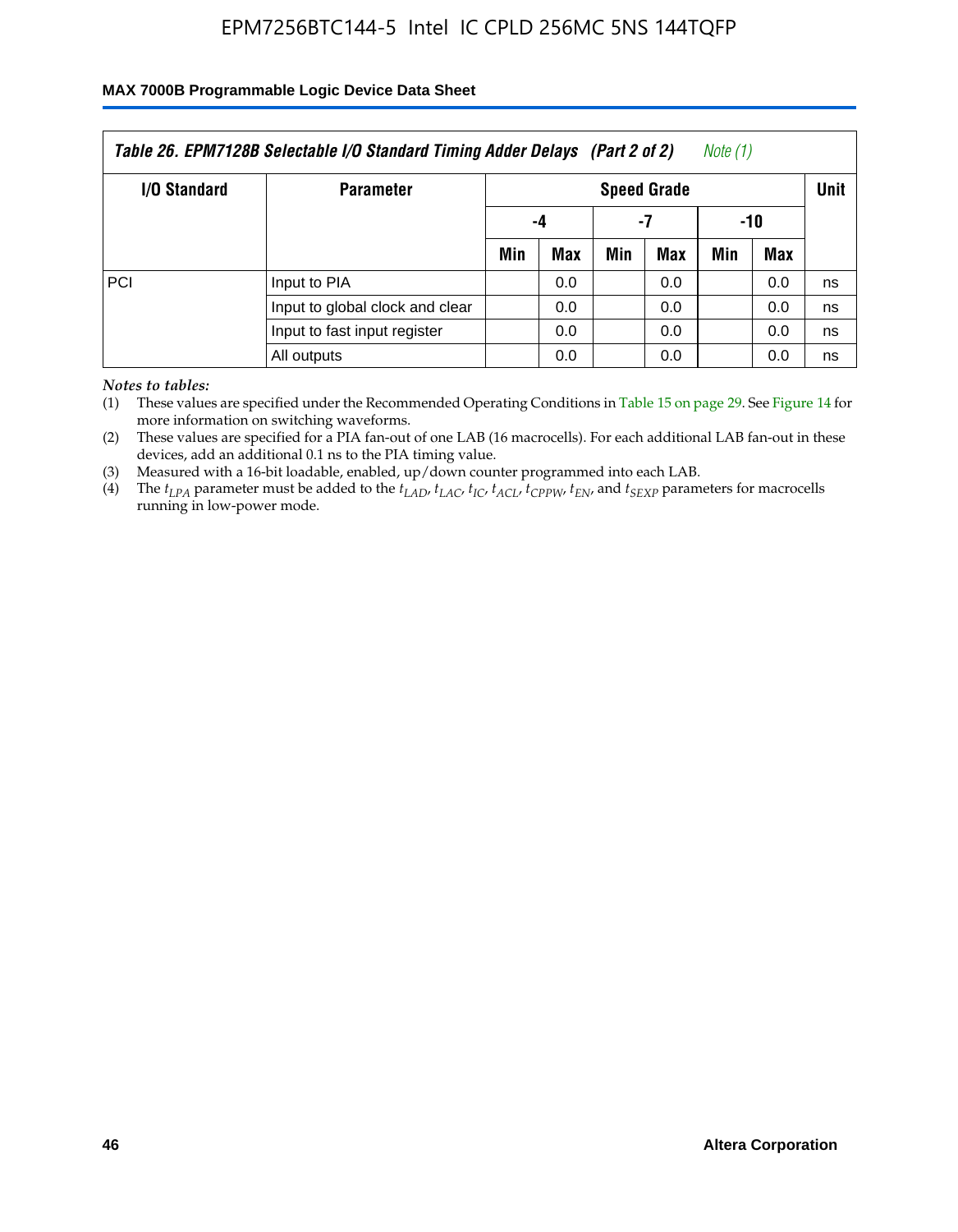|                              | Table 27. EPM7256B External Timing Parameters                   |                    |       | Note $(1)$ |                    |            |      |            |             |  |
|------------------------------|-----------------------------------------------------------------|--------------------|-------|------------|--------------------|------------|------|------------|-------------|--|
| <b>Symbol</b>                | <b>Parameter</b>                                                | <b>Conditions</b>  |       |            | <b>Speed Grade</b> |            |      |            | <b>Unit</b> |  |
|                              |                                                                 |                    |       | -5         |                    | -7         |      | $-10$      |             |  |
|                              |                                                                 |                    | Min   | <b>Max</b> | Min                | <b>Max</b> | Min  | <b>Max</b> |             |  |
| t <sub>PD1</sub>             | Input to non-registered<br>output                               | $C1 = 35$ pF $(2)$ |       | 5.0        |                    | 7.5        |      | 10.0       | ns          |  |
| t <sub>PD2</sub>             | I/O input to non-registered<br>output                           | $C1 = 35$ pF $(2)$ |       | 5.0        |                    | 7.5        |      | 10.0       | ns          |  |
| $t_{\scriptstyle\text{SU}}$  | Global clock setup time                                         | (2)                | 3.3   |            | 4.8                |            | 6.6  |            | ns          |  |
| $t_H$                        | Global clock hold time                                          | (2)                | 0.0   |            | 0.0                |            | 0.0  |            | ns          |  |
| $t_{FSU}$                    | Global clock setup time of<br>fast input                        |                    | 1.0   |            | 1.5                |            | 1.5  |            | ns          |  |
| t <sub>FH</sub>              | Global clock hold time for<br>fast input                        |                    | 1.0   |            | 1.0                |            | 1.0  |            | ns          |  |
| t <sub>FZHSU</sub>           | Global clock setup time of<br>fast input with zero hold<br>time |                    | 2.5   |            | 3.0                |            | 3.0  |            | ns          |  |
| t <sub>FZHH</sub>            | Global clock hold time of<br>fast input with zero hold<br>time  |                    | 0.0   |            | 0.0                |            | 0.0  |            | ns          |  |
| $t_{CO1}$                    | Global clock to output<br>delay                                 | $C1 = 35 pF$       | 1.0   | 3.3        | 1.0                | 5.1        | 1.0  | 6.7        | ns          |  |
| $\mathfrak{t}_{\textsf{CH}}$ | Global clock high time                                          |                    | 2.0   |            | 3.0                |            | 4.0  |            | ns          |  |
| $t_{CL}$                     | Global clock low time                                           |                    | 2.0   |            | 3.0                |            | 4.0  |            | ns          |  |
| t <sub>ASU</sub>             | Array clock setup time                                          | (2)                | 1.4   |            | 2.0                |            | 2.8  |            | ns          |  |
| t <sub>АН</sub>              | Array clock hold time                                           | (2)                | 0.4   |            | 0.8                |            | 1.0  |            | ns          |  |
| t <sub>ACO1</sub>            | Array clock to output delay                                     | $C1 = 35 pF(2)$    | 1.0   | 5.2        | 1.0                | 7.9        | 1.0  | 10.5       | ns          |  |
| t <sub>ACH</sub>             | Array clock high time                                           |                    | 2.0   |            | 3.0                |            | 4.0  |            | ns          |  |
| <b>t<sub>ACL</sub></b>       | Array clock low time                                            |                    | 2.0   |            | 3.0                |            | 4.0  |            | ns          |  |
| t <sub>CPPW</sub>            | Minimum pulse width for<br>clear and preset                     |                    | 2.0   |            | 3.0                |            | 4.0  |            | ns          |  |
| <b>t<sub>CNT</sub></b>       | Minimum global clock<br>period                                  | (2)                |       | 5.3        |                    | 7.9        |      | 10.6       | ns          |  |
| $f_{CNT}$                    | Maximum internal global<br>clock frequency                      | (2), (3)           | 188.7 |            | 126.6              |            | 94.3 |            | <b>MHz</b>  |  |
| $t_{ACNT}$                   | Minimum array clock<br>period                                   | (2)                |       | 5.3        |                    | 7.9        |      | 10.6       | ns          |  |
| $f_{ACNT}$                   | Maximum internal array<br>clock frequency                       | (2), (3)           | 188.7 |            | 126.6              |            | 94.3 |            | <b>MHz</b>  |  |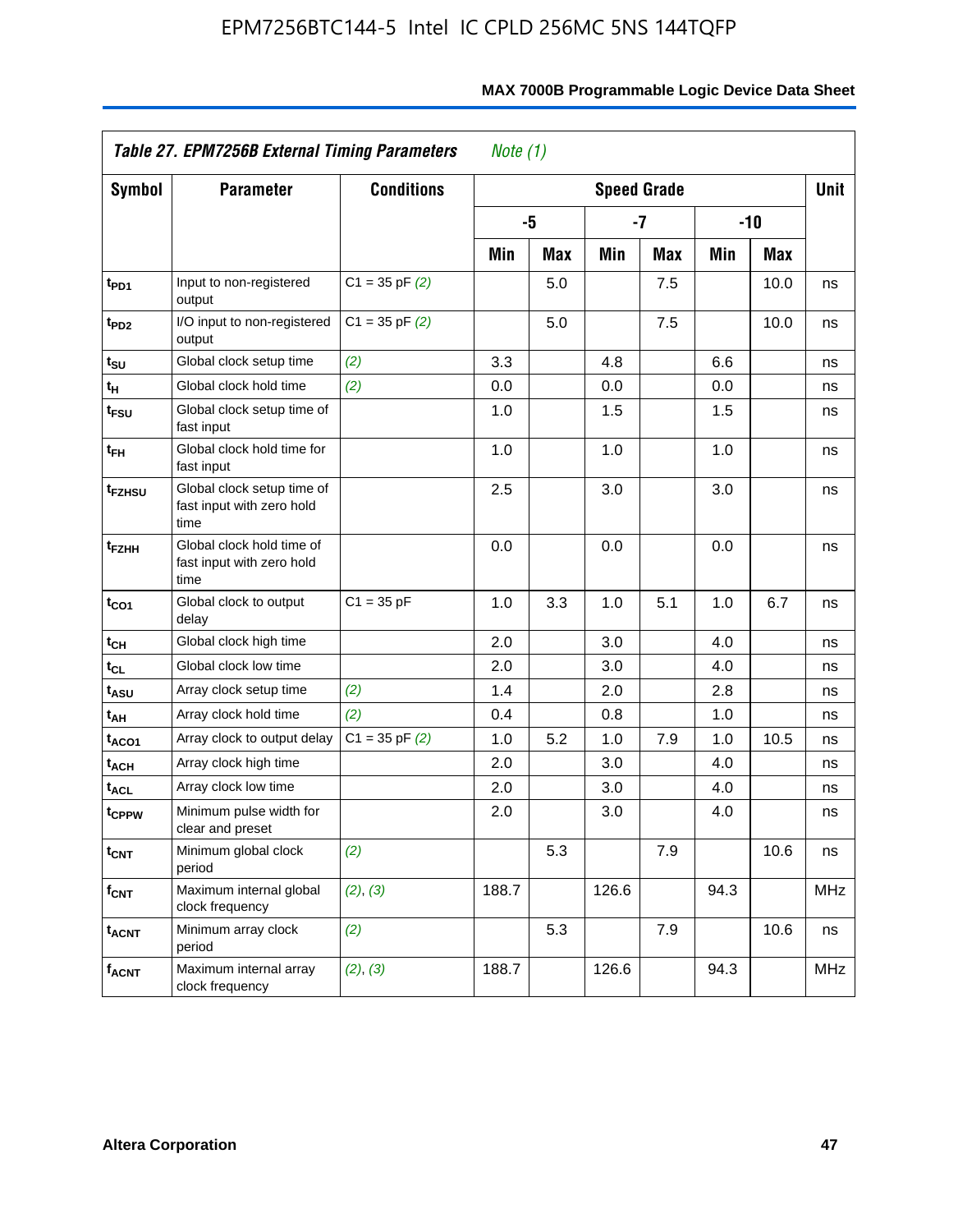| <b>Symbol</b>         | <b>Parameter</b>                                                                                            | <b>Conditions</b> |     |     |     | <b>Speed Grade</b> |     |     | <b>Unit</b> |
|-----------------------|-------------------------------------------------------------------------------------------------------------|-------------------|-----|-----|-----|--------------------|-----|-----|-------------|
|                       |                                                                                                             |                   |     | -5  |     | $-7$               |     | -10 |             |
|                       |                                                                                                             |                   | Min | Max | Min | Max                | Min | Max |             |
| $t_{\mathsf{IN}}$     | Input pad and buffer delay                                                                                  |                   |     | 0.4 |     | 0.6                |     | 0.8 | ns          |
| $t_{IO}$              | I/O input pad and buffer delay                                                                              |                   |     | 0.4 |     | 0.6                |     | 0.8 | ns          |
| $t_{\sf FIN}$         | Fast input delay                                                                                            |                   |     | 1.5 |     | 2.5                |     | 3.1 | ns          |
| t <sub>FIND</sub>     | Programmable delay adder for<br>fast input                                                                  |                   |     | 1.5 |     | 1.5                |     | 1.5 | ns          |
| t <sub>SEXP</sub>     | Shared expander delay                                                                                       |                   |     | 1.5 |     | 2.3                |     | 3.0 | ns          |
| t <sub>PEXP</sub>     | Parallel expander delay                                                                                     |                   |     | 0.4 |     | 0.6                |     | 0.8 | ns          |
| t <sub>LAD</sub>      | Logic array delay                                                                                           |                   |     | 1.7 |     | 2.5                |     | 3.3 | ns          |
| t <sub>LAC</sub>      | Logic control array delay                                                                                   |                   |     | 1.5 |     | 2.2                |     | 2.9 | ns          |
| $t_{\mathit{IOE}}$    | Internal output enable delay                                                                                |                   |     | 0.1 |     | 0.2                |     | 0.3 | ns          |
| $t_{OD1}$             | Output buffer and pad delay<br>slow slew rate $=$ off<br>$V_{\text{CCIO}} = 3.3 \text{ V}$                  | $C1 = 35 pF$      |     | 0.9 |     | 1.4                |     | 1.9 | ns          |
| $t_{OD3}$             | Output buffer and pad delay<br>slow slew rate $=$ on<br>$V_{\text{CCIO}} = 2.5 \text{ V or } 3.3 \text{ V}$ | $C1 = 35 pF$      |     | 5.9 |     | 6.4                |     | 6.9 | ns          |
| t <sub>ZX1</sub>      | Output buffer enable delay<br>slow slew rate $=$ off<br>$V_{\text{CCIO}} = 3.3 \text{ V}$                   | $C1 = 35 pF$      |     | 2.2 |     | 3.3                |     | 4.5 | ns          |
| $t_{ZX3}$             | Output buffer enable delay<br>slow slew rate $=$ on<br>$V_{\text{CCIO}} = 2.5 \text{ V or } 3.3 \text{ V}$  | $C1 = 35 pF$      |     | 7.2 |     | 8.3                |     | 9.5 | ns          |
| $t_{XZ}$              | Output buffer disable delay                                                                                 | $C1 = 5pF$        |     | 2.2 |     | 3.3                |     | 4.5 | ns          |
| $t_{\text{SU}}$       | Register setup time                                                                                         |                   | 1.2 |     | 1.8 |                    | 2.5 |     | ns          |
| $t_H$                 | Register hold time                                                                                          |                   | 0.6 |     | 1.0 |                    | 1.3 |     | ns          |
| $t_{FSU}$             | Register setup time of fast input                                                                           |                   | 0.8 |     | 1.1 |                    | 1.1 |     | ns          |
| $t_{FH}$              | Register hold time of fast input                                                                            |                   | 1.2 |     | 1.4 |                    | 1.4 |     | ns          |
| $t_{RD}$              | Register delay                                                                                              |                   |     | 0.7 |     | 1.0                |     | 1.3 | ns          |
| $t_{COMB}$            | Combinatorial delay                                                                                         |                   |     | 0.3 |     | 0.4                |     | 0.5 | ns          |
| $t_{\mathcal{IC}}$    | Array clock delay                                                                                           |                   |     | 1.5 |     | 2.3                |     | 3.0 | ns          |
| $t_{EN}$              | Register enable time                                                                                        |                   |     | 1.5 |     | 2.2                |     | 2.9 | ns          |
| t <sub>GLOB</sub>     | Global control delay                                                                                        |                   |     | 1.3 |     | 2.1                |     | 2.7 | ns          |
| $t_{PRE}$             | Register preset time                                                                                        |                   |     | 1.0 |     | 1.6                |     | 2.1 | ns          |
| ${}^t\rm{CLR}$        | Register clear time                                                                                         |                   |     | 1.0 |     | 1.6                |     | 2.1 | ns          |
| $t_{PI\underline{A}}$ | PIA delay                                                                                                   | (2)               |     | 1.7 |     | 2.6                |     | 3.3 | ns          |
| $t_{LPA}$             | Low-power adder                                                                                             | (4)               |     | 2.0 |     | 3.0                |     | 4.0 | ns          |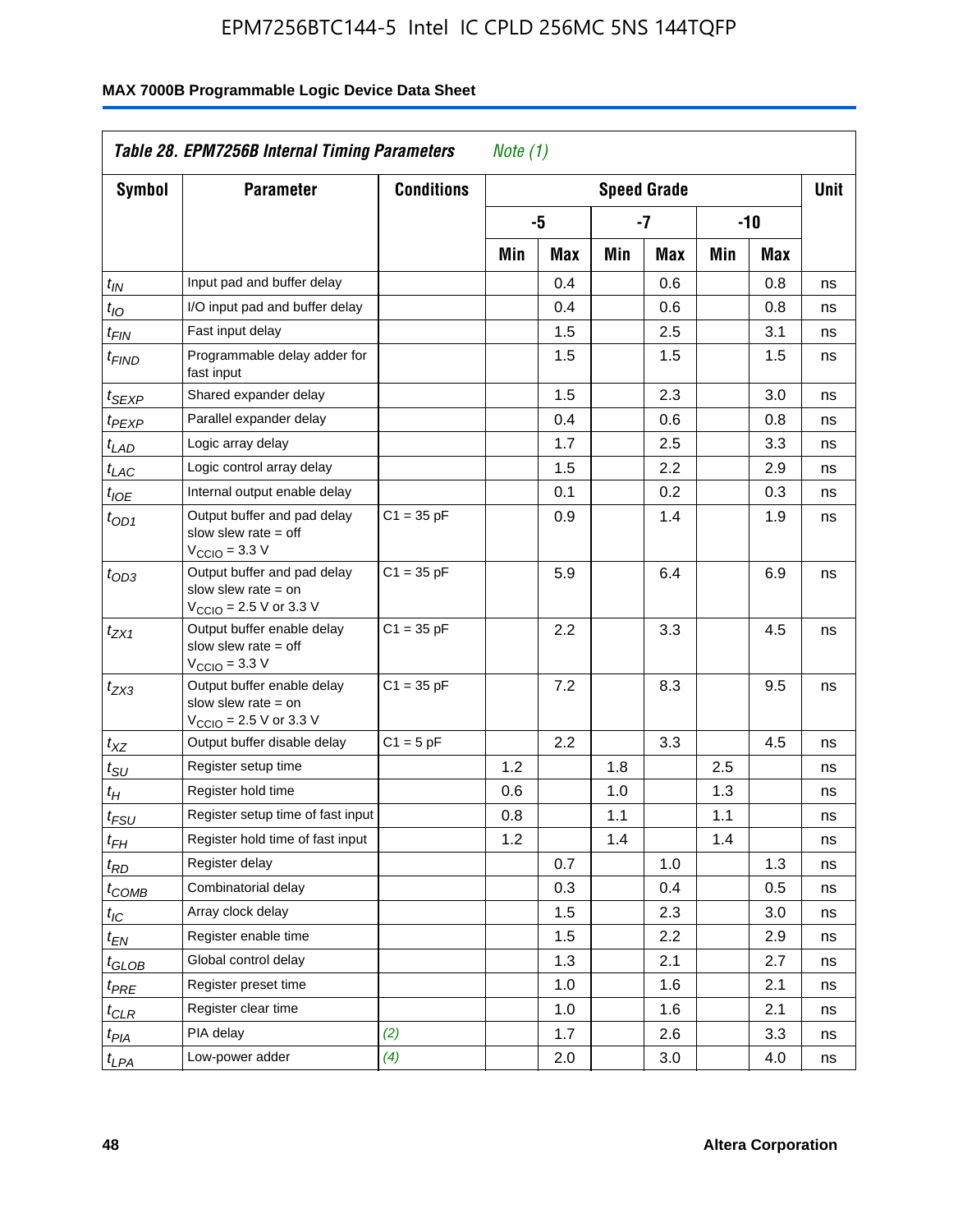| I/O Standard    | <b>Parameter</b>                |     |        |     | <b>Speed Grade</b> |     |        | <b>Unit</b> |
|-----------------|---------------------------------|-----|--------|-----|--------------------|-----|--------|-------------|
|                 |                                 |     | -5     |     | -7                 |     | -10    |             |
|                 |                                 | Min | Max    | Min | Max                | Min | Max    |             |
| 3.3 V TTL/CMOS  | Input to PIA                    |     | 0.0    |     | 0.0                |     | 0.0    | ns          |
|                 | Input to global clock and clear |     | 0.0    |     | 0.0                |     | 0.0    | ns          |
|                 | Input to fast input register    |     | 0.0    |     | 0.0                |     | 0.0    | ns          |
|                 | All outputs                     |     | 0.0    |     | 0.0                |     | 0.0    | ns          |
| 2.5 V TTL/CMOS  | Input to PIA                    |     | 0.4    |     | 0.6                |     | 0.8    | ns          |
|                 | Input to global clock and clear |     | 0.3    |     | 0.5                |     | 0.6    | ns          |
|                 | Input to fast input register    |     | 0.2    |     | 0.3                |     | 0.4    | ns          |
|                 | All outputs                     |     | 0.2    |     | 0.3                |     | 0.4    | ns          |
| 1.8 V TTL/CMOS  | Input to PIA                    |     | 0.6    |     | 0.9                |     | 1.2    | ns          |
|                 | Input to global clock and clear |     | 0.6    |     | 0.9                |     | 1.2    | ns          |
|                 | Input to fast input register    |     | 0.5    |     | 0.8                |     | 1.0    | ns          |
|                 | All outputs                     |     | 1.3    |     | 2.0                |     | 2.6    | ns          |
| SSTL-2 Class I  | Input to PIA                    |     | 1.5    |     | 2.3                |     | 3.0    | ns          |
|                 | Input to global clock and clear |     | 1.3    |     | 2.0                |     | 2.6    | ns          |
|                 | Input to fast input register    |     | 1.1    |     | 1.7                |     | 2.2    | ns          |
|                 | All outputs                     |     | 0.0    |     | 0.0                |     | 0.0    | ns          |
| SSTL-2 Class II | Input to PIA                    |     | 1.5    |     | 2.3                |     | 3.0    | ns          |
|                 | Input to global clock and clear |     | 1.3    |     | 2.0                |     | 2.6    | ns          |
|                 | Input to fast input register    |     | 1.1    |     | 1.7                |     | 2.2    | ns          |
|                 | All outputs                     |     | $-0.1$ |     | $-0.2$             |     | $-0.2$ | ns          |
| SSTL-3 Class I  | Input to PIA                    |     | 1.4    |     | 2.1                |     | 2.8    | ns          |
|                 | Input to global clock and clear |     | 1.1    |     | 1.7                |     | 2.2    | ns          |
|                 | Input to fast input register    |     | 1.0    |     | 1.5                |     | 2.0    | ns          |
|                 | All outputs                     |     | 0.0    |     | 0.0                |     | 0.0    | ns          |
| SSTL-3 Class II | Input to PIA                    |     | 1.4    |     | 2.1                |     | 2.8    | ns          |
|                 | Input to global clock and clear |     | 1.1    |     | 1.7                |     | 2.2    | ns          |
|                 | Input to fast input register    |     | 1.0    |     | 1.5                |     | 2.0    | ns          |
|                 | All outputs                     |     | 0.0    |     | 0.0                |     | 0.0    | ns          |
| GTL+            | Input to PIA                    |     | 1.8    |     | 2.7                |     | 3.6    | ns          |
|                 | Input to global clock and clear |     | 1.8    |     | 2.7                |     | 3.6    | ns          |
|                 | Input to fast input register    |     | 1.7    |     | 2.6                |     | 3.4    | ns          |
|                 | All outputs                     |     | 0.0    |     | 0.0                |     | 0.0    | ns          |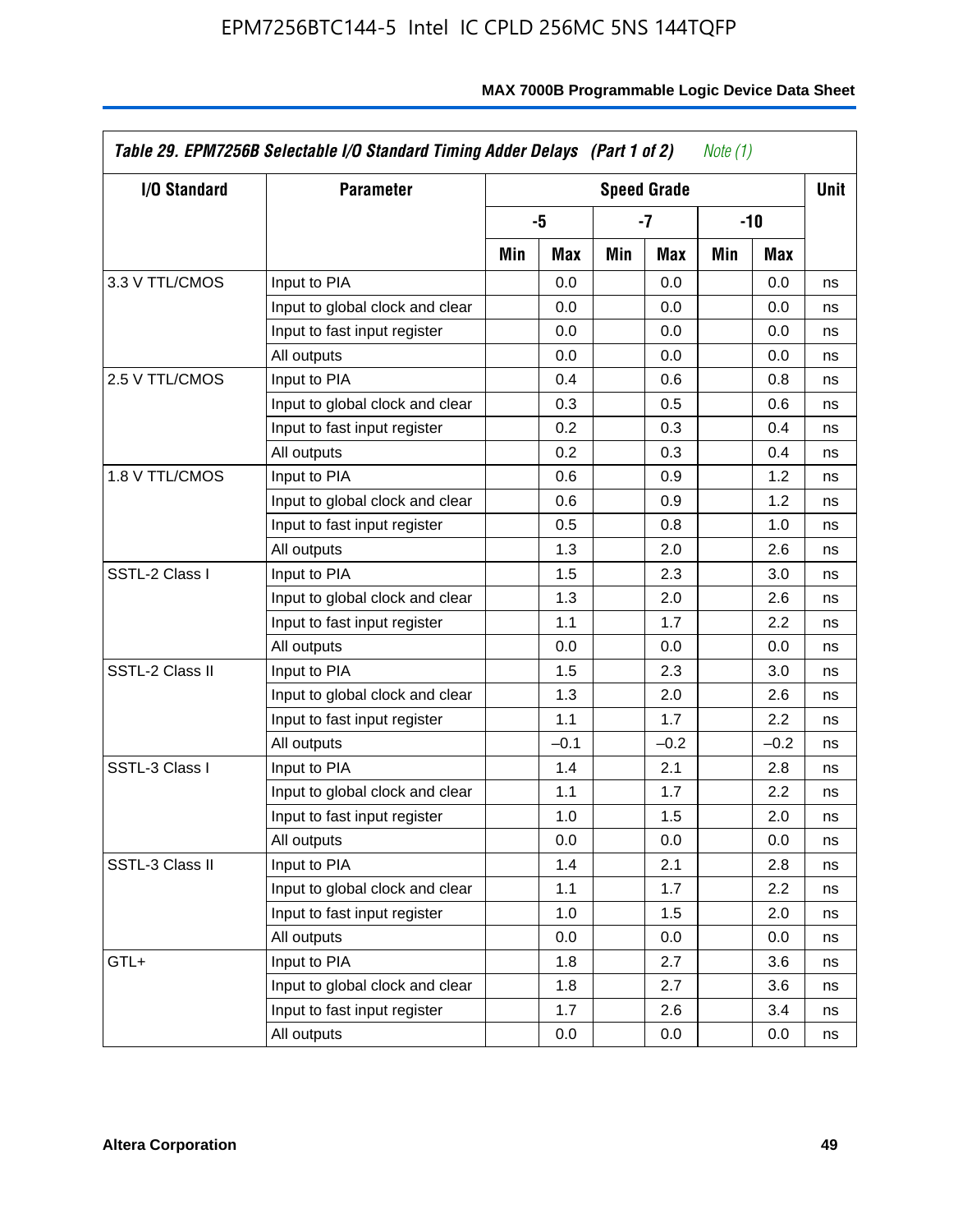#### **MAX 7000B Programmable Logic Device Data Sheet**

| Table 29. EPM7256B Selectable I/O Standard Timing Adder Delays (Part 2 of 2)<br>Note (1) |                                 |                    |     |     |     |     |     |             |  |
|------------------------------------------------------------------------------------------|---------------------------------|--------------------|-----|-----|-----|-----|-----|-------------|--|
| <b>I/O Standard</b>                                                                      | <b>Parameter</b>                | <b>Speed Grade</b> |     |     |     |     |     | <b>Unit</b> |  |
|                                                                                          |                                 | -7<br>-5           |     | -10 |     |     |     |             |  |
|                                                                                          |                                 | Min                | Max | Min | Max | Min | Max |             |  |
| PCI                                                                                      | Input to PIA                    |                    | 0.0 |     | 0.0 |     | 0.0 | ns          |  |
|                                                                                          | Input to global clock and clear |                    | 0.0 |     | 0.0 |     | 0.0 | ns          |  |
|                                                                                          | Input to fast input register    |                    | 0.0 |     | 0.0 |     | 0.0 | ns          |  |
|                                                                                          | All outputs                     |                    | 0.0 |     | 0.0 |     | 0.0 | ns          |  |

*Notes to tables:*

(1) These values are specified under the Recommended Operating Conditions in Table 15 on page 29. See Figure 14 for more information on switching waveforms.

(2) These values are specified for a PIA fan-out of one LAB (16 macrocells). For each additional LAB fan-out in these devices, add an additional 0.1 ns to the PIA timing value.

(3) Measured with a 16-bit loadable, enabled, up/down counter programmed into each LAB.

(4) The  $t_{LPA}$  parameter must be added to the  $t_{LAP}$ ,  $t_{LAP}$ ,  $t_{LCP}$ ,  $t_{ACL}$ ,  $t_{CPPW}$ ,  $t_{EN}$ , and  $t_{SEXP}$  parameters for macrocells running in low-power mode.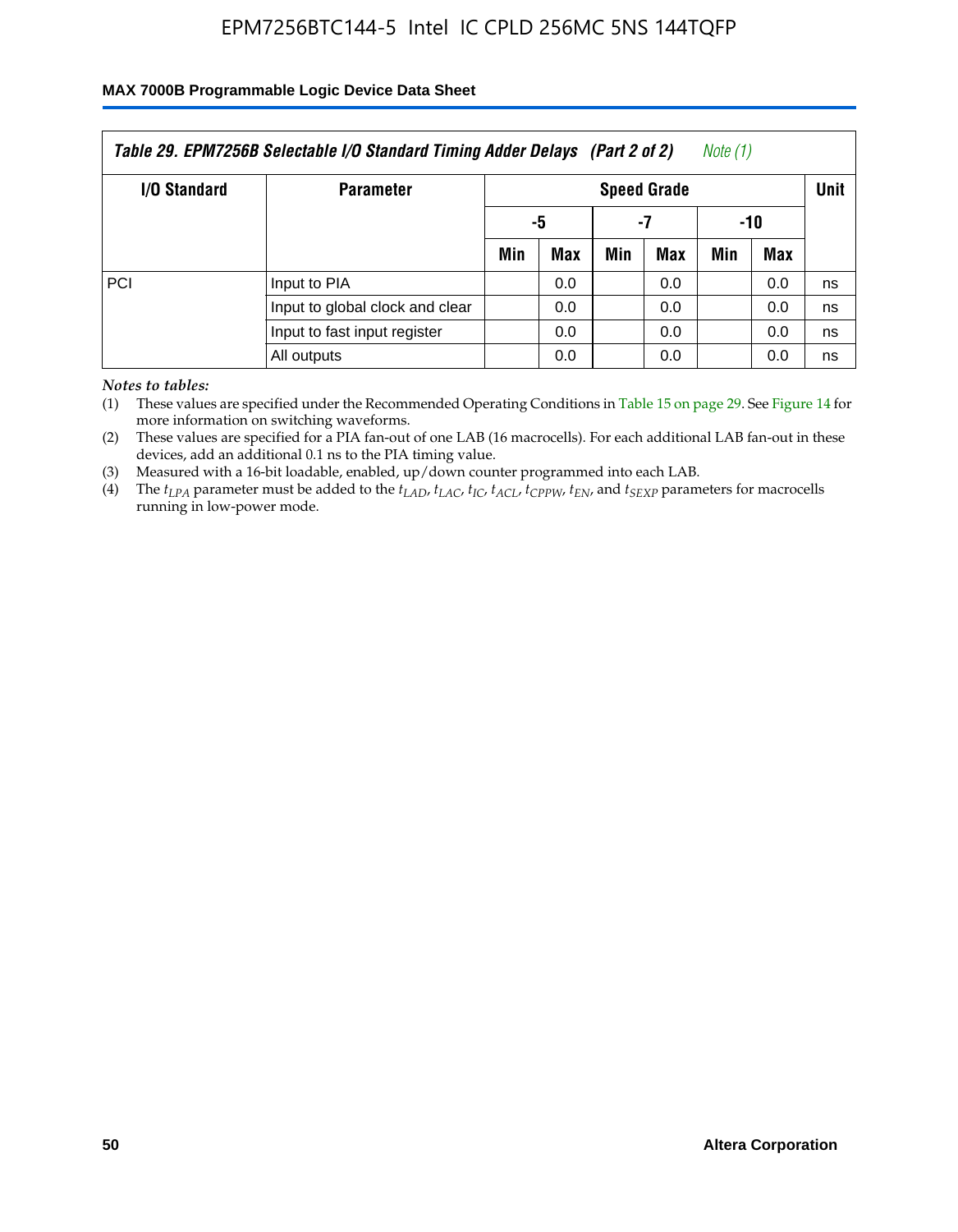|                               | Table 30. EPM7512B External Timing Parameters                   | Note $(1)$         |                    |            |       |            |      |            |            |
|-------------------------------|-----------------------------------------------------------------|--------------------|--------------------|------------|-------|------------|------|------------|------------|
| Symbol                        | <b>Parameter</b>                                                | <b>Conditions</b>  | <b>Speed Grade</b> |            |       |            |      |            |            |
|                               |                                                                 |                    |                    | -5         |       | $-7$       |      | $-10$      |            |
|                               |                                                                 |                    | Min                | <b>Max</b> | Min   | <b>Max</b> | Min  | <b>Max</b> |            |
| t <sub>PD1</sub>              | Input to non-registered<br>output                               | $C1 = 35$ pF $(2)$ |                    | 5.5        |       | 7.5        |      | 10.0       | ns         |
| t <sub>PD2</sub>              | I/O input to non-registered<br>output                           | $C1 = 35$ pF $(2)$ |                    | 5.5        |       | 7.5        |      | 10.0       | ns         |
| $t_{\scriptstyle\textrm{SU}}$ | Global clock setup time                                         | (2)                | 3.6                |            | 4.9   |            | 6.5  |            | ns         |
| tн                            | Global clock hold time                                          | (2)                | 0.0                |            | 0.0   |            | 0.0  |            | ns         |
| t <sub>FSU</sub>              | Global clock setup time of<br>fast input                        |                    | 1.0                |            | 1.5   |            | 1.5  |            | ns         |
| t <sub>FH</sub>               | Global clock hold time of<br>fast input                         |                    | 1.0                |            | 1.0   |            | 1.0  |            | ns         |
| t <sub>FZHSU</sub>            | Global clock setup time of<br>fast input with zero hold<br>time |                    | 2.5                |            | 3.0   |            | 3.0  |            | ns         |
| t <sub>FZНН</sub>             | Global clock hold time of<br>fast input with zero hold<br>time  |                    | 0.0                |            | 0.0   |            | 0.0  |            | ns         |
| t <sub>CO1</sub>              | Global clock to output<br>delay                                 | $C1 = 35 pF$       | 1.0                | 3.7        | 1.0   | 5.0        | 1.0  | 6.7        | ns         |
| tсн                           | Global clock high time                                          |                    | 3.0                |            | 3.0   |            | 4.0  |            | ns         |
| tcL                           | Global clock low time                                           |                    | 3.0                |            | 3.0   |            | 4.0  |            | ns         |
| tasu                          | Array clock setup time                                          | (2)                | 1.4                |            | 1.9   |            | 2.5  |            | ns         |
| t <sub>АН</sub>               | Array clock hold time                                           | (2)                | 0.5                |            | 0.6   |            | 0.8  |            | ns         |
| taco1                         | Array clock to output delay                                     | $C1 = 35$ pF $(2)$ | 1.0                | 5.9        | 1.0   | 8.0        | 1.0  | 10.7       | ns         |
| t <sub>ACH</sub>              | Array clock high time                                           |                    | 3.0                |            | 3.0   |            | 4.0  |            | ns         |
| t <sub>ACL</sub>              | Array clock low time                                            |                    | 3.0                |            | 3.0   |            | 4.0  |            | ns         |
| t <sub>CPPW</sub>             | Minimum pulse width for<br>clear and preset                     |                    | 3.0                |            | 3.0   |            | 4.0  |            | ns         |
| $t_{\mathsf{CNT}}$            | Minimum global clock<br>period                                  | (2)                |                    | 6.1        |       | 8.4        |      | 11.1       | ns         |
| $f_{\mathsf{CNT}}$            | Maximum internal global<br>clock frequency                      | (2), (3)           | 163.9              |            | 119.0 |            | 90.1 |            | <b>MHz</b> |
| <b>t<sub>ACNT</sub></b>       | Minimum array clock<br>period                                   | (2)                |                    | 6.1        |       | 8.4        |      | 11.1       | ns         |
| $f_{ACNT}$                    | Maximum internal array<br>clock frequency                       | (2), (3)           | 163.9              |            | 119.0 |            | 90.1 |            | MHz        |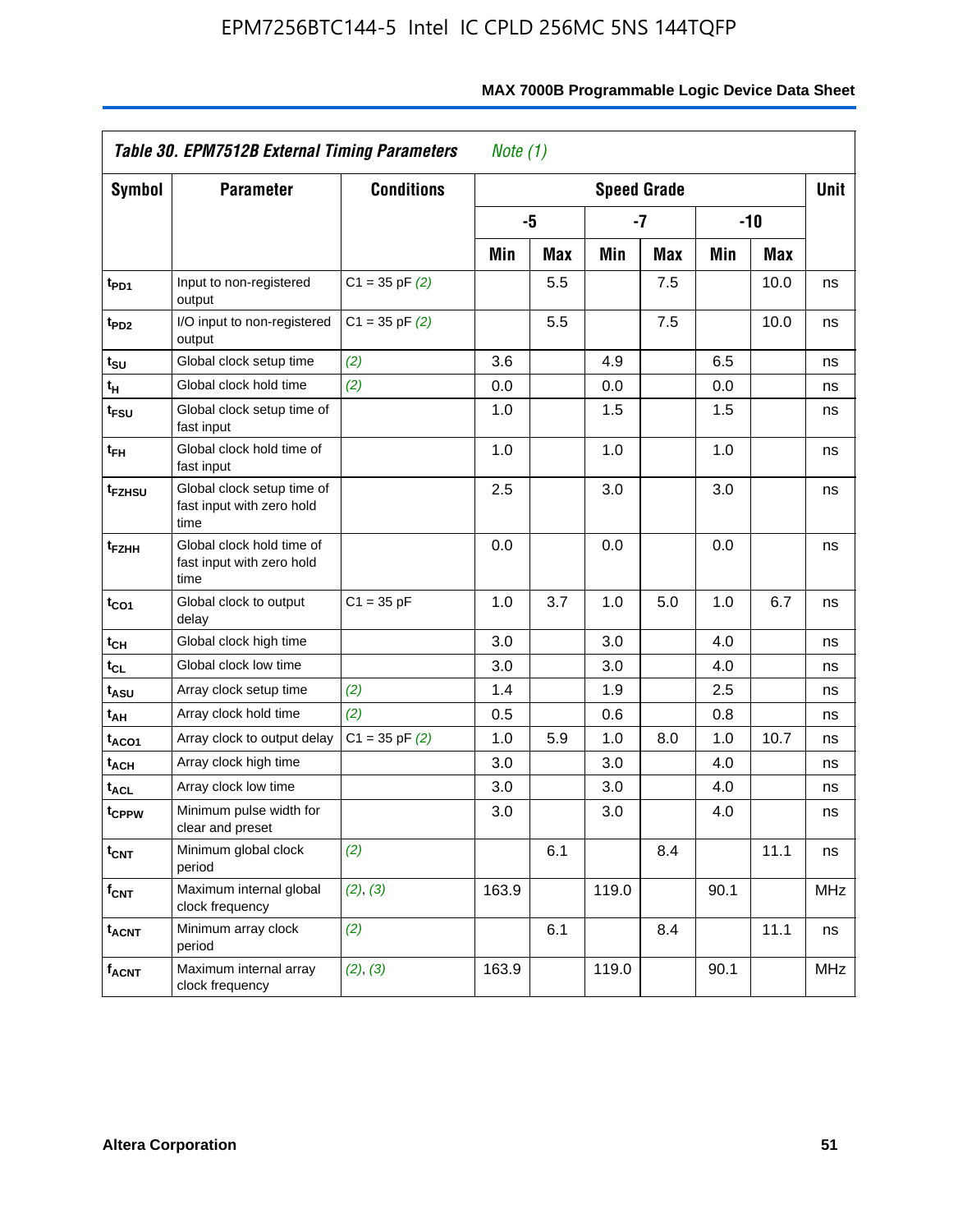| <b>Symbol</b>                 | <b>Parameter</b>                                                                                            | <b>Conditions</b> |     |     |     | <b>Speed Grade</b> |     |       | <b>Unit</b> |
|-------------------------------|-------------------------------------------------------------------------------------------------------------|-------------------|-----|-----|-----|--------------------|-----|-------|-------------|
|                               |                                                                                                             |                   |     | -5  |     | -7                 |     | $-10$ |             |
|                               |                                                                                                             |                   | Min | Max | Min | Max                | Min | Max   |             |
| $t_{IN}$                      | Input pad and buffer delay                                                                                  |                   |     | 0.3 |     | 0.3                |     | 0.5   | ns          |
| $t_{IO}$                      | I/O input pad and buffer delay                                                                              |                   |     | 0.3 |     | 0.3                |     | 0.5   | ns          |
| $t_{\mathsf{FIN}}$            | Fast input delay                                                                                            |                   |     | 2.2 |     | 3.2                |     | 4.0   | ns          |
| t <sub>FIND</sub>             | Programmable delay adder for<br>fast input                                                                  |                   |     | 1.5 |     | 1.5                |     | 1.5   | ns          |
| t <sub>SEXP</sub>             | Shared expander delay                                                                                       |                   |     | 1.5 |     | 2.1                |     | 2.7   | ns          |
| t <sub>PEXP</sub>             | Parallel expander delay                                                                                     |                   |     | 0.4 |     | 0.5                |     | 0.7   | ns          |
| t <sub>LAD</sub>              | Logic array delay                                                                                           |                   |     | 1.7 |     | 2.3                |     | 3.0   | ns          |
| $t_{LAC}$                     | Logic control array delay                                                                                   |                   |     | 1.5 |     | 2.0                |     | 2.6   | ns          |
| $t_{IOE}$                     | Internal output enable delay                                                                                |                   |     | 0.1 |     | 0.2                |     | 0.2   | ns          |
| $t_{OD1}$                     | Output buffer and pad delay<br>slow slew rate $=$ off<br>$V_{\text{CCIO}} = 3.3 V$                          | $C1 = 35 pF$      |     | 0.9 |     | 1.2                |     | 1.6   | ns          |
| $t_{OD3}$                     | Output buffer and pad delay<br>slow slew rate $=$ on<br>$V_{\text{CCIO}} = 2.5 \text{ V or } 3.3 \text{ V}$ | $C1 = 35 pF$      |     | 5.9 |     | 6.2                |     | 6.6   | ns          |
| t <sub>ZX1</sub>              | Output buffer enable delay<br>slow slew rate $=$ off<br>$V_{\text{CCIO}} = 3.3 \text{ V}$                   | $C1 = 35 pF$      |     | 2.8 |     | 3.8                |     | 5.0   | ns          |
| $t_{ZX3}$                     | Output buffer enable delay<br>slow slew rate $=$ on<br>$V_{\text{CCIO}} = 2.5 \text{ V or } 3.3 \text{ V}$  | $C1 = 35 pF$      |     | 7.8 |     | 8.8                |     | 10.0  | ns          |
| $t_{XZ}$                      | Output buffer disable delay                                                                                 | $C1 = 5pF$        |     | 2.8 |     | 3.8                |     | 5.0   | ns          |
| $t_{\text{SU}}$               | Register setup time                                                                                         |                   | 1.5 |     | 2.0 |                    | 2.6 |       | ns          |
| $t_H$                         | Register hold time                                                                                          |                   | 0.4 |     | 0.5 |                    | 0.7 |       | ns          |
| $t_{FSU}$                     | Register setup time of fast input                                                                           |                   | 0.8 |     | 1.1 |                    | 1.1 |       | ns          |
| t <sub>FH</sub>               | Register hold time of fast input                                                                            |                   | 1.2 |     | 1.4 |                    | 1.4 |       | ns          |
| $t_{RD}$                      | Register delay                                                                                              |                   |     | 0.5 |     | 0.7                |     | 1.0   | ns          |
| $t_{\rm COMB}$                | Combinatorial delay                                                                                         |                   |     | 0.2 |     | 0.3                |     | 0.4   | ns          |
| $t_{\mathcal{IC}}$            | Array clock delay                                                                                           |                   |     | 1.8 |     | 2.4                |     | 3.1   | ns          |
| $t_{EN}$                      | Register enable time                                                                                        |                   |     | 1.5 |     | 2.0                |     | 2.6   | ns          |
| $t_{\scriptstyle\text{GLOB}}$ | Global control delay                                                                                        |                   |     | 2.0 |     | 2.8                |     | 3.6   | ns          |
| $t_{PRE}$                     | Register preset time                                                                                        |                   |     | 1.0 |     | 1.4                |     | 1.9   | ns          |
| ${}^t\rm{CLR}$                | Register clear time                                                                                         |                   |     | 1.0 |     | 1.4                |     | 1.9   | ns          |
| $t_{PI\underline{A}}$         | PIA delay                                                                                                   | (2)               |     | 2.4 |     | 3.4                |     | 4.5   | ns          |
| $t_{LPA}$                     | Low-power adder                                                                                             | (4)               |     | 2.0 |     | 2.7                |     | 3.6   | ns          |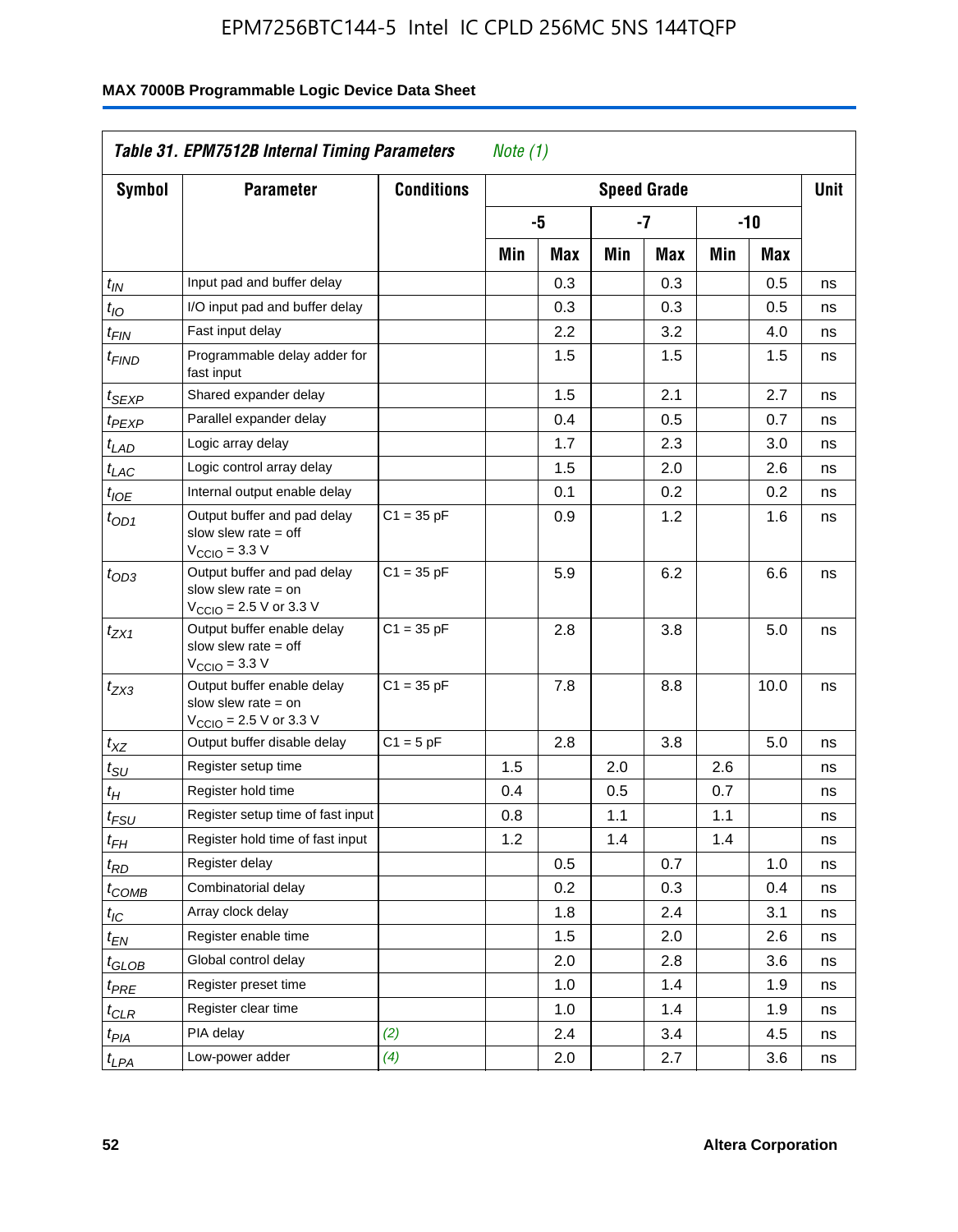| I/O Standard    | <b>Parameter</b>                | <b>Speed Grade</b> |        |     |        |     |        | <b>Unit</b> |
|-----------------|---------------------------------|--------------------|--------|-----|--------|-----|--------|-------------|
|                 |                                 |                    | -5     |     | -7     |     | -10    |             |
|                 |                                 | Min                | Max    | Min | Max    | Min | Max    |             |
| 3.3 V TTL/CMOS  | Input to PIA                    |                    | 0.0    |     | 0.0    |     | 0.0    | ns          |
|                 | Input to global clock and clear |                    | 0.0    |     | 0.0    |     | 0.0    | ns          |
|                 | Input to fast input register    |                    | 0.0    |     | 0.0    |     | 0.0    | ns          |
|                 | All outputs                     |                    | 0.0    |     | 0.0    |     | 0.0    | ns          |
| 2.5 V TTL/CMOS  | Input to PIA                    |                    | 0.4    |     | 0.5    |     | 0.7    | ns          |
|                 | Input to global clock and clear |                    | 0.3    |     | 0.4    |     | 0.5    | ns          |
|                 | Input to fast input register    |                    | 0.2    |     | 0.3    |     | 0.3    | ns          |
|                 | All outputs                     |                    | 0.2    |     | 0.3    |     | 0.3    | ns          |
| 1.8 V TTL/CMOS  | Input to PIA                    |                    | 0.7    |     | 1.0    |     | 1.3    | ns          |
|                 | Input to global clock and clear |                    | 0.6    |     | 0.8    |     | 1.0    | ns          |
|                 | Input to fast input register    |                    | 0.5    |     | 0.6    |     | 0.8    | ns          |
|                 | All outputs                     |                    | 1.3    |     | 1.8    |     | 2.3    | ns          |
| SSTL-2 Class I  | Input to PIA                    |                    | 1.5    |     | 2.0    |     | 2.7    | ns          |
|                 | Input to global clock and clear |                    | 1.4    |     | 1.9    |     | 2.5    | ns          |
|                 | Input to fast input register    |                    | 1.1    |     | 1.5    |     | 2.0    | ns          |
|                 | All outputs                     |                    | 0.0    |     | 0.0    |     | 0.0    | ns          |
| SSTL-2 Class II | Input to PIA                    |                    | 1.5    |     | 2.0    |     | 2.7    | ns          |
|                 | Input to global clock and clear |                    | 1.4    |     | 1.9    |     | 2.5    | ns          |
|                 | Input to fast input register    |                    | 1.1    |     | 1.5    |     | 2.0    | ns          |
|                 | All outputs                     |                    | $-0.1$ |     | $-0.1$ |     | $-0.2$ | ns          |
| SSTL-3 Class I  | Input to PIA                    |                    | 1.4    |     | 1.9    |     | 2.5    | ns          |
|                 | Input to global clock and clear |                    | 1.2    |     | 1.6    |     | 2.2    | ns          |
|                 | Input to fast input register    |                    | 1.0    |     | 1.4    |     | 1.8    | ns          |
|                 | All outputs                     |                    | 0.0    |     | 0.0    |     | 0.0    | ns          |
| SSTL-3 Class II | Input to PIA                    |                    | 1.4    |     | 1.9    |     | 2.5    | ns          |
|                 | Input to global clock and clear |                    | 1.2    |     | 1.6    |     | 2.2    | ns          |
|                 | Input to fast input register    |                    | 1.0    |     | 1.4    |     | 1.8    | ns          |
|                 | All outputs                     |                    | 0.0    |     | 0.0    |     | 0.0    | ns          |
| GTL+            | Input to PIA                    |                    | 1.8    |     | 2.5    |     | 3.3    | ns          |
|                 | Input to global clock and clear |                    | 1.9    |     | 2.6    |     | 3.5    | ns          |
|                 | Input to fast input register    |                    | 1.8    |     | 2.5    |     | 3.3    | ns          |
|                 | All outputs                     |                    | 0.0    |     | 0.0    |     | 0.0    | ns          |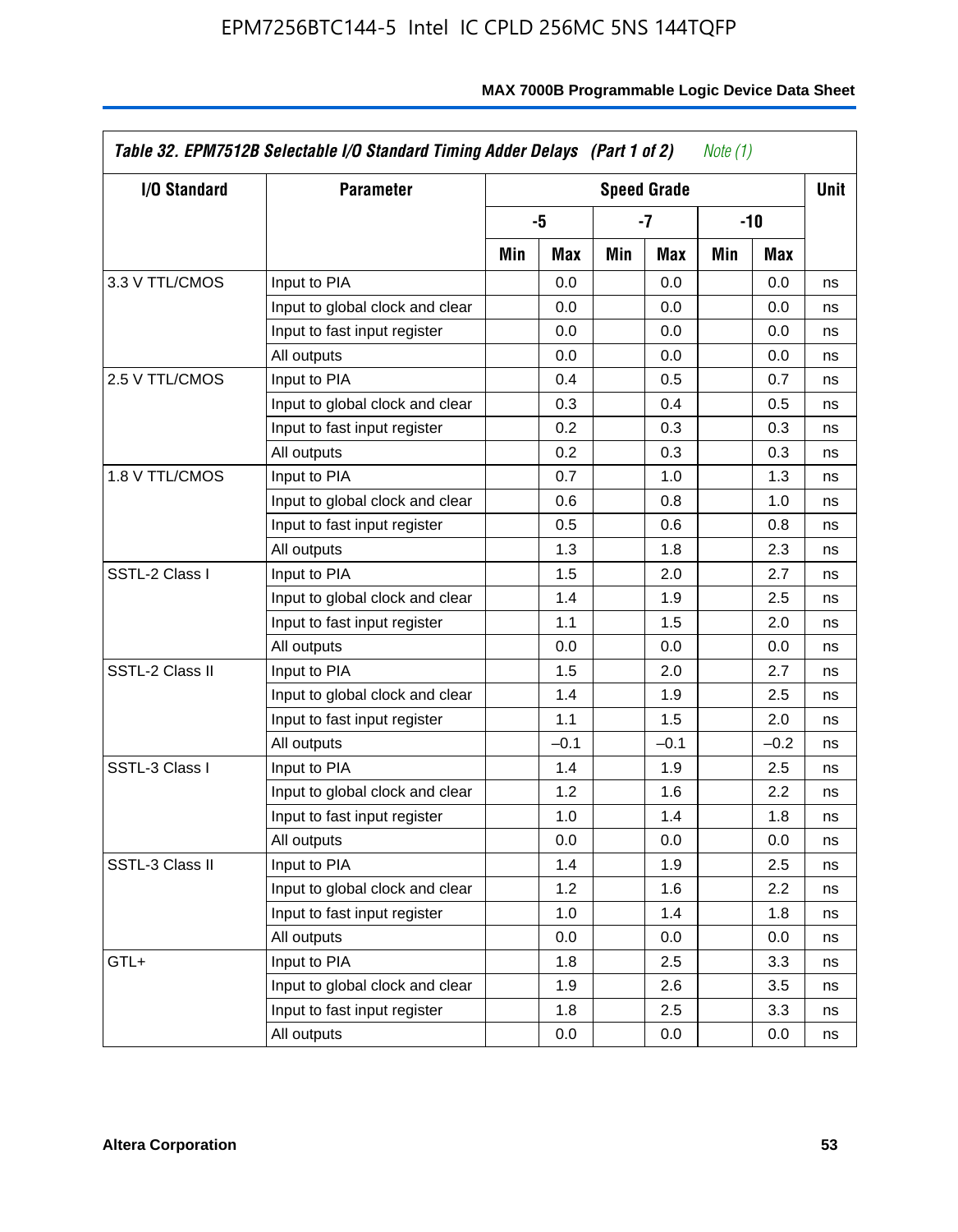#### **MAX 7000B Programmable Logic Device Data Sheet**

| Table 32. EPM7512B Selectable I/O Standard Timing Adder Delays (Part 2 of 2)<br>Note (1) |                                 |                    |     |     |     |     |     |             |  |
|------------------------------------------------------------------------------------------|---------------------------------|--------------------|-----|-----|-----|-----|-----|-------------|--|
| <b>I/O Standard</b>                                                                      | <b>Parameter</b>                | <b>Speed Grade</b> |     |     |     |     |     | <b>Unit</b> |  |
|                                                                                          |                                 | -7<br>-5           |     |     | -10 |     |     |             |  |
|                                                                                          |                                 | Min                | Max | Min | Max | Min | Max |             |  |
| PCI                                                                                      | Input to PIA                    |                    | 0.0 |     | 0.0 |     | 0.0 | ns          |  |
|                                                                                          | Input to global clock and clear |                    | 0.0 |     | 0.0 |     | 0.0 | ns          |  |
|                                                                                          | Input to fast input register    |                    | 0.0 |     | 0.0 |     | 0.0 | ns          |  |
|                                                                                          | All outputs                     |                    | 0.0 |     | 0.0 |     | 0.0 | ns          |  |

*Notes to tables:*

(1) These values are specified under the Recommended Operating Conditions in Table 15 on page 29. See Figure 14 for more information on switching waveforms.

(2) These values are specified for a PIA fan-out of one LAB (16 macrocells). For each additional LAB fan-out in these devices, add an additional 0.12 ns to the PIA timing value.

(3) Measured with a 16-bit loadable, enabled, up/down counter programmed into each LAB.

(4) The  $t_{LPA}$  parameter must be added to the  $t_{LAD}$ ,  $t_{LAC}$ ,  $t_{IC}$ ,  $t_{ACL}$ ,  $t_{CPPW}$ ,  $t_{EN}$ , and  $t_{SEXP}$  parameters for macrocells running in low-power mode.

# **Power Consumption**

Supply power (P) versus frequency ( $f_{MAX}$ , in MHz) for MAX 7000B devices is calculated with the following equation:

 $P = P_{INT} + P_{IO} = I_{CCINT} \times V_{CC} + P_{IO}$ 

The  $P_{IO}$  value, which depends on the device output load characteristics and switching frequency, can be calculated using the guidelines given in *Application Note 74 (Evaluating Power for Altera Devices)*.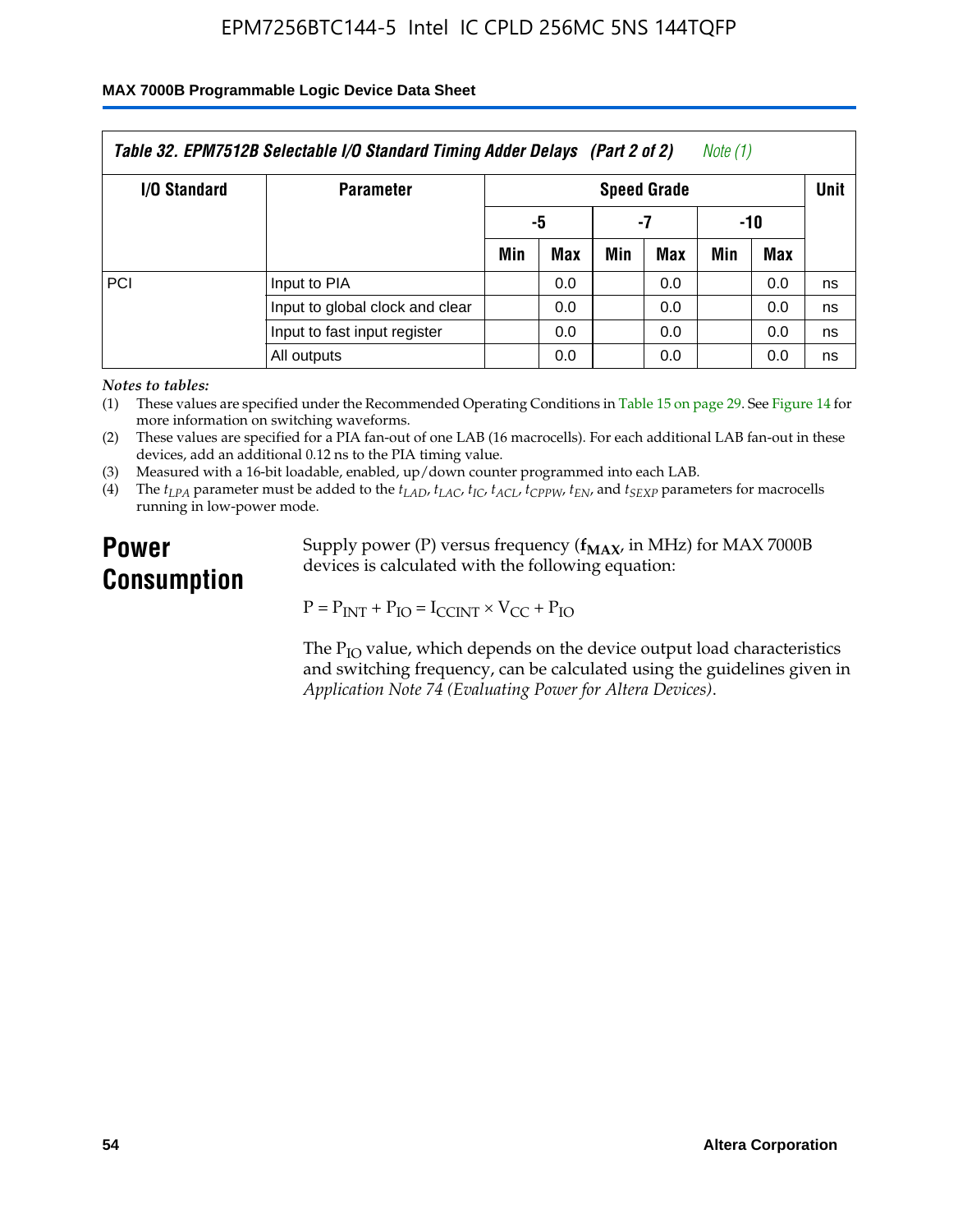The I<sub>CCINT</sub> value depends on the switching frequency and the application logic. The  $I_{\text{CCINT}}$  value is calculated with the following equation:

 $I_{\text{CCINT}} =$ 

 $(A \times MC_{TON}) + [B \times (MC_{DEV} - MC_{TON})] + (C \times MC_{USED} \times f_{MAX} \times tog_{LC})$ 

The parameters in this equation are:

| MC <sub>TON</sub> | $=$ Number of macrocells with the Turbo Bit <sup>TM</sup> option turned |
|-------------------|-------------------------------------------------------------------------|
|                   | on, as reported in the MAX+PLUS II Report File (.rpt)                   |
| MC <sub>DFV</sub> | = Number of macrocells in the device                                    |
| $MC_{LISED}$      | = Total number of macrocells in the design, as reported in              |
|                   | the Report File                                                         |
| $f_{MAX}$         | = Highest clock frequency to the device                                 |
| $tog_{LC}$        | = Average percentage of logic cells toggling at each clock              |
|                   | (typically 12.5%)                                                       |
| A, B, C           | $=$ Constants, shown in Table 33                                        |

| Table 33. MAX 7000B I <sub>CC</sub> Equation Constants |      |      |       |  |  |  |  |  |
|--------------------------------------------------------|------|------|-------|--|--|--|--|--|
| <b>Device</b>                                          | A    | B    | C     |  |  |  |  |  |
| <b>EPM7032B</b>                                        | 0.91 | 0.54 | 0.010 |  |  |  |  |  |
| <b>EPM7064B</b>                                        | 0.91 | 0.54 | 0.012 |  |  |  |  |  |
| <b>EPM7128B</b>                                        | 0.91 | 0.54 | 0.016 |  |  |  |  |  |
| <b>EPM7256B</b>                                        | 0.91 | 0.54 | 0.017 |  |  |  |  |  |
| <b>EPM7512B</b>                                        | 0.91 | 0.54 | 0.019 |  |  |  |  |  |

This calculation provides an  $I_{CC}$  estimate based on typical conditions using a pattern of a 16-bit, loadable, enabled, up/down counter in each LAB with no output load. Actual  $I_{CC}$  should be verified during operation because this measurement is sensitive to the actual pattern in the device and the environmental operating conditions.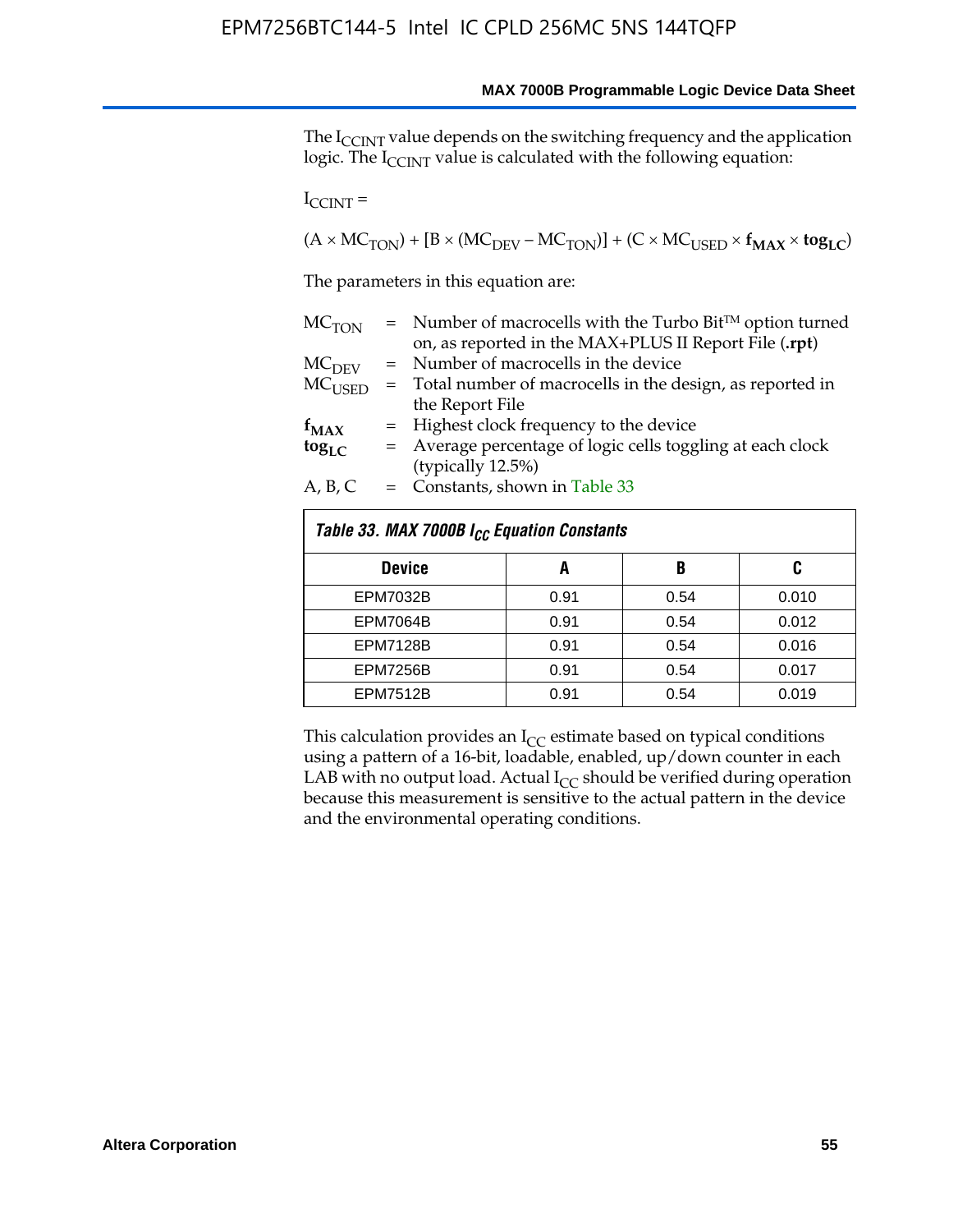

*Figure 15. ICC vs. Frequency for EPM7032B Devices*



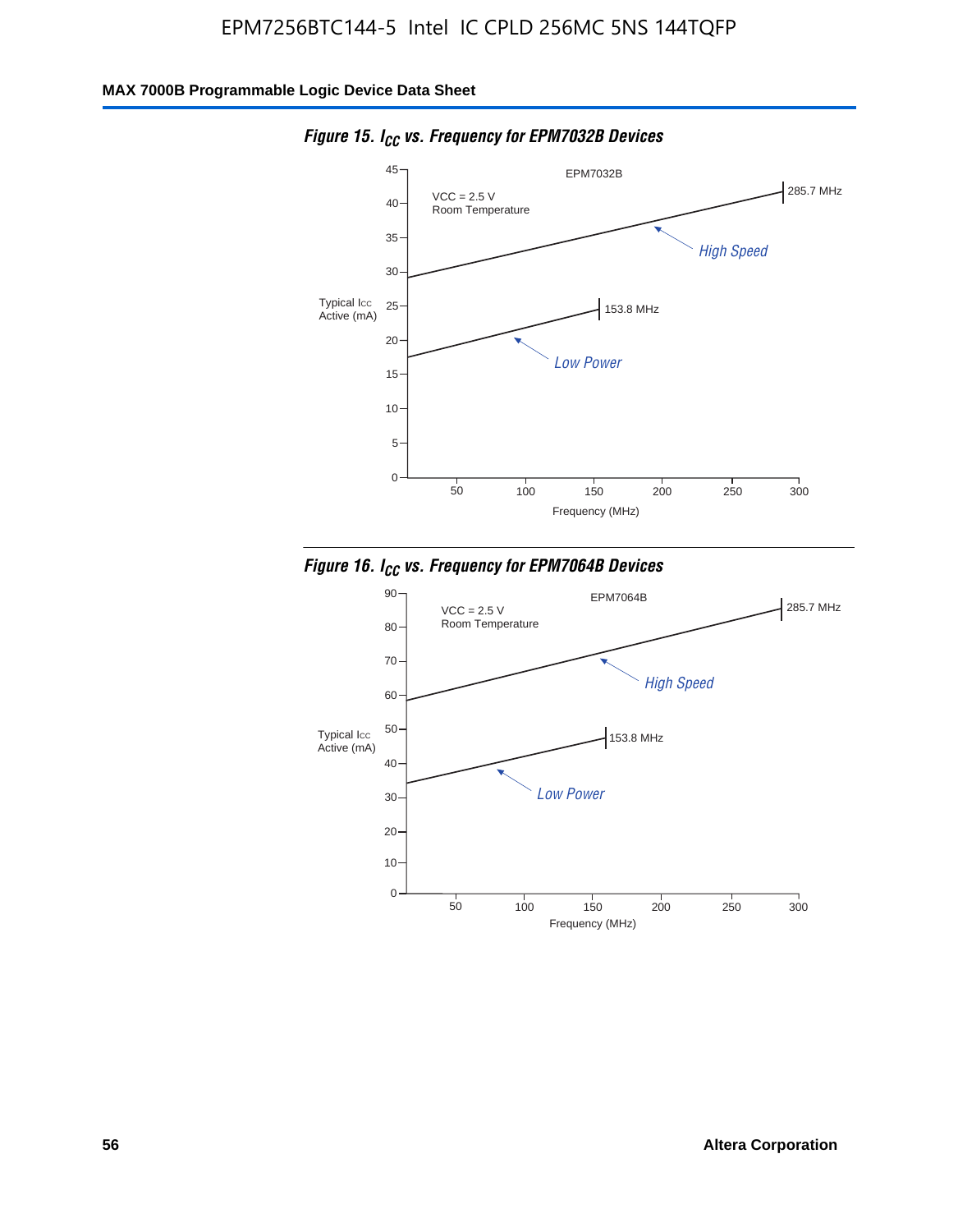

*Figure 17. ICC vs. Frequency for EPM7128B Devices*



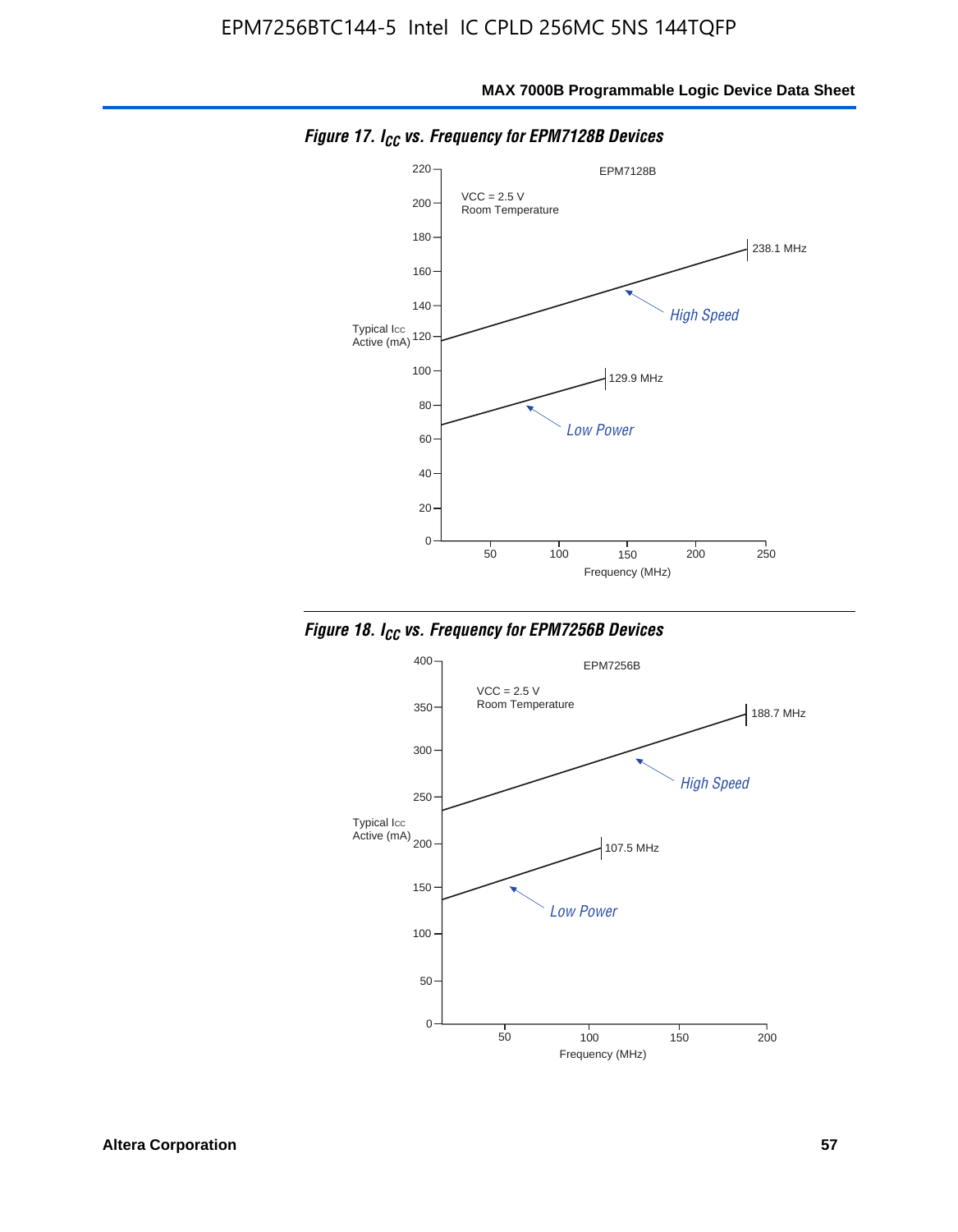

*Figure 19. I<sub>CC</sub> vs. Frequency for EPM7512B Devices*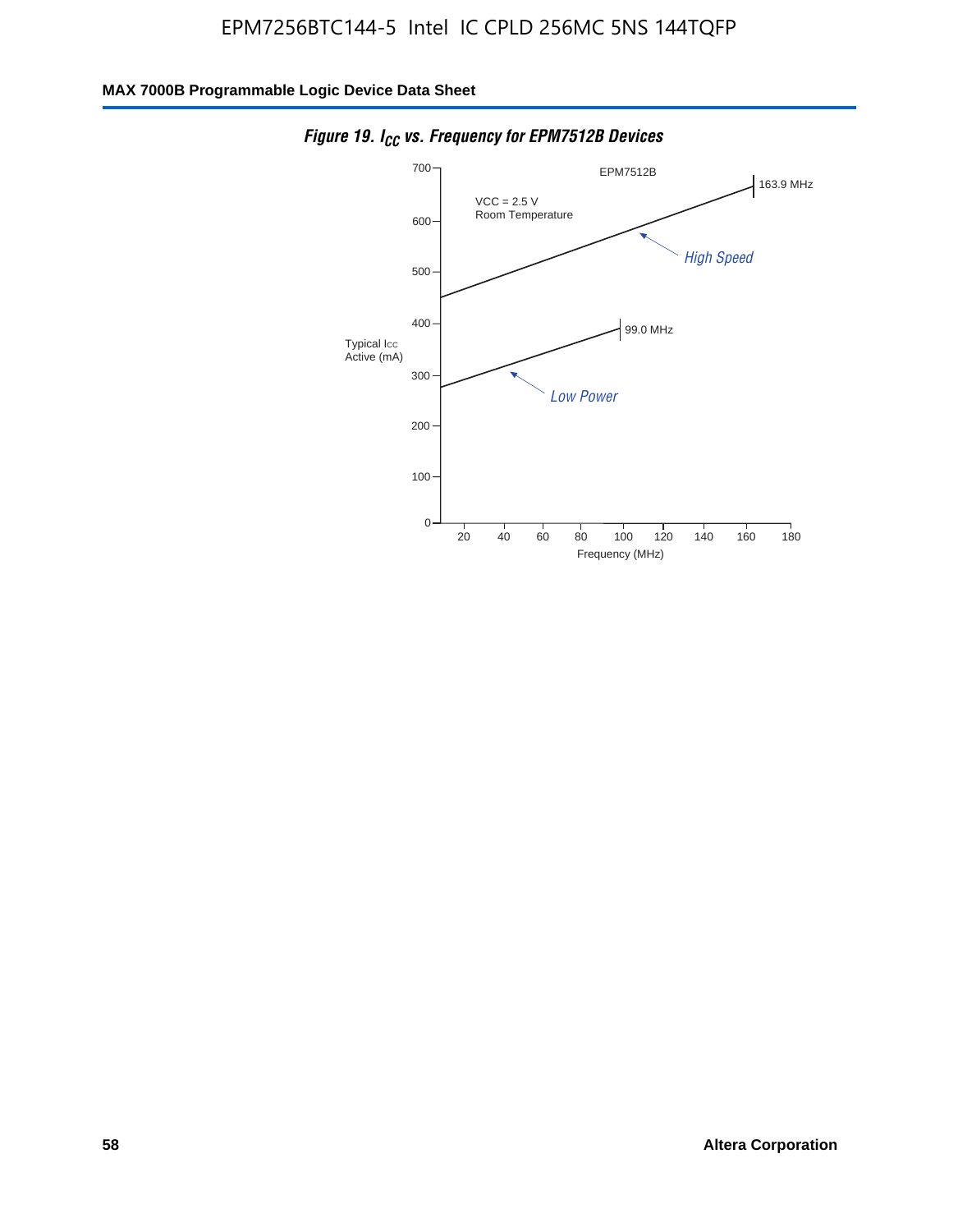**MAX 7000B Programmable Logic Device Data Sheet**

# **Device Pin-Outs**

See the Altera web site (**http://www.altera.com**) or the *Altera Digital Library* for pin-out information.

Figures 20 through 29 show the package pin-out diagrams for MAX 7000B devices.

#### *Figure 20. 44-Pin PLCC/TQFP Package Pin-Out Diagram*



*Package outlines not drawn to scale.*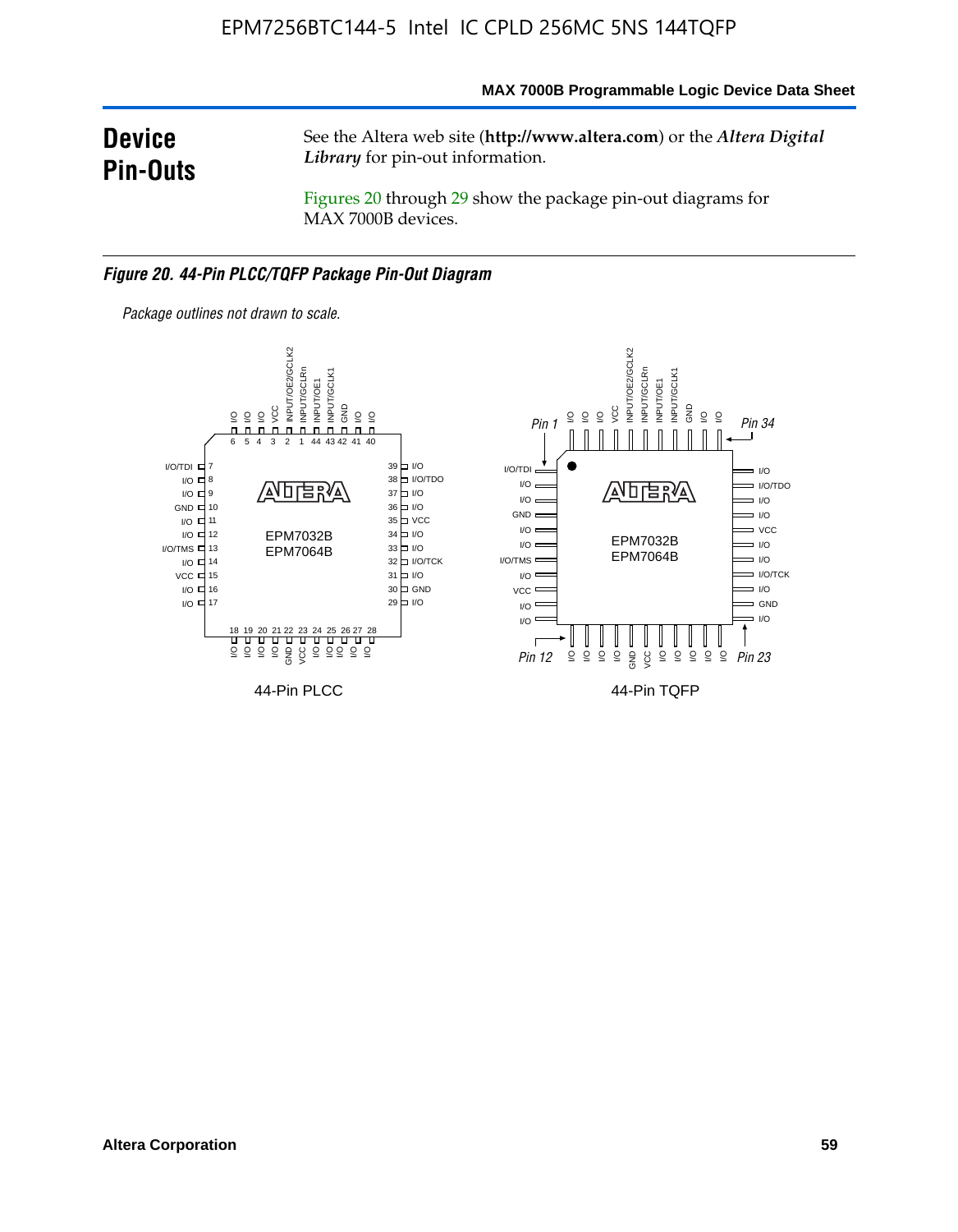

*Package outlines not drawn to scale.*



*Figure 22. 49-Pin Ultra FineLine BGA Package Pin-Out Diagram*

*Package outline not drawn to scale.*

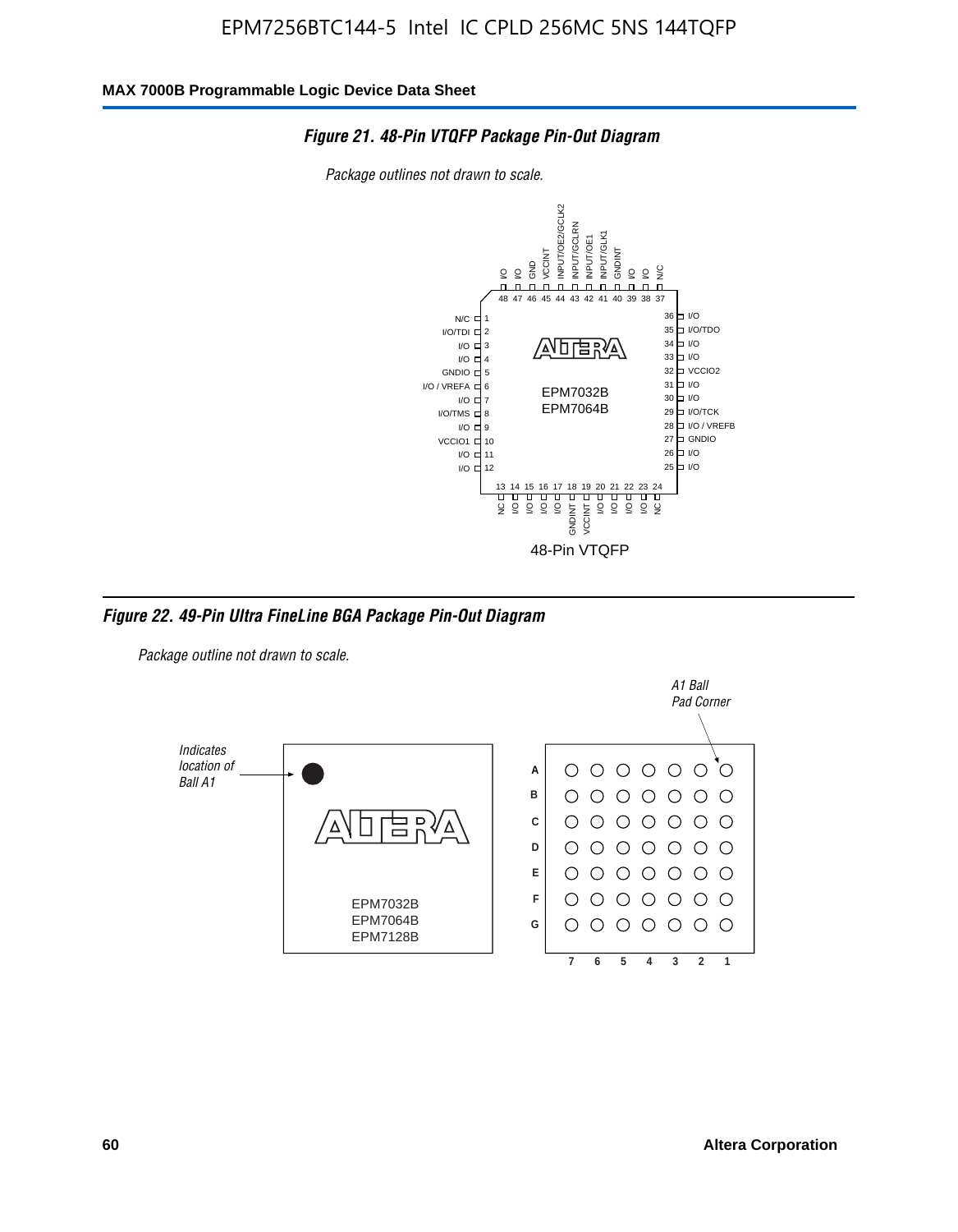

*Package outline not drawn to scale.*



*Figure 24. 100-Pin FineLine BGA Package Pin-Out Diagram*

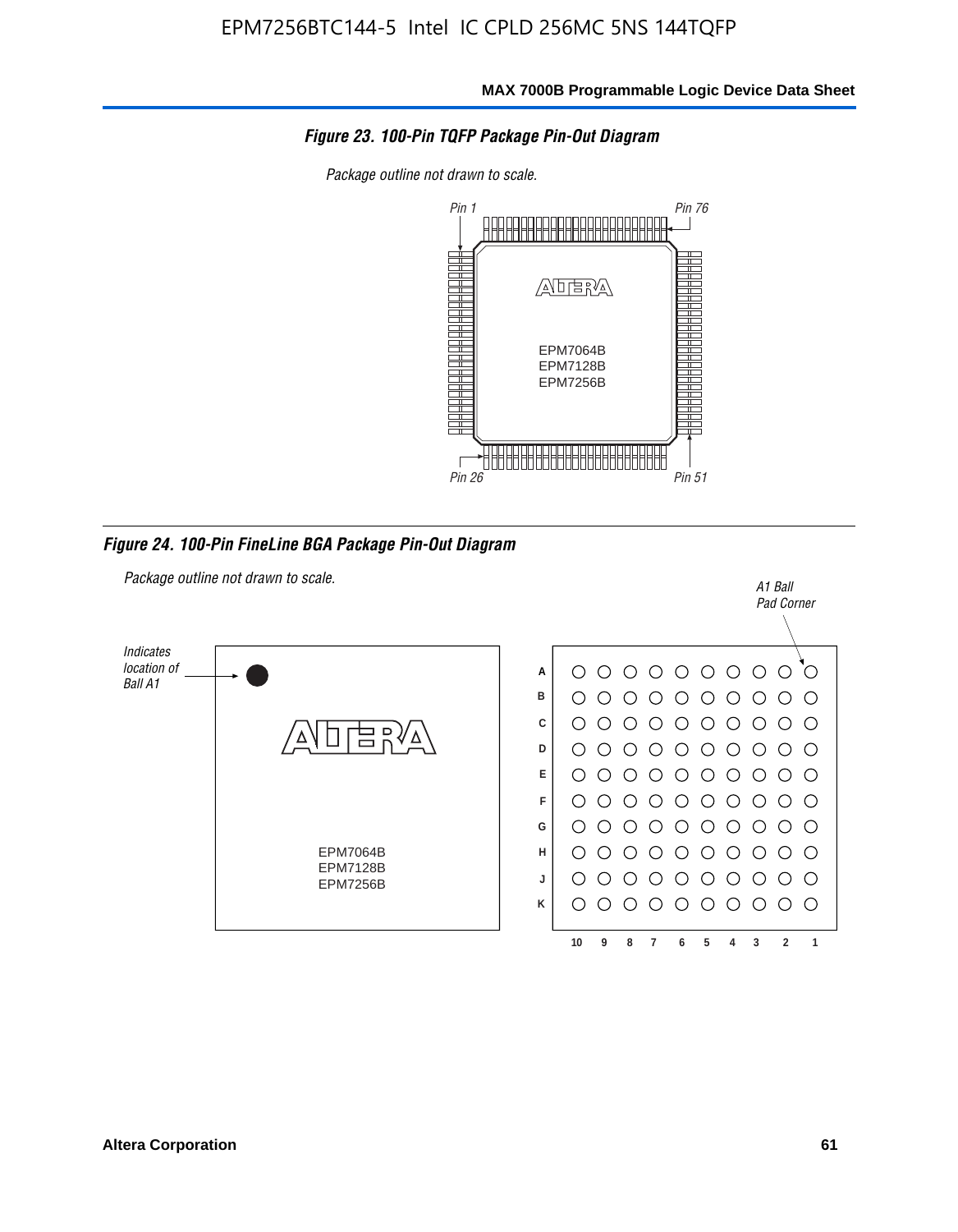

#### *Figure 25. 144-Pin TQFP Package Pin-Out Diagram*

*Package outline not drawn to scale*.

*Figure 26. 169-Pin Ultra FineLine BGA Pin-Out Diagram*

*Package outline not drawn to scale.*



A1 Ball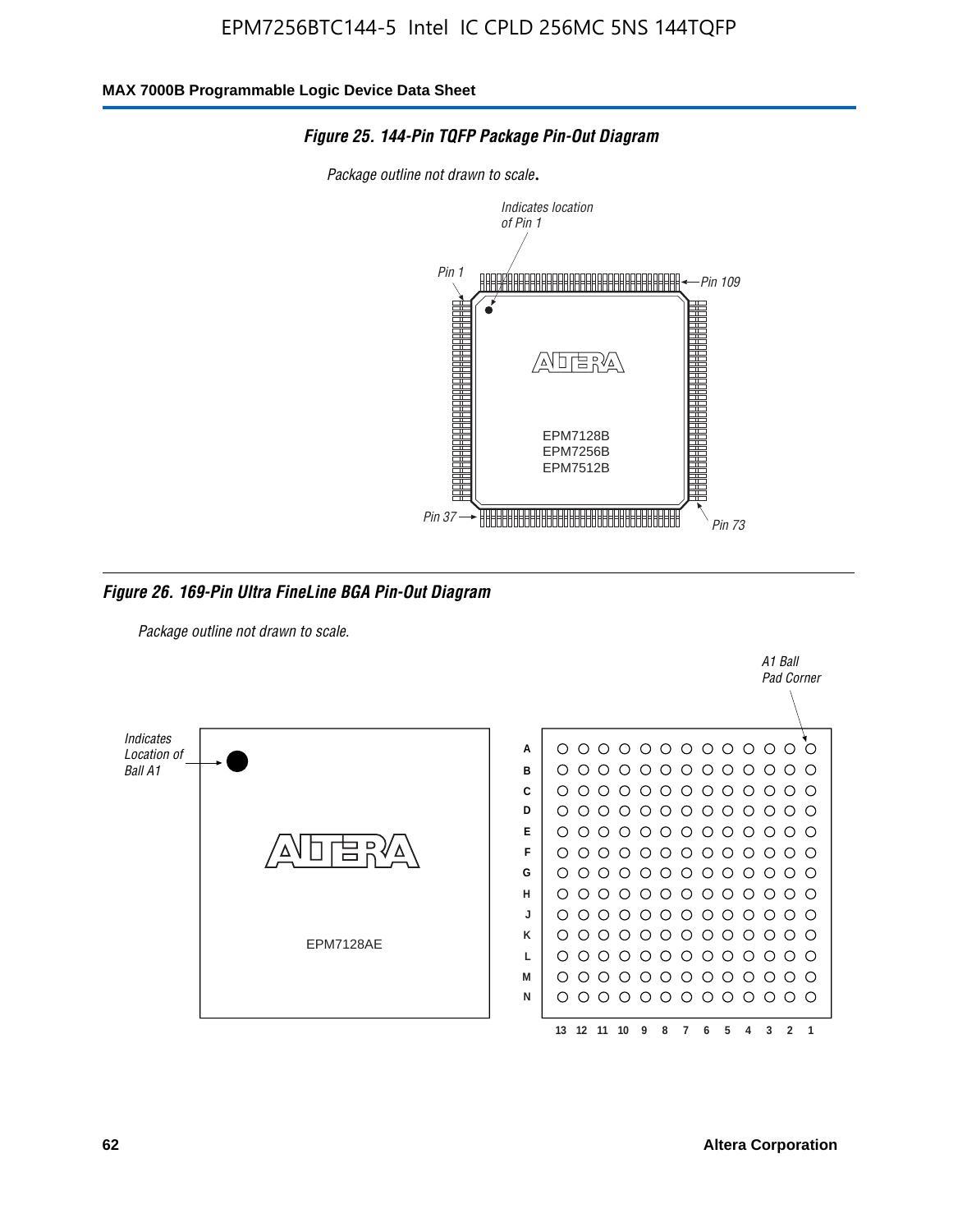#### *Figure 27. 208-Pin PQFP Package Pin-Out Diagram*

*Package outline not drawn to scale*.

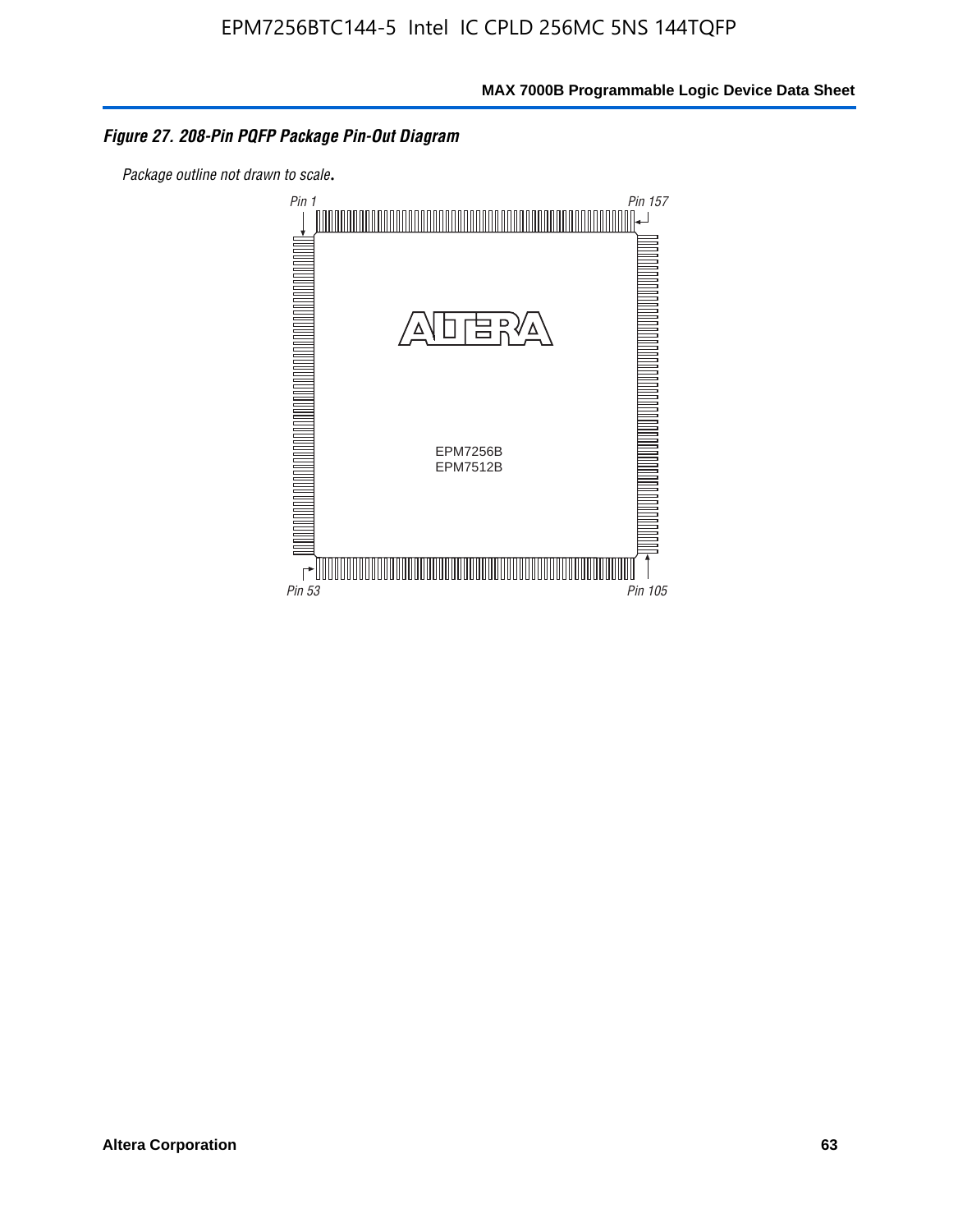#### *Figure 28. 256-Pin BGA Package Pin-Out Diagram*

*Package outline not drawn to scale.*

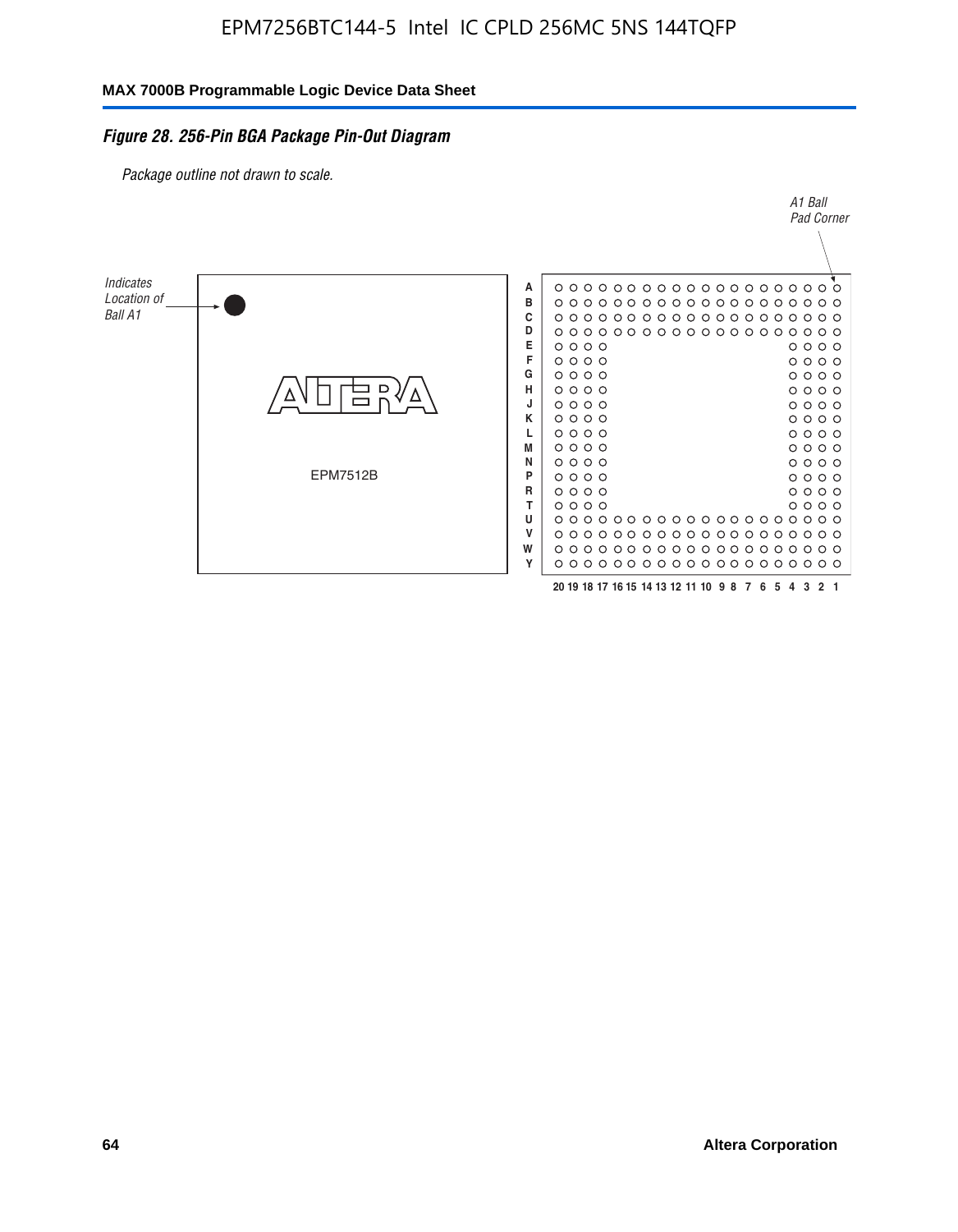**MAX 7000B Programmable Logic Device Data Sheet**

#### *Figure 29. 256-Pin FineLine BGA Package Pin-Out Diagram*

*Package outline not drawn to scale*.



# **Revision History**

The information contained in the *MAX 7000B Programmable Logic Device Family Data Sheet* version 3.5 supersedes information published in previous versions.

#### **Version 3.5**

The following changes were made to the *MAX 7000B Programmable Logic Device Family Data Sheet* version 3.5:

Updated Figure 28.

### **Version 3.4**

The following changes were made to the *MAX 7000B Programmable Logic Device Family Data Sheet* version 3.4:

Updated text in the "Power Sequencing & Hot-Socketing" section.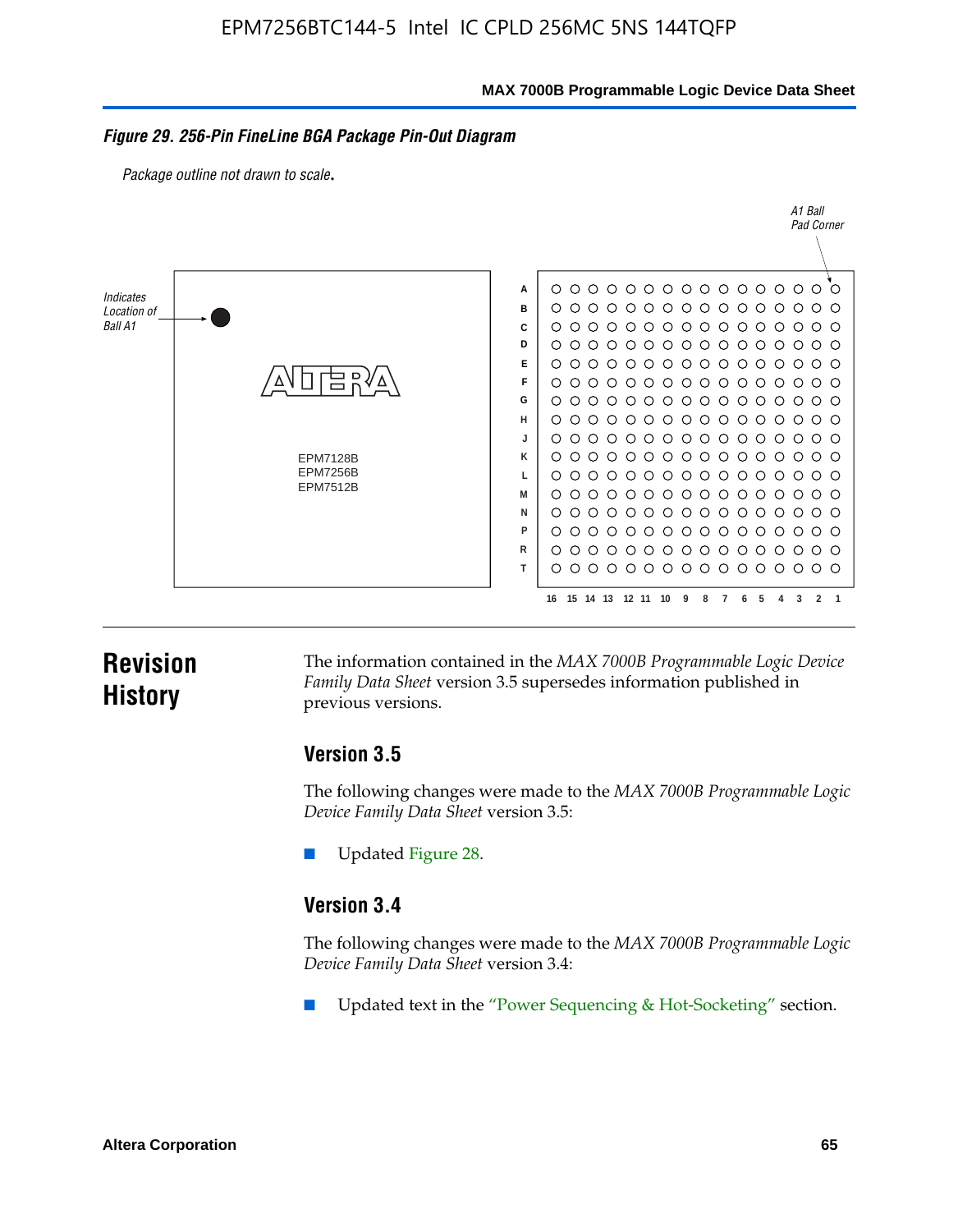#### **MAX 7000B Programmable Logic Device Data Sheet**

#### **Version 3.3**

The following changes were made to the *MAX 7000B Programmable Logic Device Family Data Sheet* version 3.3:

- Updated Table 3.
- Added Tables 4 through 6.

# **Version 3.2**

The following changes were made to the *MAX 7000B Programmable Logic Device Family Data Sheet* version 3.2:

Updated *Note* (10) and added ambient temperature  $(T_A)$  information to Table 15.

#### **Version 3.1**

The following changes were made to the *MAX 7000B Programmable Logic Device Family Data Sheet* version 3.1:

- Updated  $V_{\text{IH}}$  and  $V_{\text{II}}$  specifications in Table 16.
- Updated leakage current conditions in Table 16.

### **Version 3.0**

The following changes were made to the *MAX 7000B Programmable Logic Device Family Data Sheet* version 3.0:

- Updated timing numbers in Table 1.
- Updated Table 16.
- Updated timing in Tables 18, 19, 21, 22, 24, 25, 27, 28, 30, and 31.



101 Innovation Drive San Jose, CA 95134 (408) 544-7000 http://www.altera.com Applications Hotline: (800) 800-EPLD Customer Marketing: (408) 544-7104 Literature Services: lit\_req@altera.com

Copyright © 2003 Altera Corporation. All rights reserved. Altera, The Programmable Solutions Company, the stylized Altera logo, specific device designations, and all other words and logos that are identified as trademarks and/or service marks are, unless noted otherwise, the trademarks and service marks of Altera Corporation in the U.S. and other countries. All other product or service names are the property of their respective holders. Altera products are protected under numerous U.S. and foreign patents and pending applications, maskwork rights, and copyrights. Altera warrants performance of its semiconductor products to current specifications in accordance with Altera's standard warranty, but reserves the right **TSAI** to make changes to any products and services at any time without notice. Altera assumes no responsibility or liability arising out of the application or use of any information, product, or service described herein except as expressly agreed to in writing by Altera Corporation.

Altera customers are advised to obtain the latest version of device specifications before relying on any published information and before placing orders for products or services.